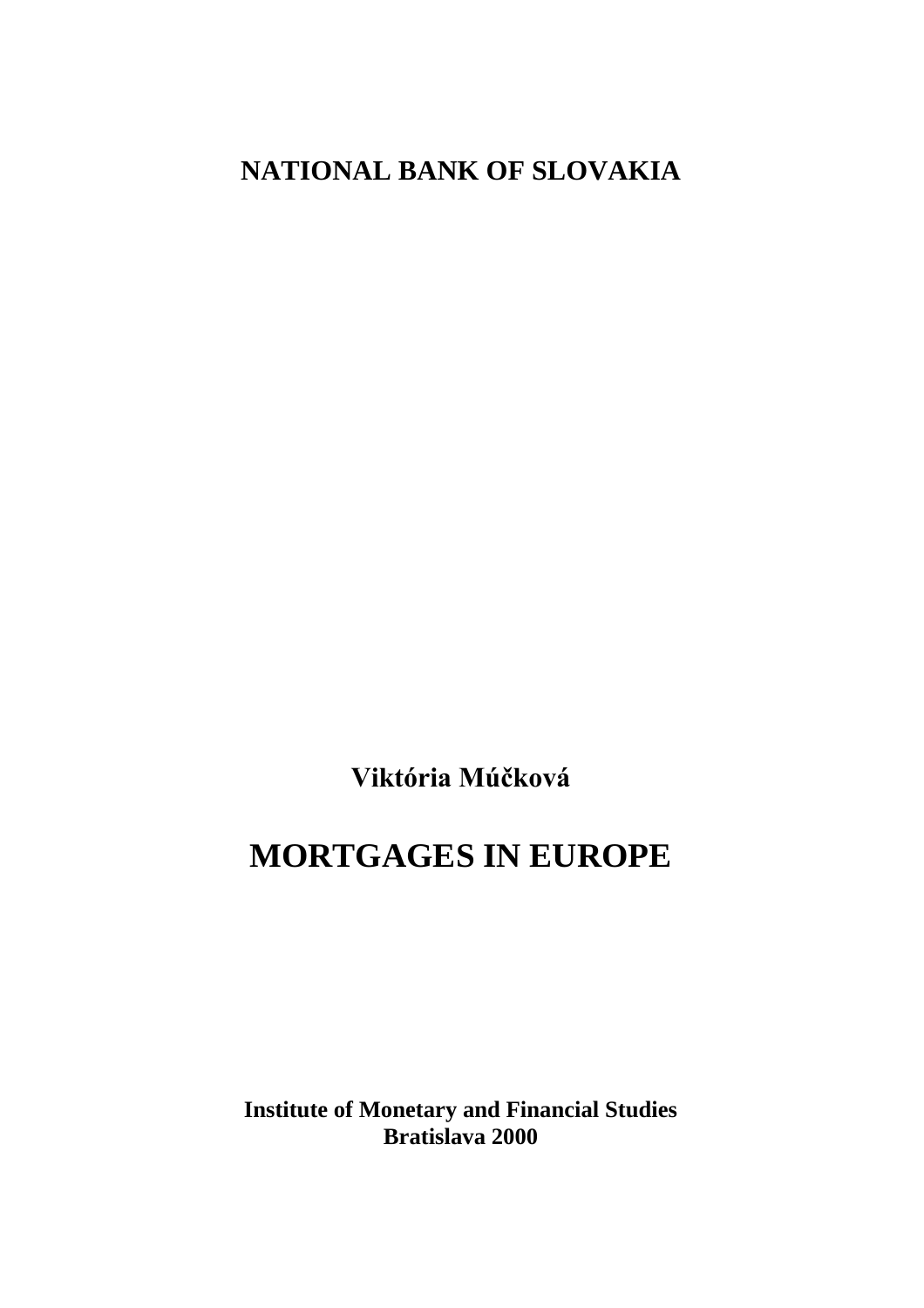# **MORTGAGES IN EUROPE**

© National Bank of Slovakia, Institute of Monetary and Financial Studies Ing. Viktória Múčková, CSc.

Bratislava 2000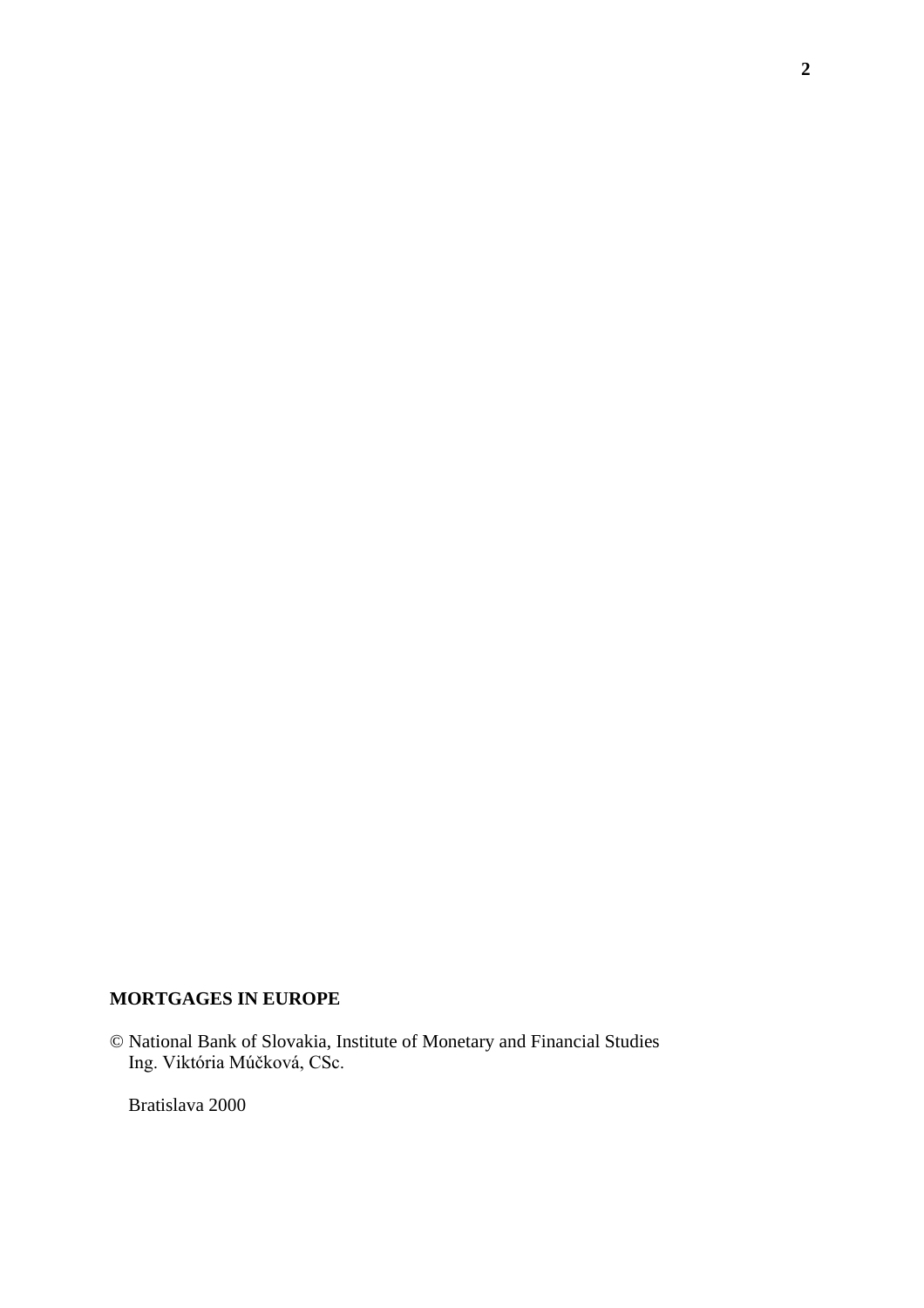# **TABLE OF CONTENTS**

| <b>INTRODUCTION</b>                                | Page<br>4 |
|----------------------------------------------------|-----------|
| <b>MORTGAGE CREDIT IN EUROPEAN COUNTRIES</b><br>L. | 7         |
| Mortgage Loan Market                               | 7         |
| Mortgage Lenders                                   | 11        |
| Mortgage Credit Products and Risks                 | 12        |
| <b>Transaction Cost</b>                            | 15        |
| Incentives                                         | 18        |
| Early Repayment                                    | 20        |
| <b>II. MORTGAGE BUSINESS AND EU LAW</b>            | 24        |
| Mortgage Bonds                                     | 24        |
| Mortgage Loans                                     | 27        |
| <b>III. MORTGAGE SYSTEMS IN SELECTED COUNTRIES</b> | 30        |
| Mortgage Business in Germany                       | 30        |
| Mortgage Business in Denmark                       | 37        |
| <b>CONCLUSION</b>                                  | 40        |
| <b>ANNEXES</b>                                     | 42        |
| <b>REFERENCES</b>                                  | 49        |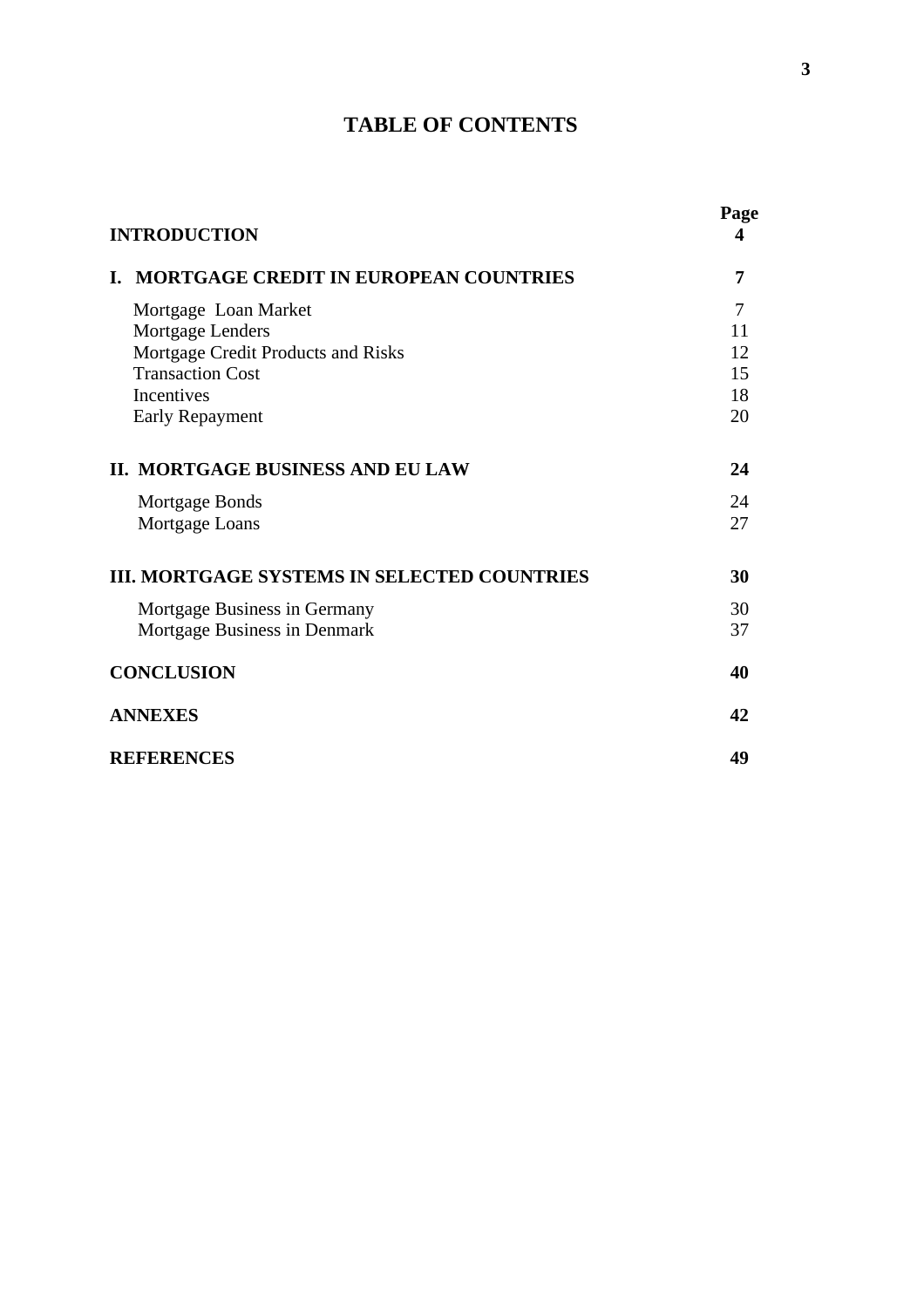# **Introduction**

 A mortgage loan ranks among one of the oldest bank products. There are two aspects to this type of loan that cannot be separated from one another, namely a legal and an economic one. From the legal point of view, a mortgage is defined as a pledge over real property, from the economic point of view it is a type of loan the repayment of which is secured through the establishment of a pledge on a specific real estate property in favour of a mortgagee. Involved may be a property that itself is subject to financing, or (other) properties. The mortgaged property may be owned by the mortgage loan (ML) applicant or another person, e.g. their family member. In the past century mortgage loans concerned primarily capital project financing. Such investments relate to business activities and catering for housing needs.

Over the course of history, several different methods of mortgage financing have evolved in developed economies.<sup>1</sup> European countries, including some economies in transition, are typified by two basic methods. Firstly, **the so-called traditional (classic)** one**,** where the essential feature is that mortgage loans are (re)financed from different types of deposits. Secondly, there is **the so-called mortgage bond (MB) model.**<sup>2</sup> This system is **exclusively or prevailingly** based on raising the funds needed to make mortgage loans (ML) from the issue and sale of special types of bonds – mortgage bonds (MB) in capital markets. Such bonds are typically purchased by institutions with long-term funding – institutional investors, such as insurance companies, pension funds, investment funds. Credit institutions (universal or specialised banks) and natural persons are not excluded from this activity (of purchasing) either. It is evident and has been proven by many years' experience, that prerequisites of an effective application of the MB system are the existence of an adequately

<sup>1</sup> Of interest is the North-American system (the U.S.A, Canada). The secondary mortgage market has come to be highly developed in this continent. This market involves the issue and sale of mortgage instruments backed by special groups (so-called pools) of mortgage loans. This process is known as the securitization of assets mortgage loans. The primary goal is to transfer risks and "ownership" of mortgage loans to a third party. By selling mortgage loans, deposit institutions (commercial banks, savings banks) and mortgage lenders raise funds that serve them for making new loans. Liquidity, continuity and last but not least also the security of real estate financing is strengthened in the primary market. Government, government-supported or quasigovernmental institutions in addition to ensuring the flow of funds to the primary market, have the task of providing loan insurance or guarantees. The largest players in the secondary market in the U.S.A. are Fannie Mae and Freddie Mac.<br> $\frac{2}{x}$  A mortgage bond is d

A mortgage bond is deemed to be a European financial product par excellence. Its basis derives from the Greek hypothec, Italian and Dutch bonds. A MB is a fixed-yield security backed by pools of first-rate assets mortgage loans. Over the whole maturity period, the assets in question remain on the balance sheet of issuers universal or specialised banks responsible for their due servicing.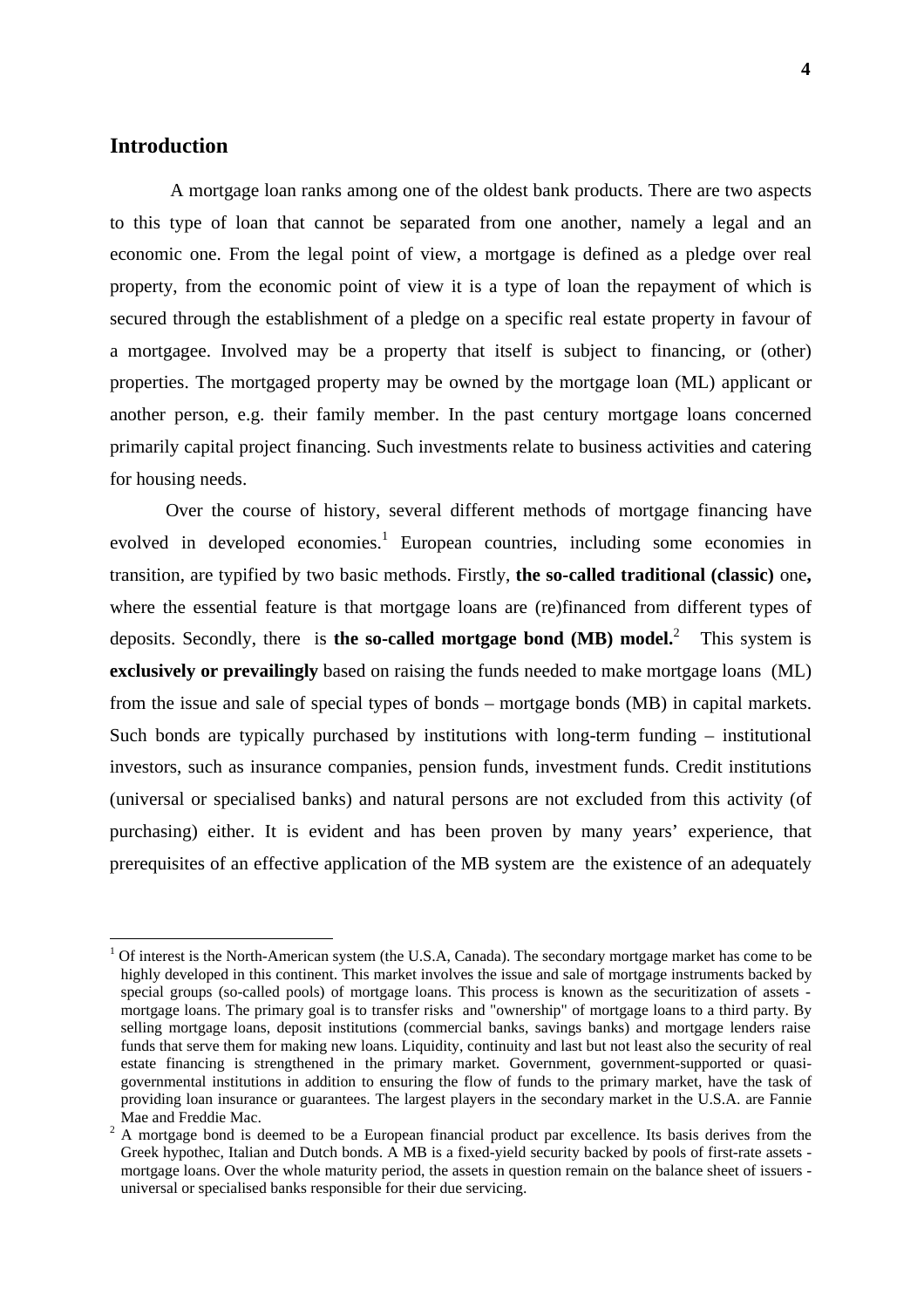functioning financial market, its institutional set-up, creation of rules for secure investment and the level of incentives.

As estimated by the EC Mortgage Federation (EC MF), as many as 62% of housing mortgage loans in circulation are refinanced from personal deposits, followed by their refinancing through mortgage bonds – 19%, building society savings – 5%, other methods – 13%, and mortgage backed securities – 1%.

The study presented aims to give professionals information on selected issues related to mortgage credit in developed European countries. We have focused our attention, in our opinion, on problem areas that our banking entities with a mortgage business licence have also been encountering during the short time of conducting this business (e.g. mortgage products and risks associated therewith, the amount of additional transaction cost, incentives, early repayment, and the like.)

There is no uniform directive on mortgage credit in place in member countries of the EU. A proposal for such a directive has not yet been passed, or, more precisely, been passed on its first reading in the European Parliament.<sup>3</sup> Mortgage products, by contrast, i.e. a mortgage loan and a mortgage bond, are referred to in several directives, the core principles of which have more or less been transposed into national legal frameworks while, of course, retaining links to the historically formed model of mortgage financing of the particular country. The most important provisions of the respective directives give room for comparing the degree of harmonisation of Slovak mortgage products and mortgage business legislation with that of the EU.

Separate sections are devoted to the experience of Germany and Denmark, since the systems of mortgage bonds in these countries are considered as the most developed and their share in the European market for mortgage bonds is the greatest. The data on the total value of pfandbriefe bonds in circulation (more than EUR 1 billion) confirm that the German market still ranks among the largest bond markets (after the U.S.A and Japan).

The data presented in the Annexes is not supposed to give a detailed analysis of the market for real estate in developed EU countries. Rather, we have aimed to bring some facts to attention – especially the trends in the development of prices of residential property and

<sup>3</sup> Despite the fact that the proposed directive was not passed, it is generally considered to be "a summary of principles by which EC/EU member countries should abide when drafting mortgage legislation." See: JUDr. PhDr. M. Tomášek, CSc. : Bankovnictví jednotného vnitřního trhu Europské únie (The Banking Industry Within Single Internal Market of the EU), Linde Praha, a. s., 1997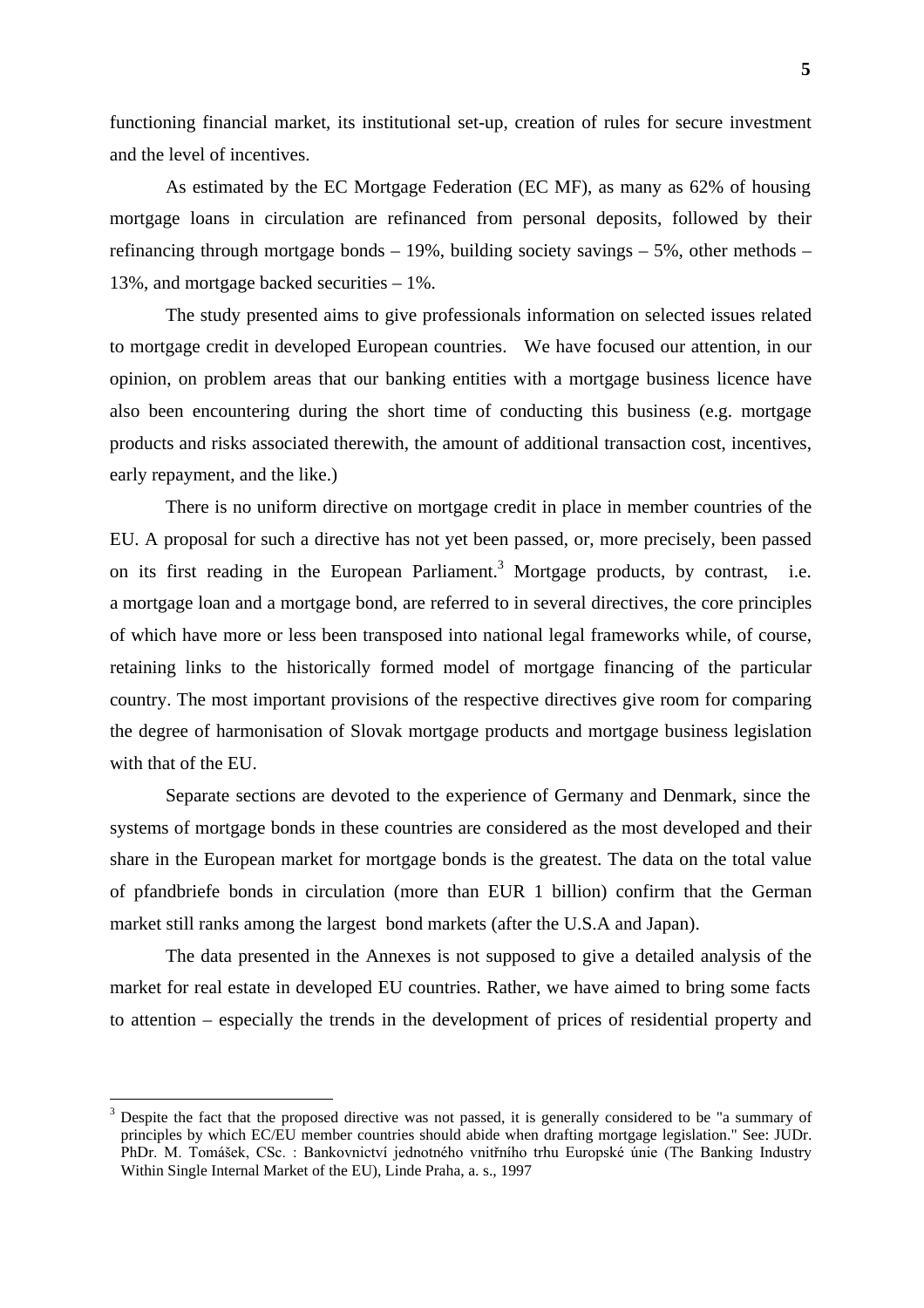differences in the way how the so-called housing price index is determined. For the time being, such an index is not yet monitored in the SR.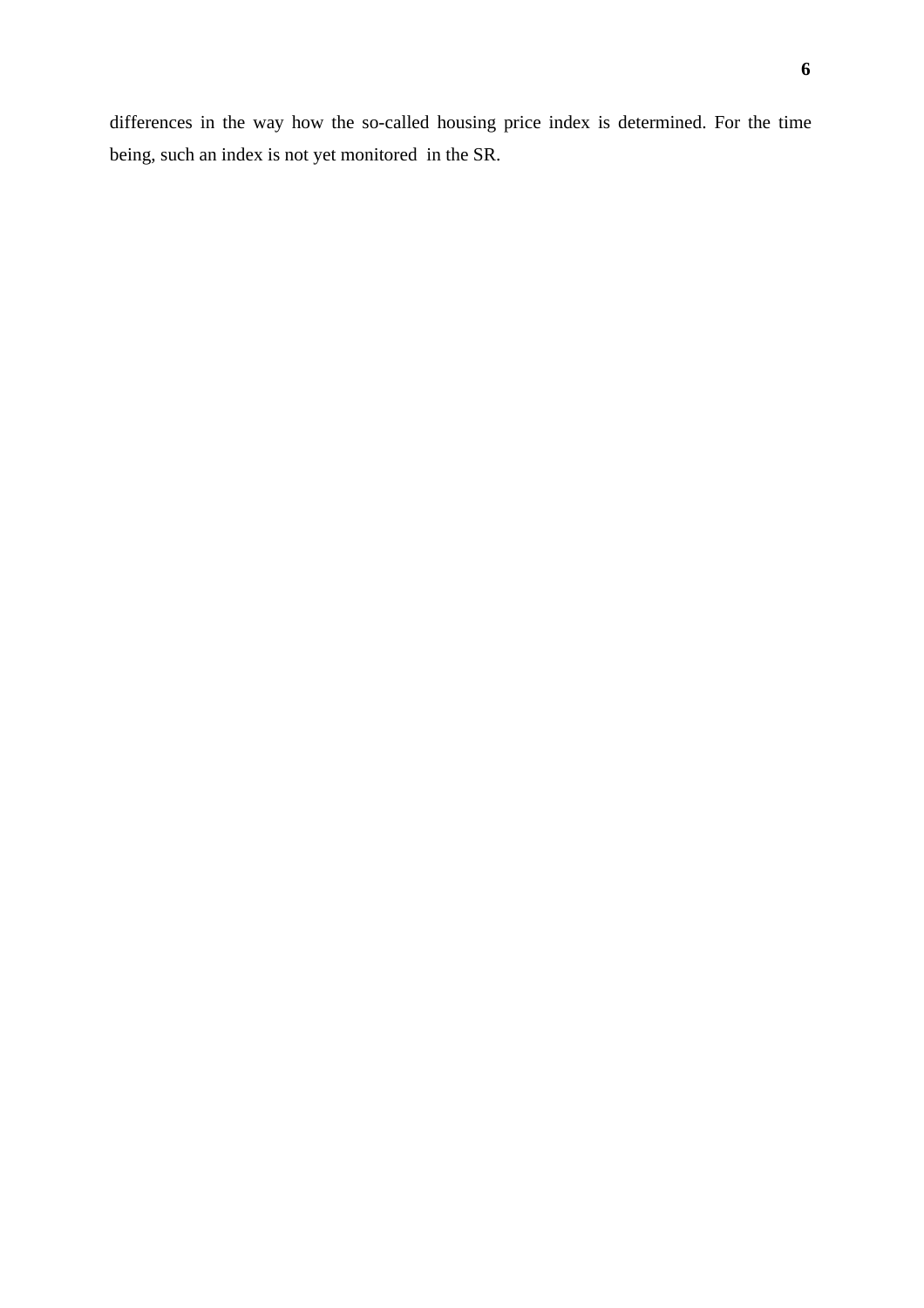## **I. Mortgage Credit in European Countries**

#### **Mortgage Loan Market**

A primary indicator by which the importance of mortgage credit in any economy can be judged, is the proportion of mortgage debt (mortgage credit) to gross domestic product (GDP). The value of this ratio varies considerably among European countries. From 1983 onwards, several countries have shown a growing mortgage debt to GDP ratio.

# **Country 1983 1996** UK 28 % 61 % DK 57 % 59 %  $SE$  5% 58% NL  $30\%$  54 % DE  $41\%$  48 % IE  $4\%$   $4\%$   $26\%$ PT 8 % 22 % BE  $16\%$  21 % FR 15 % 20 %  $ES$  8 % 19 % IT 2 % 7 % GR 6 % 5 % NO 30 % 43 %

**Source**: *EC Mortgage Federation, Brussels 1997; Empirica, Bonn 1997.*

The differences in the level of mortgage debt are due to several factors, such as e.g. the degree of urbanisation, the cost of living in rented or owner-occupied flats and family houses, the process of making mortgage loans (their terms and conditions), interest rate levels and consumer protection. In countries where execution mortgage rights and changing ownership is found to be complicated and problematic (France, Italy, Spain), the proportion of mortgage credit to GDP is low. On the other hand, in countries where creditors are in a better position when enforcing their rights, this ratio is much higher.

In respect of the level of interest rate and "availability" of mortgage credit to the public at large, a well-known relationship will hold true: the higher the nominal interest rate, the less accessible the mortgage loans are. This relationship was much more noticeable in the years 1991-1992. Over the period 1993-1996, a tendency towards a gradual levelling of interest rates became evident. A sharp decline was recorded especially in Portugal, Spain and Italy.

**Table 1**

# **Mortgage debt/GDP**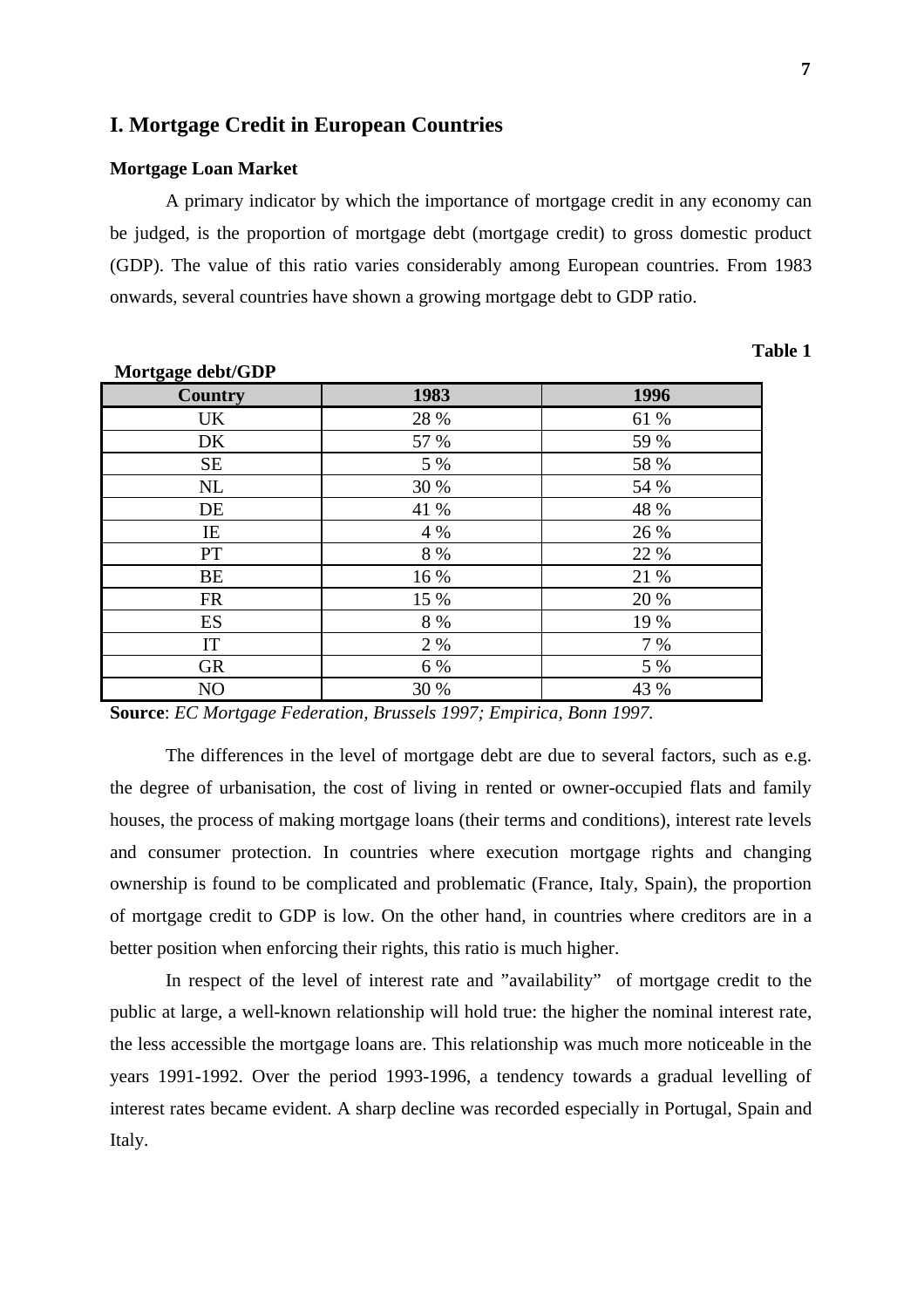The affordability of mortgage credit facilities, maturity period and terms and conditions for granting a mortgage loan, in particular the one for purchasing one's own home, are determined by the price of the flat or the family house and income of the household. The level of residential property prices influence the average amount of mortgage credit.

| $1101 \leq a \leq c$ meet $\cos t$ rates |                 |              |              |
|------------------------------------------|-----------------|--------------|--------------|
| Year                                     | <b>Portugal</b> | <b>Spain</b> | <b>Italy</b> |
| 1991                                     | 20.5 %          | 15.0%        | 14.5 %       |
| 1992                                     | 19.8%           | 15.4 %       | 15.7 %       |
| 1993                                     | 15.5 %          | 11.2 %       | 11.0%        |
| 1994                                     | 13.0%           | 10.3 %       | 11.0%        |
| 1995                                     | 12.7 %          | 9.0%         | 12.4 %       |
| 1996                                     | 11.5 %          | 6.6 %        | 9.0%         |

# **Mortgage interest rates**

**Source:** *EC Mortgage Federation 1997*

In 1996, the highest average amount of mortgage credit was recorded in the Netherlands – equalling ECU 77,600, and the lowest in Greece – ECU 22,400.

| Selected ratios for 1994 |            |      |                 |  |
|--------------------------|------------|------|-----------------|--|
| Country                  | <b>LTV</b> | C/P  | <b>Maturity</b> |  |
| BE                       | 61 %       | 2.46 | 20              |  |
| DK                       | 80 %       | 2.18 | 30              |  |
| DE                       | 69 %       | 7.22 | 28              |  |
| ES                       | 80 %       | 4.66 | 15              |  |
| <b>FR</b>                | 61 %       | 2.54 | 15              |  |
| IT                       | 39 %       | 3.00 | 15              |  |
| <b>NL</b>                | 72 %       | 3.47 | 30              |  |
| PE                       | 80 %       | 6.61 | 25              |  |
| UK                       | 73 %       | 2.92 | 25              |  |

## **Selected ratios for 1994**

**Source:** *EC Mortgage Federation 1997*

*LTV – the proportion of mortgage credit to the value of real property (loan-to-value ratio) P/I - the real property purchase price to household income*

The relatively high level of prices of residential property to household income in Germany has contributed to the relatively low degree of ownership (people living in their own homes) and to the relatively high mortgage credit to GDP ratio. Over the period surveyed, the average purchase price of a house was DM 226,927, with a household income per year being DM 31,445, an average amount of mortgage loan of DM 157,224, and an interest rate level of 8.8%. Portugal and Spain also reported high levels, but at the same time the mortgage debt recorded there was low.

**Table 2**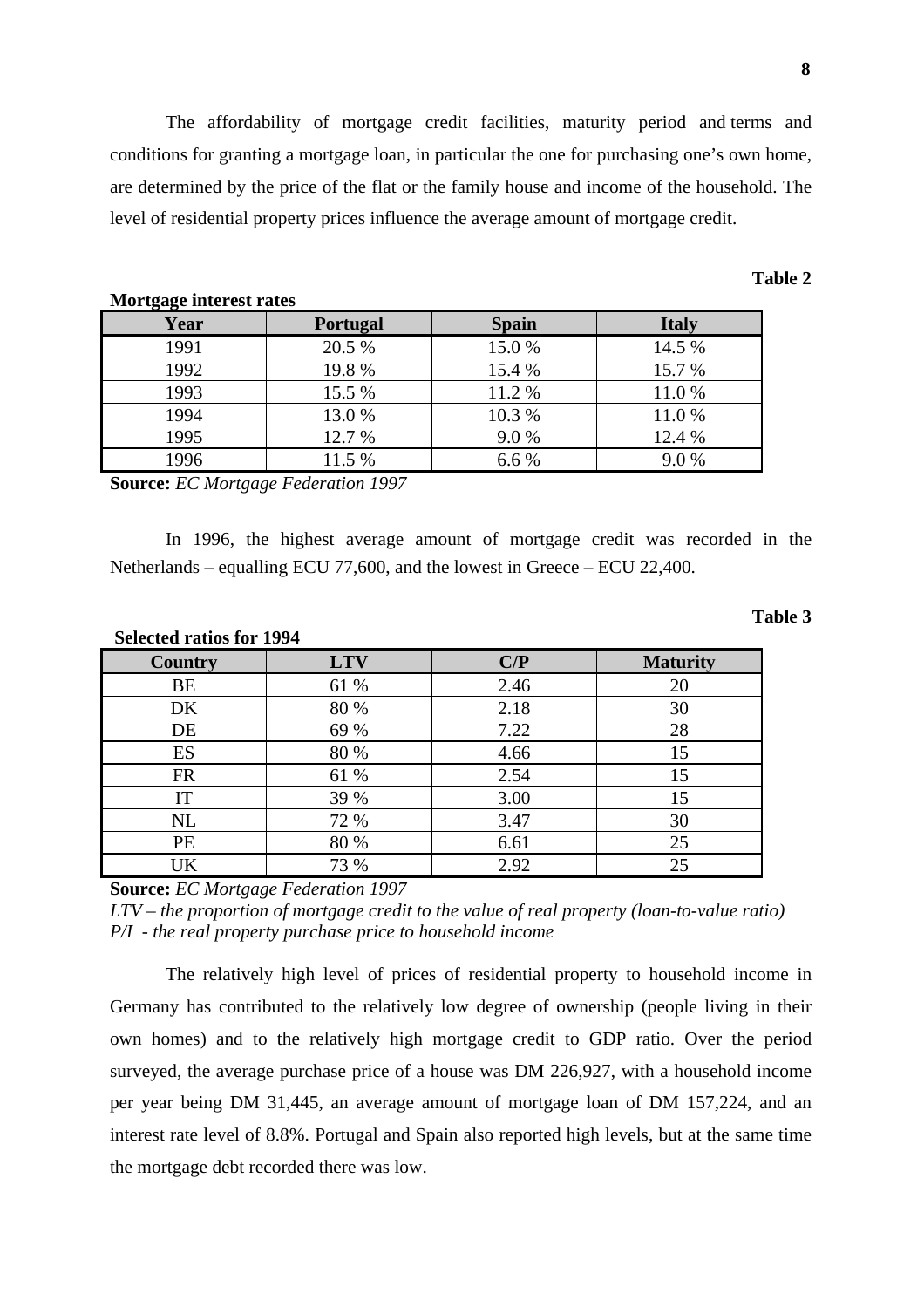A different aspect emerges when we compare mortgage lending activities. Differences between gross and net credit levels in respective periods are caused prevailingly by the early repayment of loans as a result of decreased mortgage interest rates. The use of variable rate mortgages (and their modifications) should generally lead to a lower level of early repayment and diminishing differences between gross and net credits. A stable environment for the development of interest rates and their generally declining levels create room for the wider use of fixed rate mortgage loans.

#### **Table 4**

**Mortgage loans for housing and business purposes (including loans converted to new loans) over a respective period**

| Gross credit <sup>4</sup> , million ECU |         |         |         |  |  |
|-----------------------------------------|---------|---------|---------|--|--|
| 1995<br>1996<br>1997<br><b>Country</b>  |         |         |         |  |  |
| BE                                      | 6 3 1 4 | 10 601  | 13 541  |  |  |
| DK                                      | 19 15 2 | 28 8 20 | 31 866  |  |  |
| <b>GR</b>                               | 232     | 389     | 461     |  |  |
| ES                                      | 27 849  | 34 323  | 45 615  |  |  |
| IT                                      |         | 26 399  | 22 075  |  |  |
| LU                                      | 1 4 2 2 | 1 3 1 6 | 1 3 8 3 |  |  |
| <b>NL</b>                               | 49 215  | 57814   | 68 813  |  |  |
| AT                                      | 1 2 4 3 | 1 2 3 3 | 1 1 7 8 |  |  |

| Net credit, <sup>5</sup> million ECU |         |         |         |  |  |
|--------------------------------------|---------|---------|---------|--|--|
| 1997<br>1995<br>1996<br>Country      |         |         |         |  |  |
| BE                                   | 1 1 9 6 | 3 0 9 3 | 3 0 9 1 |  |  |
| DK                                   | 3 5 8 7 | 5 1 0 6 | 7096    |  |  |
| DE                                   | 72 015  | 88 073  | 73 774  |  |  |
| <b>GR</b>                            | 118     | 236     | 531     |  |  |
| ES                                   | 11 447  | 15 15 6 | 22 909  |  |  |
| IE                                   | 1 641   | 2 2 4 4 | 3 6 4 9 |  |  |
| IT                                   |         | 4 0 1 9 |         |  |  |
| NL                                   | 19876   | 31 137  | 30 5 28 |  |  |
| AT                                   | 417     | 221     | 309     |  |  |
| PT                                   | 3 3 7 6 | 4 4 7 6 | 5 7 2 2 |  |  |
| <b>SE</b>                            | $-924$  | 3 1 2 2 | $-894$  |  |  |
| N <sub>O</sub>                       | 1461    | 5 2 1 4 | 8 2 7 5 |  |  |

<sup>&</sup>lt;sup>4</sup> The total amount (value) of loans made during the course of a respective period.

<sup>&</sup>lt;sup>5</sup> Changes in the amount of mortgage loans in circulation over the course of a respective period.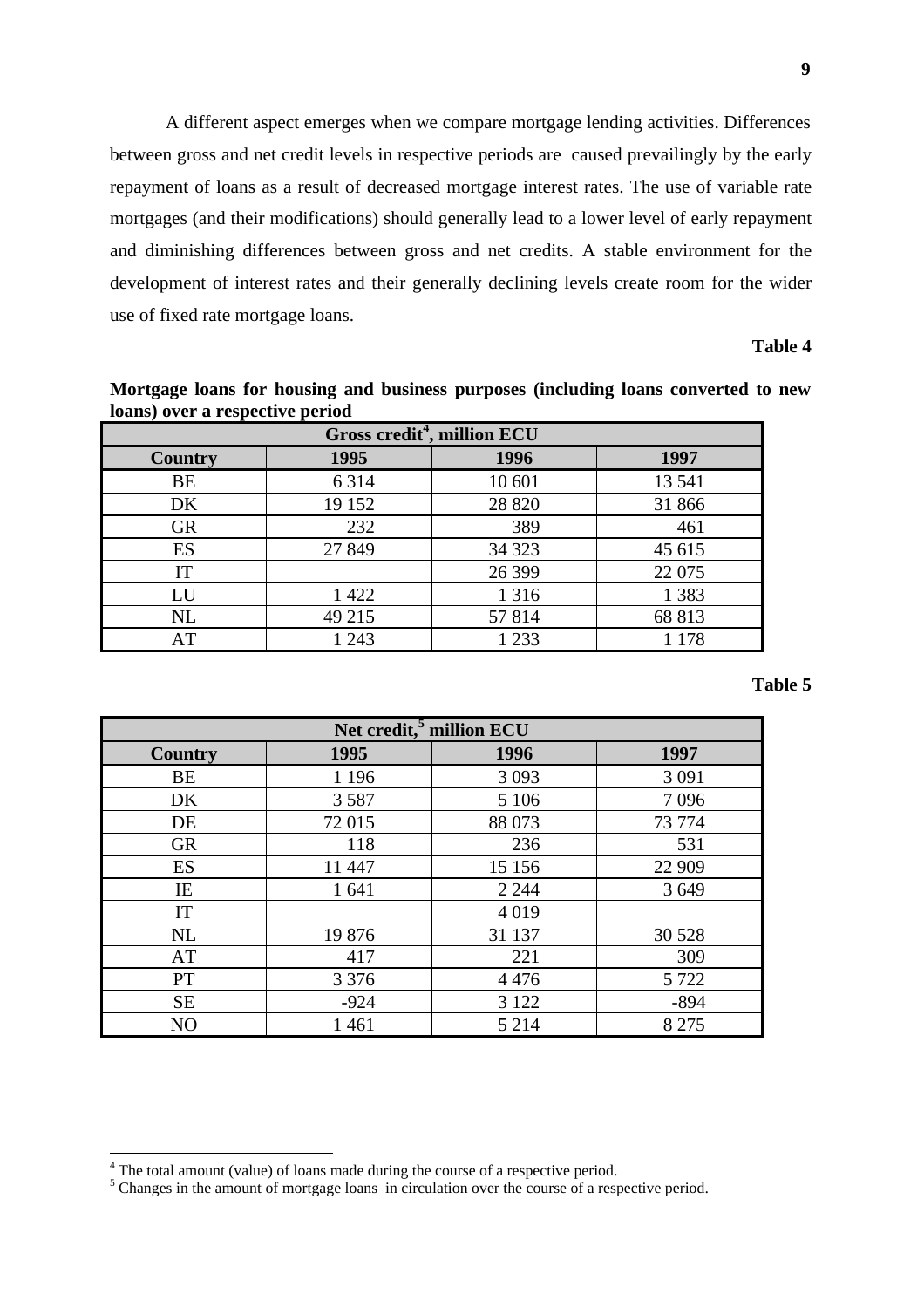| Mortgage loans in circulation, <sup>6</sup> million ECU |           |           |           |
|---------------------------------------------------------|-----------|-----------|-----------|
| Country                                                 | 1995      | 1996      | 1997      |
| BE                                                      | 50 023    | 51 506    | 53 748    |
| DK                                                      | 107 834   | 111 880   | 123 477   |
| DE                                                      | 1 018 228 | 1 075 669 | 1 128 817 |
| <b>GR</b>                                               | 2 1 7 3   | 2 4 2 4   | 2929      |
| ES                                                      | 113 535   | 125 209   | 145 662   |
| IE                                                      | 13 5 35   | 17 067    | 20 189    |
| IT                                                      | 98 606    | 110 194   | 111 440   |
| NL                                                      | 213 906   | 238 108   | 263 981   |
| AT                                                      | 9 2 4 4   | 9 1 8 5   | 9 3 5 4   |
| <b>PT</b>                                               | 18 038    | 21 850    | 27 946    |
| <b>SE</b>                                               | 114 274   | 117490    | 115 572   |
| N <sub>o</sub>                                          | 83 596    | 91 497    | 99 29 6   |

# • **the number of newly made mortgage loans**

## **a) for housing and business purposes**

| Country  | 1995    | 1996    | 1997    |
|----------|---------|---------|---------|
| BE       | 111 500 | 178 028 | 225 712 |
| DK       | 217 288 | 285 547 | 330 528 |
| GR       | 12 508  | 16 773  | 17 10 6 |
| ES       | 460 000 | 471 300 | 498 100 |
| $\rm NL$ | 440 311 | 518951  | 585 887 |
| PТ       | 62 344  | 78 817  | 96 156  |

## **b) for housing**

# **Country 1995 1996 1997** BE 105 876 169 928 215 580 DK 193 906 250 987 292 543 GR 11 988 16 383 16 843 ES 400 000 413 000 435 600 IE 17 035 56 009 57 901 NL 389 602 | 485 473 | 553 613 PT 98 072 121 999 157 302 UK 909 000 1 085 000 1 267 000

**10**

#### **Table 7**

<sup>&</sup>lt;sup>6</sup> The amount of mortgage loans on the balance sheet of mortgage lenders as of the end of a respective period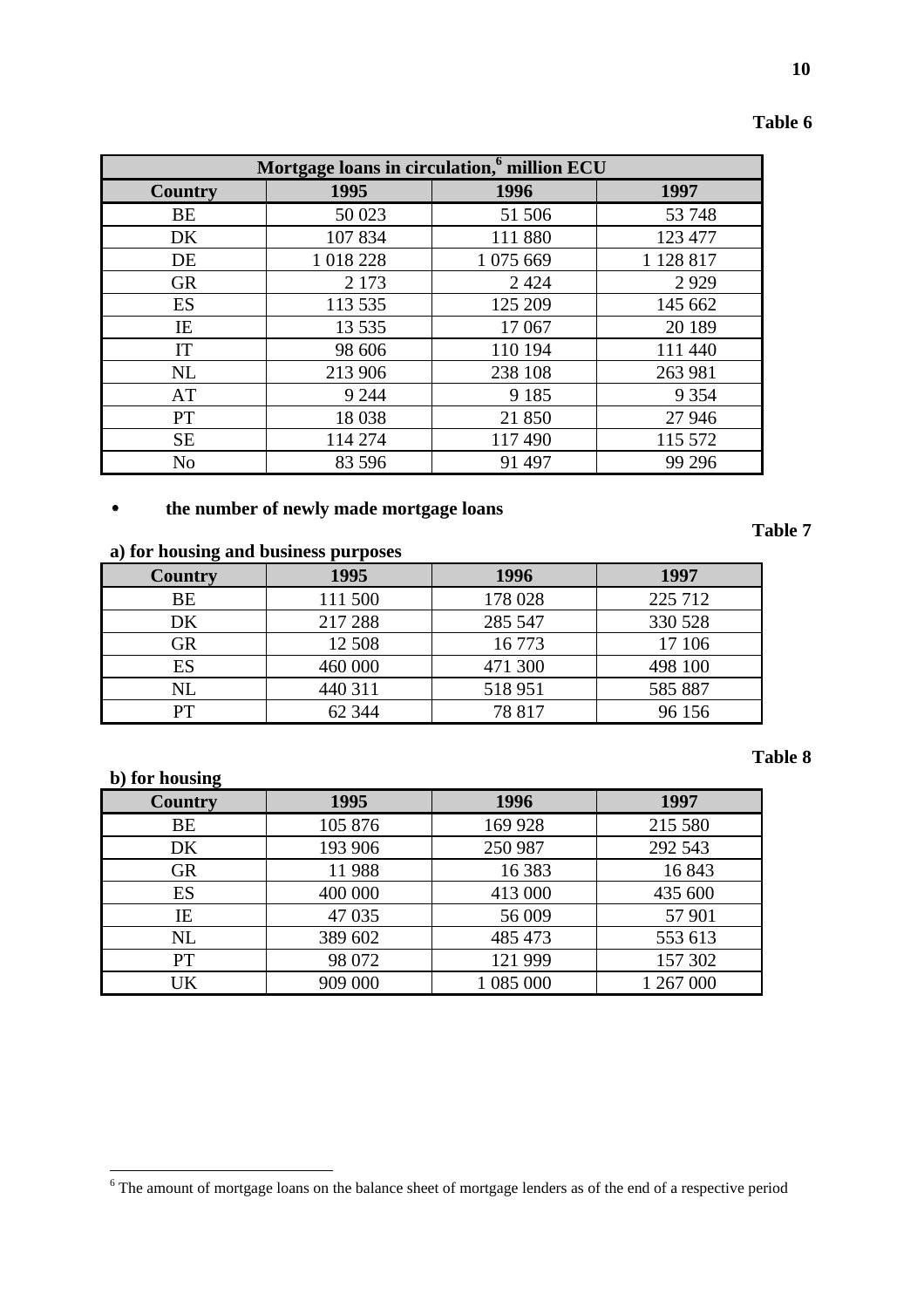#### **Mortgage Lenders**

There are several financial institutions making mortgage loans operating in the European financial market. They feature commercial banks (Belgium, the Netherlands, Portugal), building societies (Ireland, Great Britain, Germany, Austria), savings banks (Germany, Spain), co-operative banks (the Netherlands, France, Germany), state-owned banks (Greece, Portugal, Germany), specialised mortgage banks (Germany, Denmark). The position of individual mortgage lenders in the market is documented in the following table.

# **Table 9**

| The share of mortgage lenders in mortgage credit in the EU |         |                           |         |  |
|------------------------------------------------------------|---------|---------------------------|---------|--|
| <b>Mortgagees</b>                                          | % share | <b>Mortgagees</b>         | % share |  |
| <b>Commercial banks</b>                                    | 39      | <b>Building societies</b> |         |  |
| Mortgage banks                                             | 16      | People's banks            |         |  |
| Savings banks                                              | 13      | Public banks              |         |  |
| Cooperatives                                               |         | Specialised and           |         |  |
|                                                            |         | other institutions        |         |  |

## **The share of mortgage lenders in mortgage credit in the EU**



The institutional set-up of mortgage lenders and their particular shares in the mortgage credit market vary, by and large as a result of their historical development, but also of the latest trends. So, for example in Ireland and Great Britain building societies (quasi banks) transact banking business along basically the same lines as commercial banks, many of them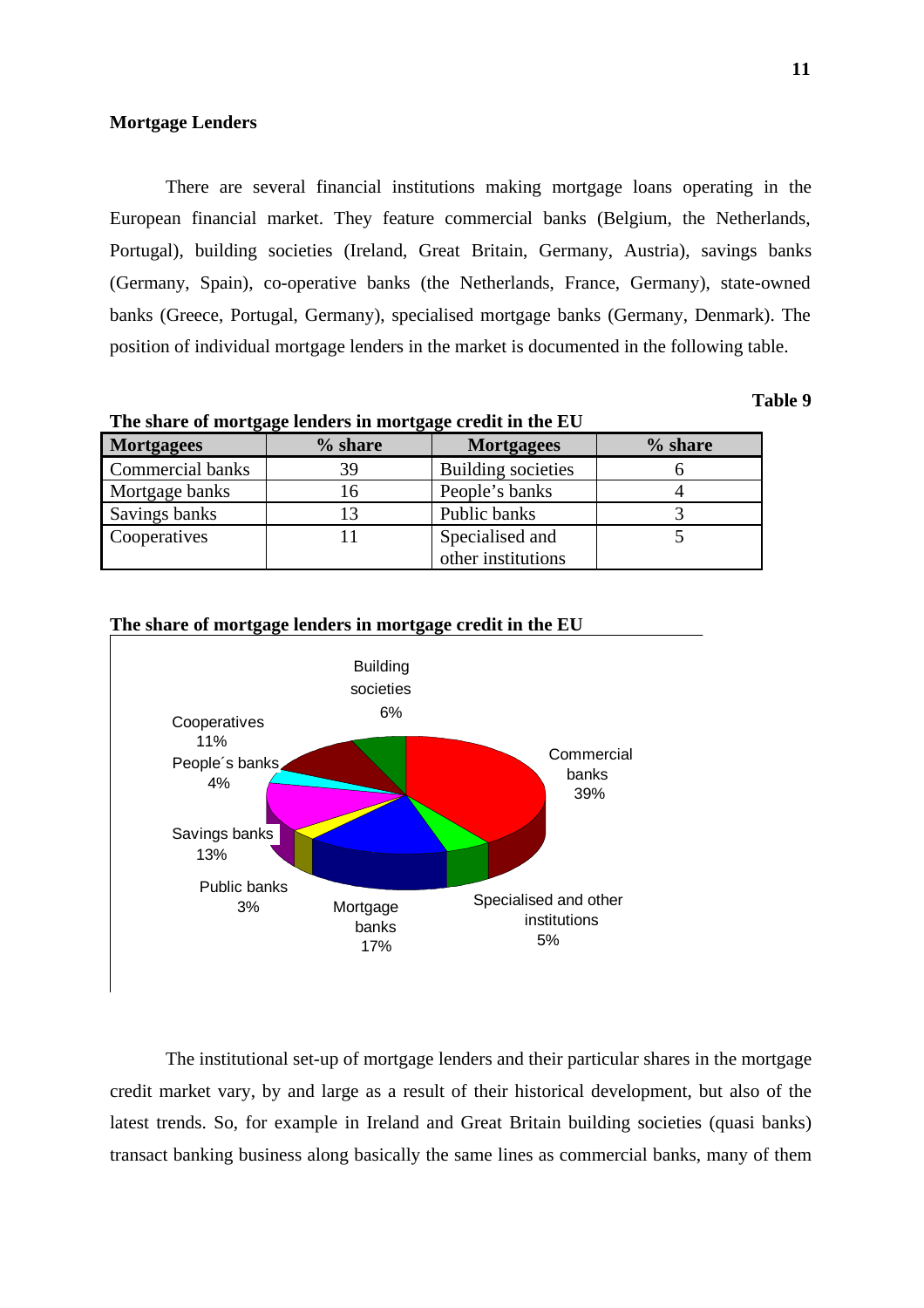having been converted into commercial banks. The share of building societies in the market in Great Britain has dropped to approximately 25% compared to approximately 59% in 1996. In the majority of cases, mortgage banks in the Netherlands, Spain, Sweden, and also in Germany are owned by commercial banks. Building societies' saving schemes and credit provision linked thereto are supported by individual governments – by way of tax relief and subsidies, which also has an influence on their position in the domestic market. The development of the capital market is leading to the greater engagement of these banks that raise funds directly in this market. Last, but not least, increasing competition in respect of the supply of mortgage products has been causing changes in the relative shares of individual mortgage lenders in the mortgage market.

#### **Mortgage Credit Products and Risks**

At the forefront of any assessment of the supply of mortgage products is the question of the effective allocation of loans and risks, and in particular the risk associated with interest rates. Credit risk is linked to the proportion of the mortgage loan amount to the value of the property and to the level of instalment payments to income. These ratios are determined prior to the signing of a loan agreement (during the qualifying stage). Although being specified in the contract, they may change over time – due to altered terms and conditions of the contract, a changed financial position of the debtor or the property value. At a constant price of a mortgaged property and annuity repayment of a mortgage loan, the mortgage loan to property value ratio decreases hand in hand with reducing debt. Interest-only loans are more risky from the aforementioned point of view. In the same way, loans carrying shorter terms are less risky than long-term loans. The transfer of credit risk to a third party using different mortgage credit insurance schemes is for example employed in the Netherlands, Ireland and Great Britain. A mortgagor may get a more risky loan, with the ratio of loan to property value reaching high levels in many instances (above 80% through to 100%), but he must have the loan insured with a private insurance company (Ireland, Great Britain) or a government agency (the Netherlands). Even though mortgage insurance widens opportunities for obtaining a loan, on the other hand it makes comparison and selection of an appropriate product more complicated.

Credit risk (its allocation) is determined through the process of adjusting the mortgage interest rate to the situation and development of market interest rates. The increase in instalment payments that may for instance occur in the case of variable rate mortgage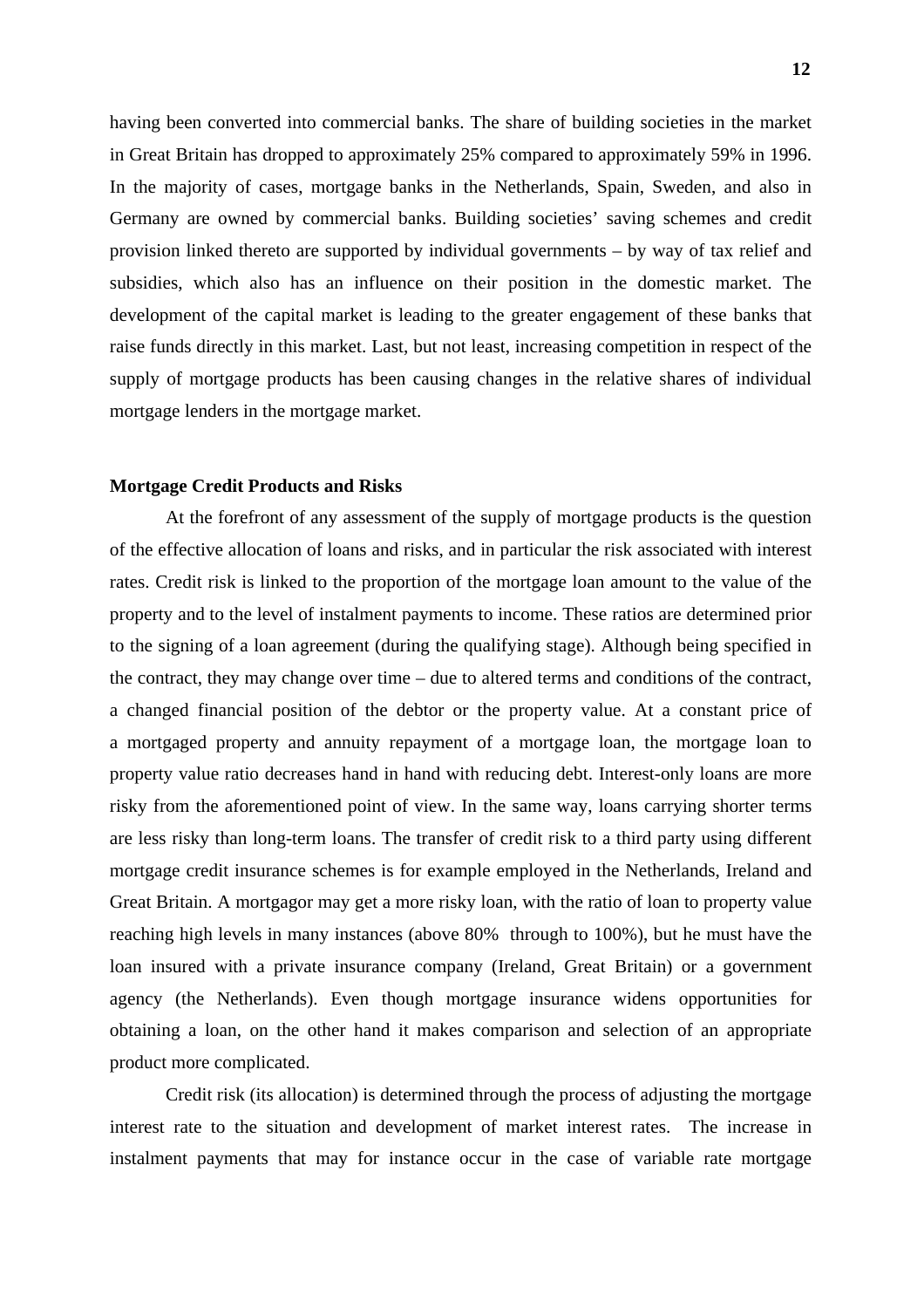products in effect raises the risk of a failure to repay the loan. The risk of a failure to repay the loan is higher the more frequent interest rate changes are. Of course, an opposite relationship will hold true as well: interest rate changes of a lower frequency will increase the mortgagee's risk. Several types of mortgage credit products – mortgages are in use in the European Market:

- with a long-term fixed interest rate fixed for a period of 5 to 30 years; e.g. France  $(15$ years), Denmark (20 and 30 years), Germany (a maximum of 10 years), Greece, Italy;
- with a medium-term fixed interest rate fixed for  $2 5$  years; Belgium, the Netherlands, Germany; also Great Britain and Ireland;
- with a variable interest rate adjusted on a periodic basis (e.g. an annual basis) and using a specified index;<sup>7</sup> Italy, Spain, Portugal, France, Norway;
- with an adjustable interest rate adjusted or revised as decided by the creditor, with no index to apply when fixing the "new" interest rate being specified in the loan agreement; Great Britain, Ireland.

| <b>Country</b> | Thierest rates on hewry made mortgage roams<br><b>Year 1997</b> |              |      |      |
|----------------|-----------------------------------------------------------------|--------------|------|------|
|                | I                                                               | $\mathbf{I}$ | III  | IV   |
| BE(1)          | 6.9                                                             | 7.2          | 7.2  | 7.6  |
| DK(2)          | 8.0                                                             | 7.6          | 7.5  | 7.2  |
| DE(3)          | 6.8                                                             | 6.9          | 6.8  | 6.7  |
| GR(4)          | 14.3                                                            | 13.0         | 11.3 | 11.3 |
| ES(5)          | 5.9                                                             | 5.8          | 5.6  | 5.6  |
| FR(6)          | 7.0                                                             | 6.7          | 6.6  | 6.5  |
| IE $(7)$       | 7.1                                                             | 7.6          | 7.6  | 7.5  |
| IT $(8)$       | 8.1                                                             | 8.7          | 7.7  | 7.2  |
| LU(9)          | 5.5                                                             | 5.5          | 5.5  | 5.5  |
| NL(10)         | 6.0                                                             | 6.0          | 6.0  | 6.0  |
| AT(11)         | 6.0                                                             | 5.8          | 5.5  | 5.5  |
| PT(12)         | 10.4                                                            | 9.7          | 9.2  | 8.0  |
| SE(13)         | 6.2                                                             | 6.1          | 6.7  | 6.2  |

#### **Interest rates on newly made mortgage loans**

<sup>7</sup> The essence of mortgages with relatively flexible interest rates is to minimise interest rate risk undertaken by a mortgage lender. What is characteristic about these products is that the interest rate varies over the course of the loan maturity - e.g. each year. Indexing in case of an interest rate that is being adjusted to market conditions means determining it on the basis of an interest rate of e.g. Treasury bills with the maturity of only year plus a margin (T-bills - interest rate of  $5.25\%$  plus a standard fixed margin of  $2.75\% = 8\%$ .). An effective interest rate, i.e. the rate applicable over a specified period of its change, may be different from the 8% in our example. The difference is that the so-called cap - a maximum allowable interest rate - is determined, for example of 1% per year (the periodic cap) and of 5% over the loan life. For an initial mortgage interest rate of 6% the maximum interest rate of 7% could be set for the second year. The maximum interest rate over the loan life would be 11%. The period cap is also applied to interest rate decreases (the maximum decrease during the adjustment period).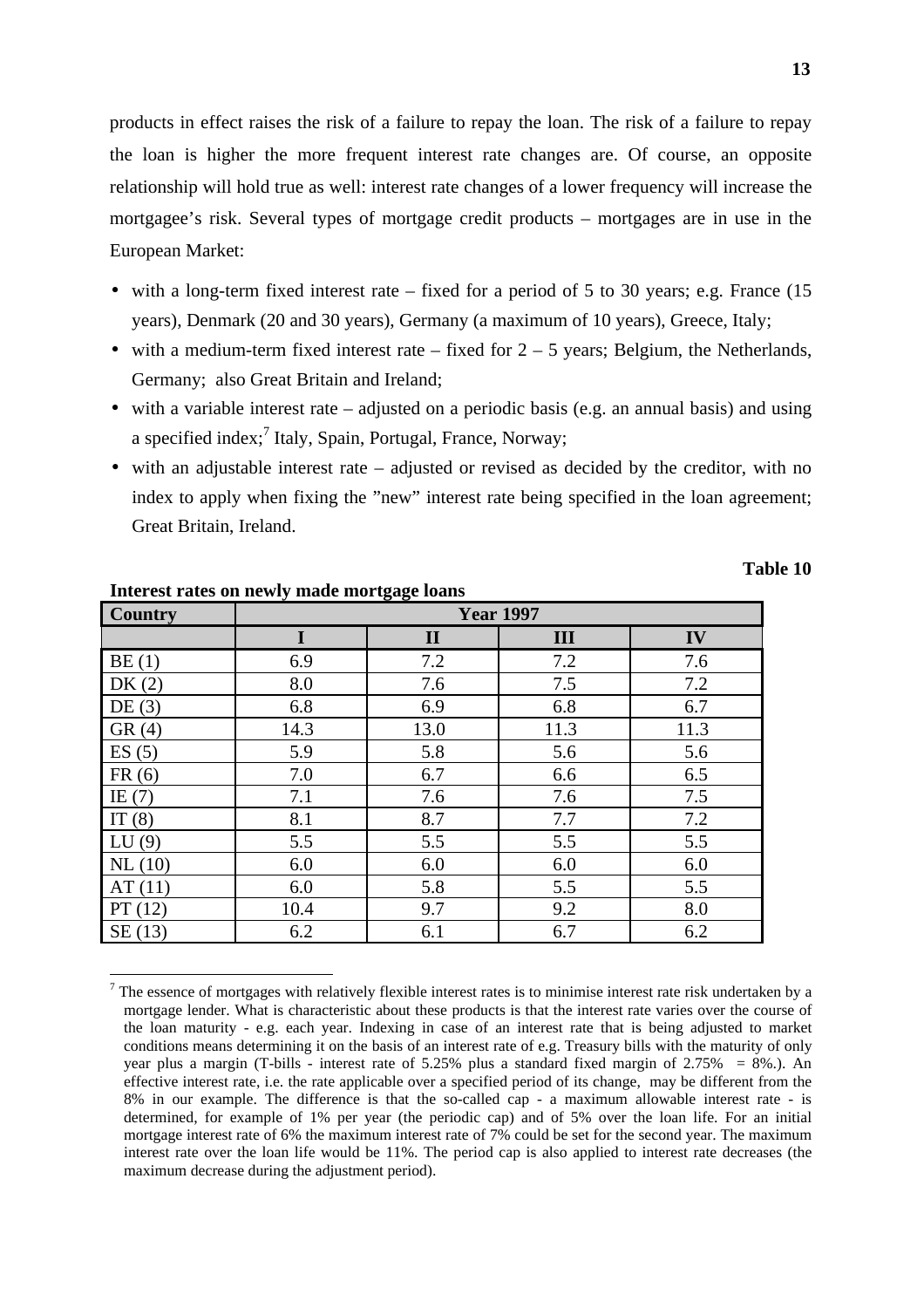| 14<br>$\blacksquare$<br>UN<br>. .                      | . . J | $\cdot$ $\circ$                                               | - -<br>$\cdot$ | .v  |
|--------------------------------------------------------|-------|---------------------------------------------------------------|----------------|-----|
| $\overline{\mathsf{N}}$<br>$\sim$<br>$\cdot$ . $\cdot$ | U.V   | $\bm{\mathsf{\omega}}\bm{\mathsf{\cdot}}\bm{\mathsf{\omega}}$ | ◡.∠            | ◡.◡ |

#### **Explanatory notes**

- *(1) the so-called reference rate, revised once every five years after the lapse of the first ten-year period (a weighted average calculated on an accrual basis) which concerns loans secured by residential property only of the first rank, with a maturity of 20 years – with the loan to real property value ratio being 60-80%;*
- *(2) a fixed interest rate, calculated for the year 1997 on the basis of 30-year bonds 7%, with a maturity of 30 years;*
- *(3) the so-called effective fixed rate (an average for a 10-year period) that includes other banking costs (as prescribed by regulatory rules), with a maximum maturity of 30 years;*
- *(4) a fixed nominal rate with terms and conditions fixed for 15 years;*
- *(5) an effective average interest rate, less other costs, changing each year depending on an official reference rate, where the mortgage loans are designated for housing purposes (with and without state subsides);*
- *(6) a fixed rate on loans where the agreement is required to be signed by the government, with an average maturity of 15 years;*
- *(7) a revised rate, with a maximum loan life of 30 years;*
- *(8) an interest rate fixed throughout the loan life;*
- *(9) a rate charged to the public sector;*
- *(10)- an interest rate on mortgage loans guaranteed by the National Mortgage Guarantee Foundation revised every 5 years;*
- *(11)- a reassessed rate;*

- *(12)- a weighted average mortgage interest rate charged by all mortgage lenders;*
- *(13)- a specific rate fixed for 2 years, where the maximum loan life is 30 years;*
- *(14)- a weighted average gross mortgage interest rate on all mortgage loans made by large building societies;*
- *(15)- an interest rate on new loans, fixed for a period of 2 years, an average reported as of the end of the respective quarter, including additional costs.*

The calculation of interest rates is not uniform, which is related to the use of different types of products in the particular market of an individual country. Despite the lack of more detailed data on the share of different types of mortgages in domestic markets, it is possible to draw some general conclusions:

- in countries where the so-called deposit model is in place, the mortgage market is dominated by deposit institutions (commercial banks, building societies, savings banks) and flexible or adjustable rate mortgages are used to a larger extent (Great Britain, Ireland, Norway, Portugal, Spain)<sup>8</sup>;
- in countries where the so-called mortgage bond model has developed, and where specialised mortgage banks dominate the market, products with a long-term or mediumterm interest rate are employed (Denmark, Germany, Sweden);

<sup>8</sup> Due to an abrupt decline in interest rates in Portugal and Spain in the 90's, the proportion of products at a fixed and variable interest rate has changed in favour of those carrying a variable rate. Debtors who have concluded a contract for a fixed interest rate had to bear a high risk. The Spanish government adopted a statutory provision whereby debtors were enabled to switch to another creditor, i.e. repay the old loan early. Prior to this early repayment had not been allowed.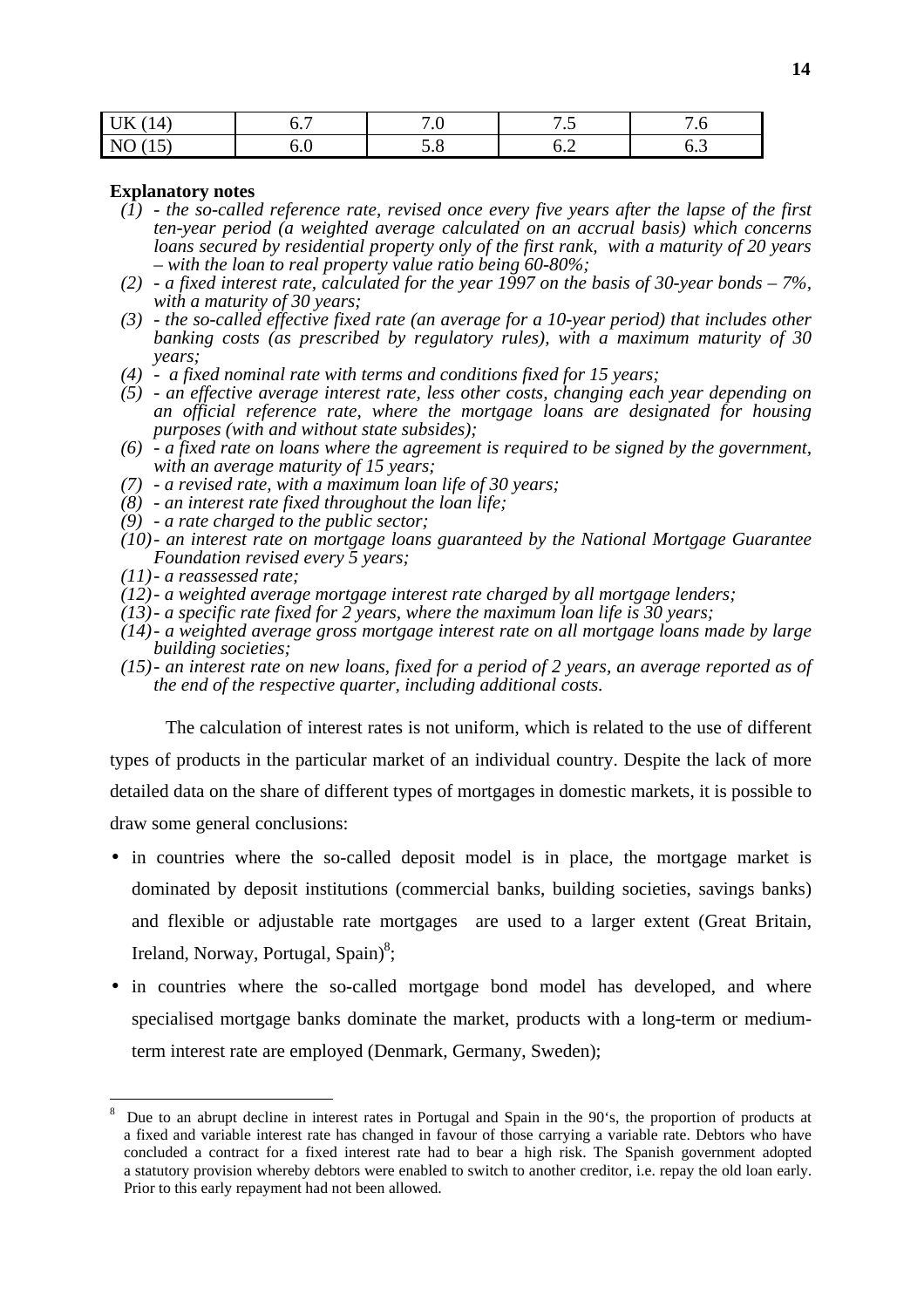- in countries where a mixture of both models is in place or where the level of incentives is relatively high, fixed rate mortgages prevail (France would be a typical example);
- in countries where until recently the use of flexible mortgage interest rates was forbidden, or where mortgage banks held a significant position in the market, fixed rate products prevail (Belgium; the Netherlands).

#### **Transaction Cost**

Mortgage credit products carry with them additional transaction costs, $9$  due to which the products become more expensive at the end of the day. The specific nature of a mortgage loan also "necessitates" specific fees - such as the fees for property valuation, notarial fees for entering a mortgage in the land register (the register of charges), various administrative fees, mortgage loan insurance, and so forth. These are either charged separately or directly incorporated into the interest rate. For example, a fee for the registration of a mortgage deed and notarial fees range from 0,4% (the Netherlands) through to 4% (Belgium) of the mortgage loan amount. For illustration a more detailed summary of the level of additional costs associated with mortgage loans is shown below, with reference to the example of selected countries:

#### **a) Belgium**

- **valuation** the cost of appraising the real property is to be covered by the loan applicant. If the service is rendered by an independent expert, the fees and costs associated with the valuation are paid directly by the mortgagor to the valuer. If the valuation is arranged by the bank, the cost is set at 0.30% of the loan principal amount;
- **commission** a mortgagee has the right to charge a commission of no more than 0.50% of the sum borrowed; the commission amount must however be clearly stated in a separate clause;
- **drafting a mortgage deed and notarial fees** the fees are fixed, levied based on the loan amount with the use of degressive tariffs. The cost of drafting a mortgage deed comprises stamp duty fees, revaluation of the mortgaged property, plans and data from the cadastral survey, postage, other fees;
- **registration fee** accounts for 1% of the nominal loan amount plus accessories (10%) of the principal).

<sup>9</sup> High transaction costs are one of the factors limiting cross-border activities within the EC. In some instances these range between 10% - 20% of the real estate property purchase price.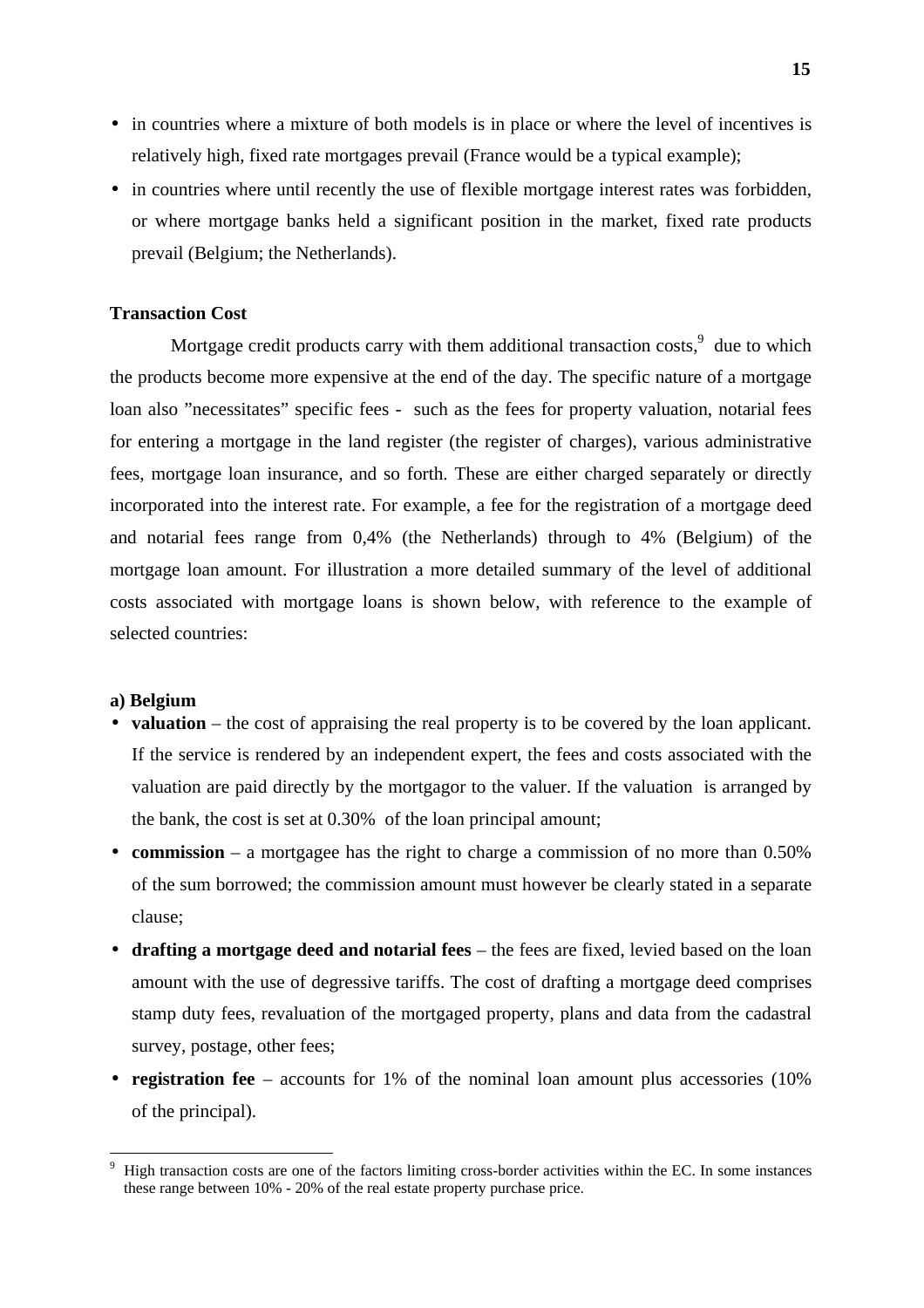#### **b) Denmark**

- **valuation** usually set at DKK 700 or 1,000 depending on the loan amount;
- **commission** the amount of commission paid by a mortgagor to a mortgage bank includes the cost associated with the loan application concerned, or a Loan Agreement (loan terms and conditions), different administrative costs and the cost of raising statutory and other reserve funds. The total commission accounts for 1% of the loan amount plus 2% of the repayment amount for the so-called "contributions" towards the creation of reserve funds. If a counsellor at law is engaged in the process of preparing the mortgage credit, the fee for his services will be charged in accordance with a common practice, namely in relation to the mortgage principal; with the specified fixed amount varying between different institutions;
- **drafting a mortgage deed and notarial fees** mortgage credit institutions draft mortgage deeds on their own, with no fees charged for this service;
- **registration fee**  accounts for 1,5% of the mortgage nominal value plus DKK 300 per document.

#### **c) Germany**

- **valuation** in principle, the cost of appraising the property is born by the mortgagor, with the fees being determined on the basis of a property valuation report to be submitted by a qualified valuer;
- **commission** where a mortgage loan is negotiated via a third party, the commission is covered by the bank in a single payment;
- **registration fee** notarial fees paid for extracts from the land register, permission to enter the charge and for the registration of a mortgage are fixed, with the calculation made based on the loan amount; these fees are paid by the mortgagor.

#### **d) France**

• **valuation** – 1% of the amount of the loan provided (for loans made by Crédit Foncier, min. FRF 700, max. FRF 1500). Purchases of property for use as own homes supported by the state or subsidised loans for rented housing are also written into the level of valuation fees  $-0.30\%$  or 0.50% of the loan amount;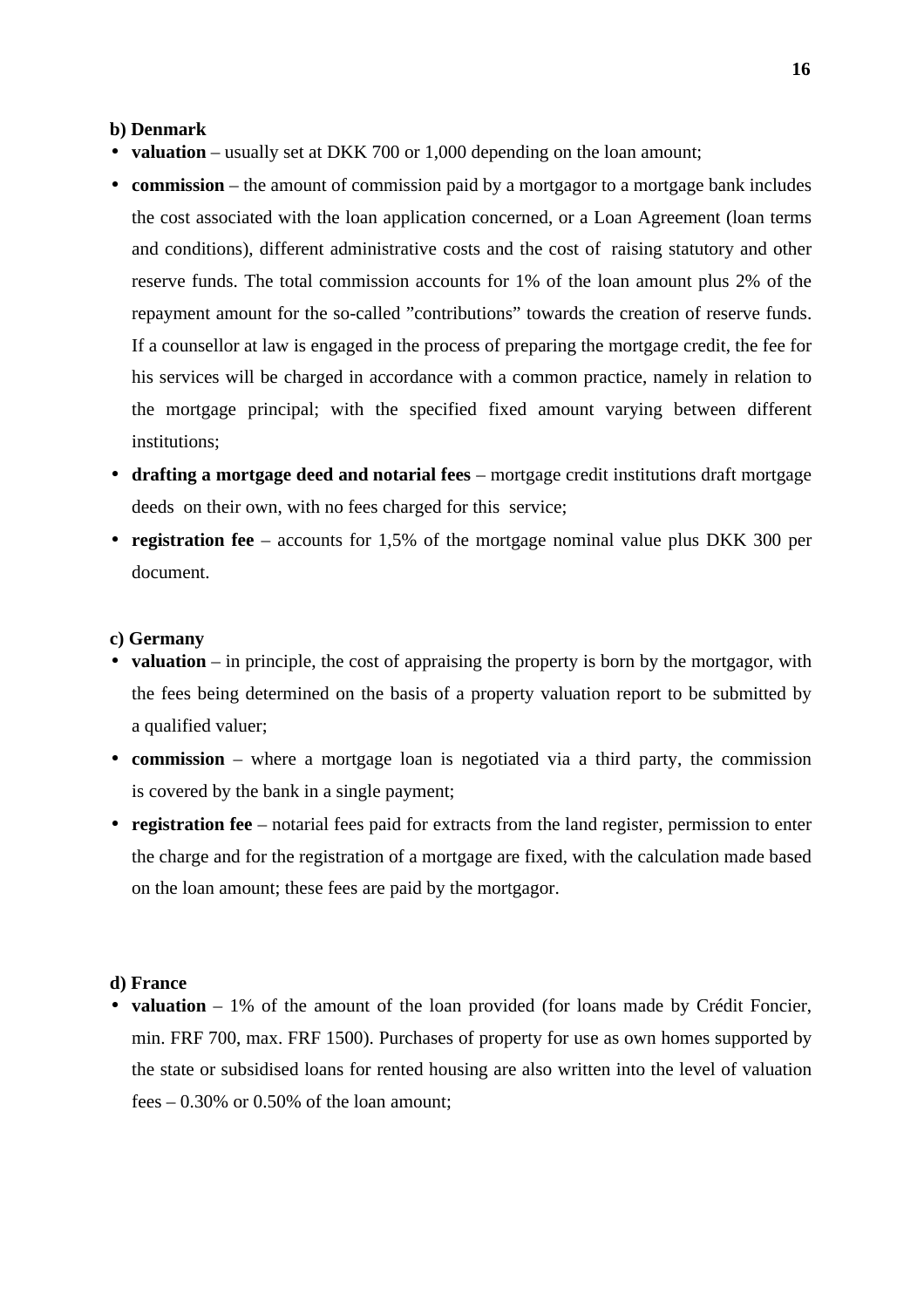- **commission** in limited cases, the so-called commitment fee commission for blocking loanable funds is charged as part of common transactions (loans made by Crédit Foncier, loans made for construction or reconstruction purposes);
- **registration fee** mortgage loans are recorded in the so-called notarial instruments (giving rise to contractual relationships). The cost associated with the preparation of such documents comprises notarial fees, stamp duty fees, fees for an entry in the mortgage register. The level of **notarial fees** is calculated on the basis of the loan amount and in accordance with determined scales or coefficients that can be applied to the calculation. Such fees are also referred to as proportional. Included here also are fees for formalities, such as making out copies, duplicates, and so forth. The cost of certification and stamp duties – FRF 30 per a two-page sheet plus a fixed registration tax (FRF 430 in 1990). Fees for recording a mortgage in the mortgage register are derived from the loan amount plus supplementary services. Total costs for selected loan amounts are given in Table 11. Some types of mortgage loans are exempted from such fees, or the fees charged on these loans are lower than the standard (building savings and loans made by building societies, loans made by a mortgage institution – Crédit Foncier; social loans, special construction loans. See Table 12).

| `able<br>11 |
|-------------|
|-------------|

| Tutai auunnonai transaction costs |                               |                      |  |  |
|-----------------------------------|-------------------------------|----------------------|--|--|
| Loan amount                       | Cost of contractual mortgages | % of the loan amount |  |  |
| 70 000 FRF                        | 4 100 FRF                     | 5.86                 |  |  |
| 100 000 FRF                       | 4 800 FRF                     | 4.80                 |  |  |
| 150 000 FRF                       | 5 500 FRF                     | 3.66                 |  |  |
| 200 000 FRF                       | 6 900 FRF                     | 3.45                 |  |  |
| 300 000 FRF                       | 8 300 FRF                     | 2.76                 |  |  |
| 400 000 FRF                       | 9 000 FRF                     | 2.25                 |  |  |
| 500 000 FRF                       | 10 300 FRF                    | 2.06                 |  |  |
| 750 000 FRF                       | 13 700 FRF                    | 1.80                 |  |  |

# **Total additional transaction costs**

**Source:** *EC Mortgage Federation, Crédit Foncier, own calculations*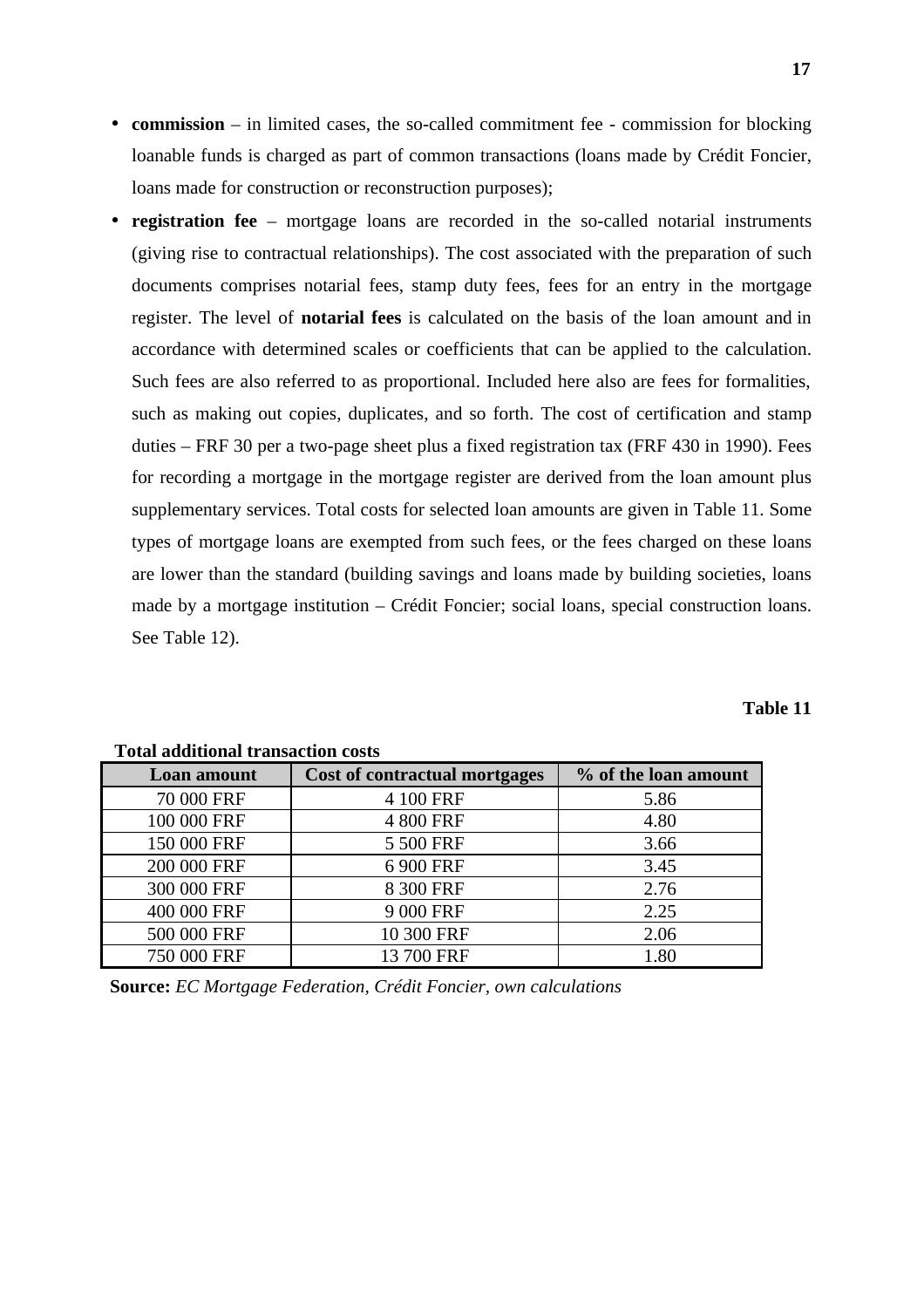# **Table 12**

**18**

| Loan amount | % of the loan amount |
|-------------|----------------------|
| 70 000 FRF  | 3.29                 |
| 100 000 FRF | 2.60                 |
| 150 000 FRF | 2.07                 |
| 200 000 FRF | 1.80                 |
| 300 000 FRF | 1.30                 |
| 400 000 FRF | 1.35                 |
| 500 000 FRF | 1.22                 |
| 750 000 FRF | 1.05                 |

## **Total additional costs (exemptions, preferential treatment)**

**Source:** *EC Mortgage Federation, Crédit Foncier, own calculations*

## **e) The Netherlands**

- **valuation** the valuation cost ranges between 0.125% 0.2% of the property value. As a rule, it is covered by the mortgagor.
- **commission** fixed at no more than 0.5% of the amount of loan provided;
- **drafting a mortgage deed and notarial fees**  there is no cost associated with the documents themselves. Notarial fees are determined on the basis of a fixed and descending scale, depending on the mortgage loan amount;
- **registration fee**  where the level of fees depends on the mortgage amount.

# **Incentives**

European governments support the development of **home ownership** through a system of tax benefits (indirect intervention) or subsidies (direct intervention). The results of a survey of 1998 made by the EC Mortgage Federation confirm that tax relief represents the most common form of facilitating ownership of flats and family houses. In the majority of member countries it is possible to deduct interest charges from the taxable income base, either in full or in part:

| Denmark | All types of interest are fully deductible.                     |
|---------|-----------------------------------------------------------------|
| Germany | Mortgage interest does not qualify as an item deductible from   |
|         | the taxable income base.                                        |
| Greece  | Mortgage interest constitutes a deductible item (the first      |
|         | purchase of property).                                          |
| Spain   | A deduction of 20% of interest and capital payments (25% for    |
|         | the first 2 years) from the tax to be paid, up to the amount of |
|         | ESP 750,000, and of 15% from a further ESP 750,000 ESP          |
|         | (with effect from 1 January 1999)                               |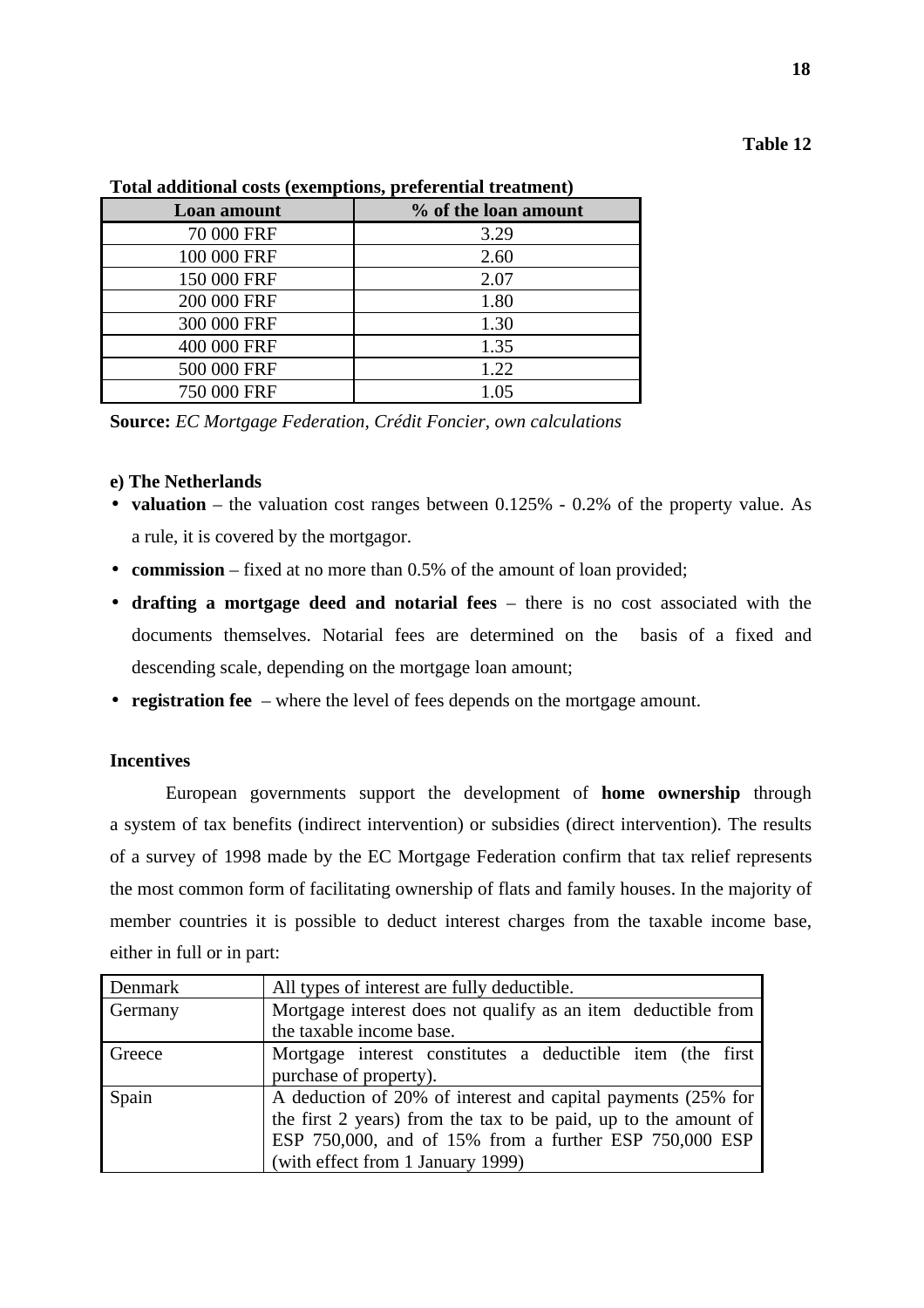| France               | A deduction of 25% of interest on a new property up to the<br>amount of FRF 20,000 for a single person; 25% interest on a<br>new property up to the amount of FRF 40,000 for a married<br>couple; 25% of interest on an existing property up to the amount<br>of FRF 15,000; these amounts will vary depending on the<br>number of dependants. |
|----------------------|------------------------------------------------------------------------------------------------------------------------------------------------------------------------------------------------------------------------------------------------------------------------------------------------------------------------------------------------|
| Netherlands          | Mortgage interest is fully deductible.                                                                                                                                                                                                                                                                                                         |
| Portugal             | The deduction of interest and capital payments up to the amount<br>of PTE 297,000 (this amount is determined each year) is<br>allowable.                                                                                                                                                                                                       |
| Austria              | Mortgage interest in combination with other costs can be<br>deducted up to the amount of ATS 40,000 (for a taxable<br>person); up to the amount of ATS 80,000 (for a household with<br>one source of income).                                                                                                                                  |
| <b>Great Britain</b> | 10% of interest paid on the first GBP 30,000 of the mortgage<br>loan amount can be deducted.                                                                                                                                                                                                                                                   |

**Source***: EC MF, Brussels 1998*

Direct support of mortgage lending is primarily channelled through the subsidising of interest and provision of government guarantees. Interest subsidies lower the price of mortgage loans, contribute to the recovery of the mortgage market and last but not least help to reduce the credit risk. An exclusive right possessed by selected mortgage lenders to make loans at interest rates lower than the market ones, allows them to seize a more advantageous position in the market (price, competitive advantage). French deposit institutions (commercial banks, co-operative banks, savings banks), who are the only entities authorised to take contractual savings deposits (analogous to building saving products), could be used as an example. Interest charged on such products is lower than on time deposits, which in turn is reflected in the level of interest rates on loans provided for housing purposes.

A special problem for the mortgage business is the issue of early repayment. The existence of the right of a mortgagor to repay early the loan provided to them is a factor that cannot be overlooked when determining the level of costs (interest rates, all the fees and charges; contractual penalties for accelerated payment).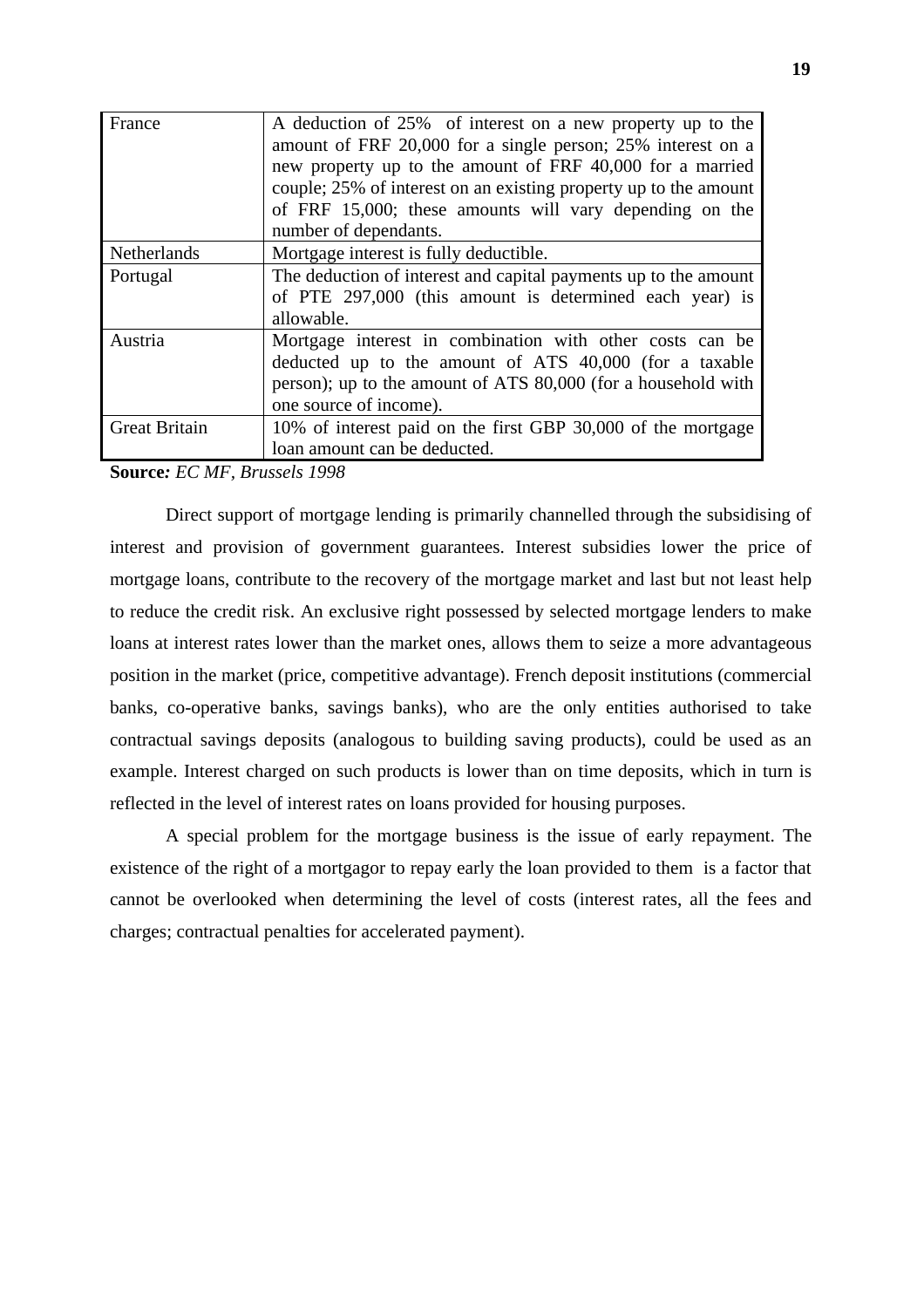#### **Early Repayment**

The right of early repayment allows a debtor firstly, to refinance a mortgage loan – where refinancing at a lower interest rate in the same or another institution is quite typical, secondly, to repay the loan from one's own financial resources. Losses incurred by a creditor due to the reinvestment may be many times higher compared to other costs (or risks). In this respect such uncertainties are termed reinvestment risk or the risk of early repayment.

A debtor's universal right to early repayment is based on the following arguments (Consumer Credit Directive, Article 8):

- a consumer should be protected against an excess financial burden (difficult life situations), e.g. when becoming widowed or divorced, in the event of a forced sale of the house (a change of employment, unemployment). In such cases early repayment should facilitate the search for new (affordable) debt financing;
- a consumer should be guaranteed financial and physical mobility, which may conflict with a distraint, the cancellation of a long-term financial contract. In the event of selling a residential property early repayment should contribute towards making the whole process more flexible and procuring new housing;
- a consumer should have the right to share in a favourable development of interest rates, as well as his creditor's competitive advantage.

The application of the right to early repayment in EC member countries may be briefly summarised as follows:

- it is possible to repay a mortgage loan in an accelerated manner at the time when an interest rate is fixed; the right to early repayment must be laid down in a mortgage loan agreement (Ireland, Belgium, the Netherlands, Portugal, Spain,..). It is a common practice to have bottom thresholds set on the amount that may be repaid earlier than scheduled.
- the early repayment is left to the parties' discretion when concluding a contract (the socalled "general rules of freedom to contract"). Early repayment is excluded in Germany and Austria for a period not exceeding 10 years.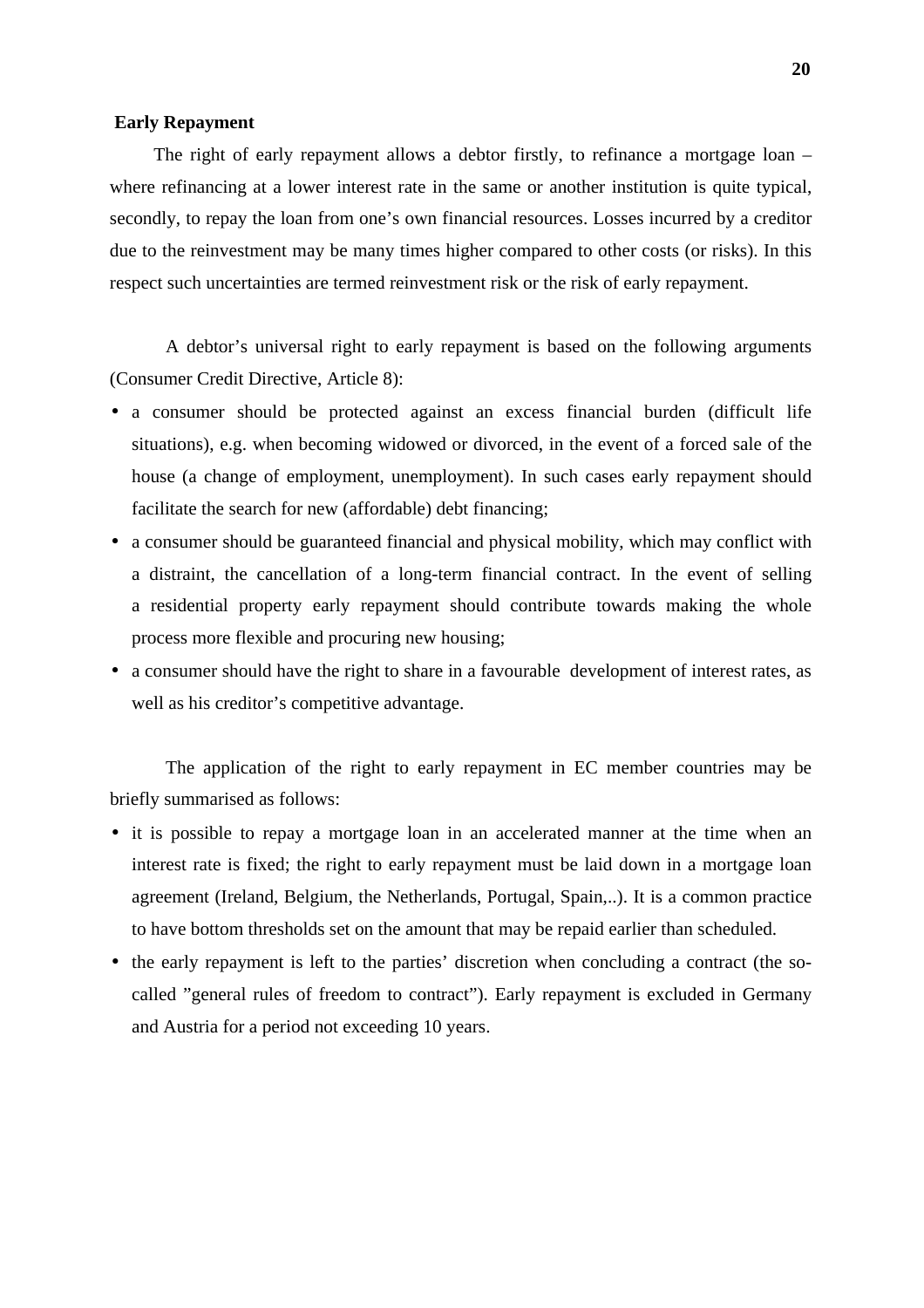• this right is limited by the existence of penalties for early repayment of varying structure. The penalties for early repayment are interpreted in the following way: 1) as compensation for losses on the assets side or for lost profit (the Netherlands, Sweden), 2) as a price set in the contract in relation to the amount to be repaid earlier than scheduled(Belgium, France, Greece, Germany, Austria, Spain).

 The application of the right to repay a mortgage loan earlier than scheduled is not uniform in member countries. The lack of uniformity is caused not only by differing legal frameworks for mortgage lending, but also consumer protection systems (along with other factors). Credit refinancing generally aims to protect a consumer against excess credit risk (fixed rate products). Member countries respect this goal, although approaches to reducing this risk differ.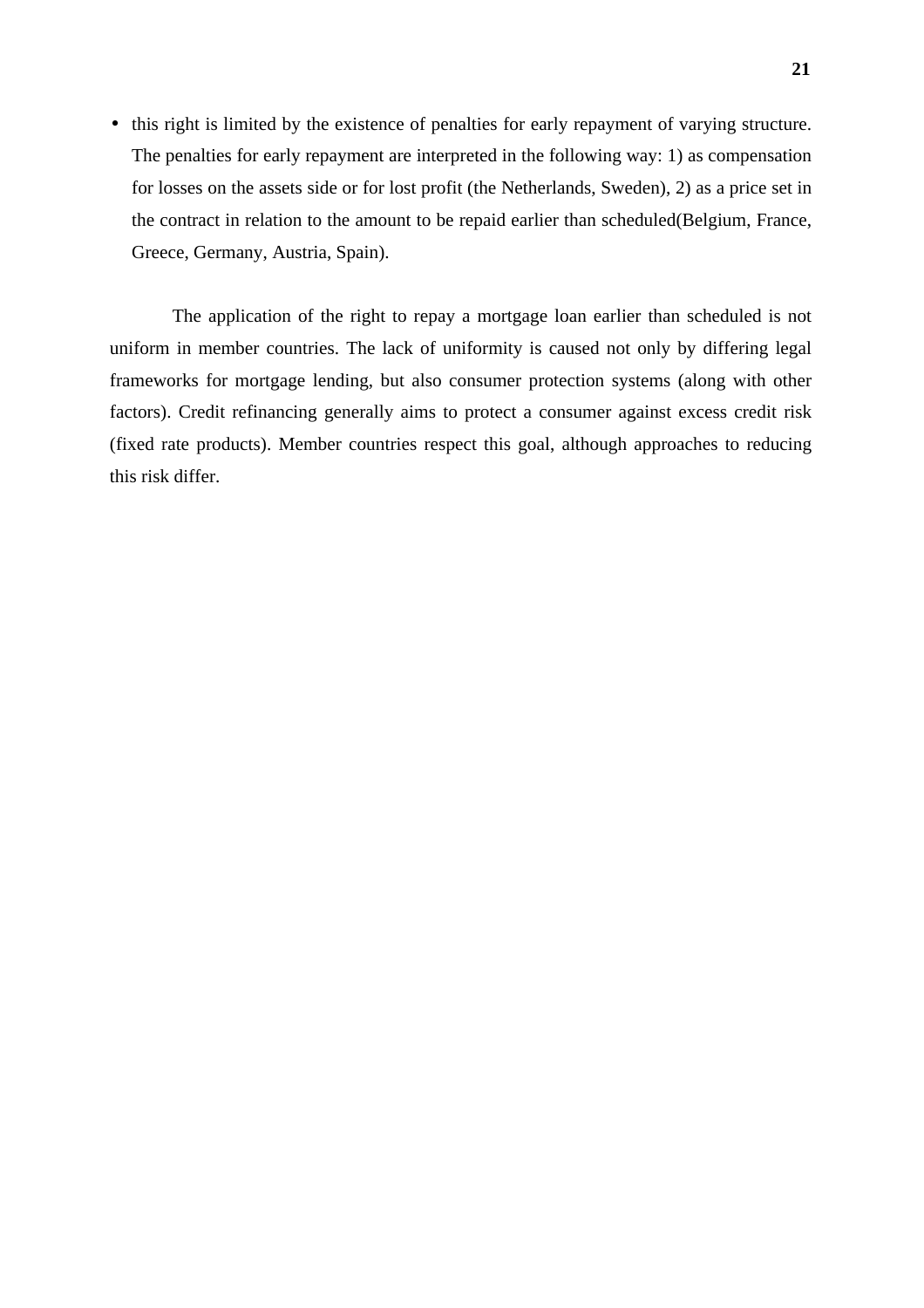## **France**

*The situation in the French real property and mortgage markets has been favourable since second half of the 90's. Prices and mortgage interest rates have dropped significantly. The introduction of the so-called "0 % credit" in the financial market laid fine foundations for securing housing needs. On the other hand, households remain afraid of taking on long-term debt, especially due to low economic growth, high unemployment and uncertainty about the future. The rate of home ownership is relatively stable – being 54% and fluctuating below the average for EC countries (60 %).*

*In the years 1995-1996 the mortgage loan market recorded growth, housing loans grew to 35%, reaching the value of FRF 310 billion (which also includes loans concluded again with the same or another bank, but under different conditions). In 1996, the mortgage business was positively influenced by the adoption of the following measures:*

- *reducing a local tax on flat or house purchases from 7% to 5 %;*
- *extending the possibility to use a credit connected with building saving products also for the further purchase of flats or houses (not only for the first purchase);*
- *a loosening of conditions for getting the 0 % loan (not only for the first purchase).*

*In 1997 interest rates dropped again, which was shown in the total amount of mortgage loans – FRF 330 billion. In respect of the use of fixed and variable rate mortgage products it needs to be emphasised that the situation started to change in 1986. Until then fixed interest rates had prevailed. The 1996 year was interesting, since a share of variable rate mortgage loans (which are guaranteed loans) of 25 % was recorded. The share of variable rate mortgages in the open market is approximately 50 % for banks and approximately 80 % for specialised credit institutions. This growth is explained as follows:*

- *the renewal of a standard relationship between short-term and long-term interest rates, with a resultant difference between variable and fixed interest rates – of approximately 200 percentage points;*
- *strong competition between banks and specialised institutions that concentrate on the use of variable rate products and are forced to raise refinancing resources in the money and capital markets, whilst banks raise these resources under more favourable conditions (from deposits). On the other hand, specialised institutions possess knowhow, which enables them to offer a wide range of sophisticated and flexible mortgage products;*
- *a major part of variable rate mortgages contain protection against the risk of unrestricted growth:*
	- *by setting a threshold, e.g. an initial rate plus/minus 2 or 3 points; a low initial rate and high threshold or vice versa;*
	- *annuity indexing in combination with changed terms and conditions (time aspect).*

 *Despite new conditions the state support of housing financing is still significant in France. This is not only reflected in a wide offer of mortgage loans of a strongly social nature, but also in the total share of the so-called social ownership of flats or houses (which is approximately 20%). Two products, the Épargne-logement (EL) and the 0% loan could be used as an example.*

*EL is a loan connected with saving schemes; a credit institution will grant this loan subject to meeting conditions set in a saving agreement (it is a product comparable with our system of building savings). EL and 0% loans are subsidised by the state – based on a state interest subsidy a credit institution grants these loans at a lower interest rate, and in the case of the 0% loan the advantage concerns a loan maturity period or*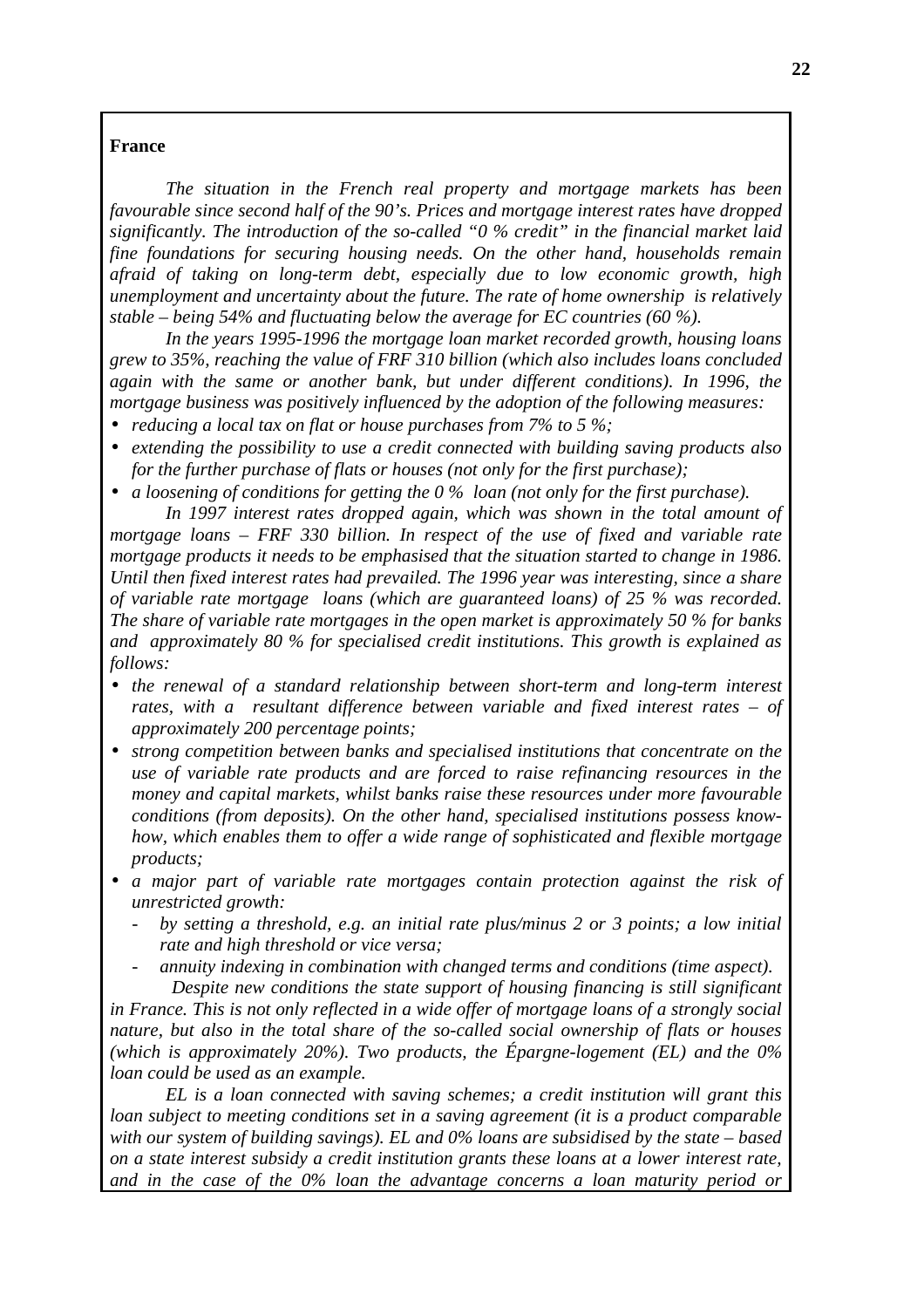*a postponed repayment period. The purpose of the loan is the same, namely for the construction or purchase of new housing units, the purchase of existing units and their reconstruction, transformation of non-residential units to residential ones. The 0% loan is limited as to its amount. This limitation may take two different forms:*

- *the maximum amount depends on the size of a family and locality. For a fourmember family it is FRF 160,000 FRF in the Paris locality and FRF 100,000 in the rest of France;*
- *the amount is limited up to 1/3 of the total borrowed amount 1/5 of total cost (the cost of purchase plus the cost of reconstruction).*

*A rule that beneficiaries with a lower income are eligible for a higher rate of subsidy applies. There are 7 income-dependent groups differentiated for this purpose (1 - 7, with group 1 having the lowest income).*

*In order to make credit institutions grant loans also to clients with a lower income, the state has set up the so-called loans for social ownership (social loans) - PAS. Creditors make loans at an interest rate below the market rate, since in the event of trouble the losses will be covered by the guarantee fund (Guarantee Fund for Social Ownership).*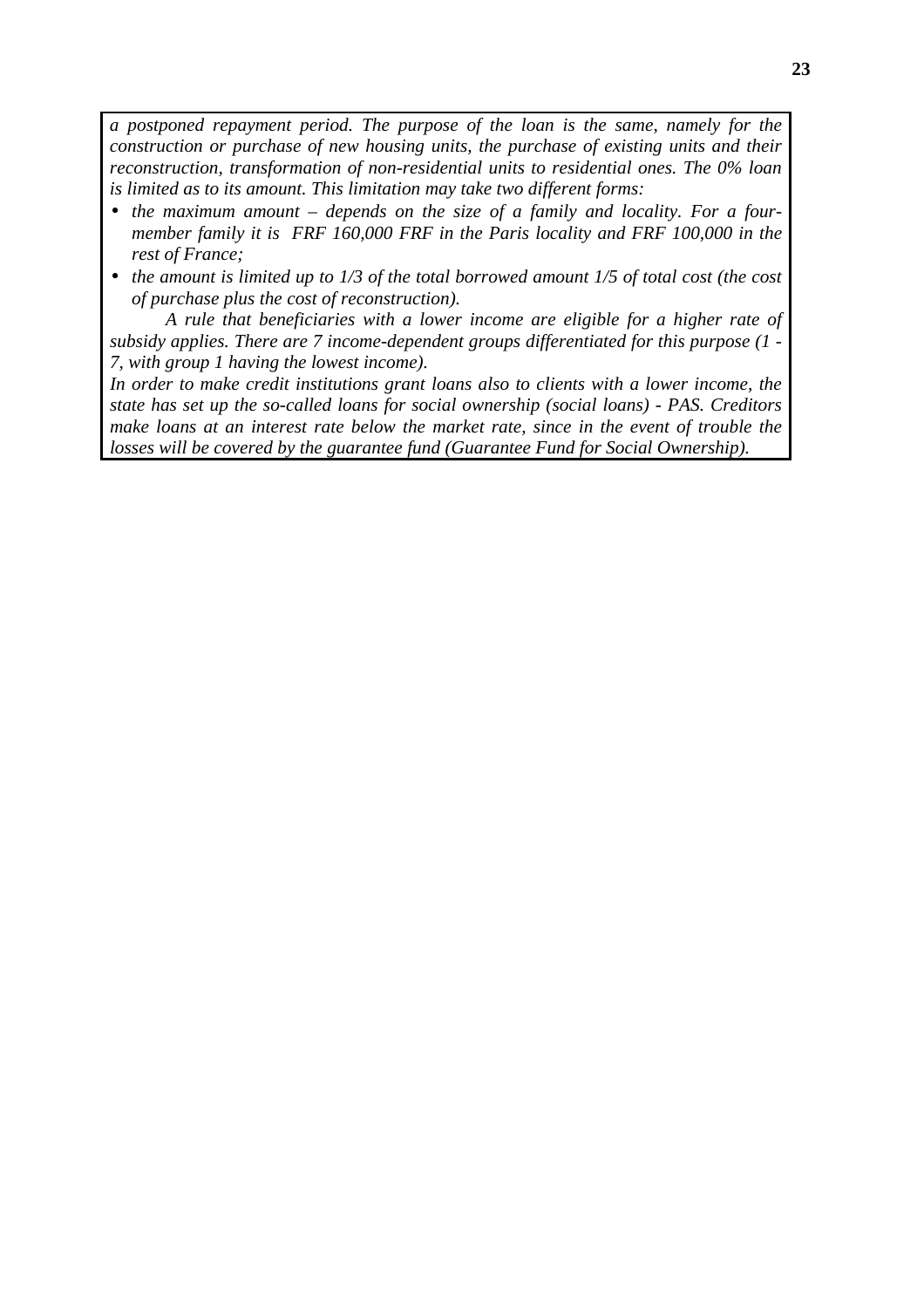## **II. Mortgage Business and EU Law**

#### **Mortgage Bonds**

One of the most important Directives of the European law for mortgage bonds is the European Commission Directive No 85/611/EEC, as amended, relating to collective investment in securities, also referred to as the Investment Directive (UCITS). The provisions of this directive contain rules, limitations on and opportunities for investing into securities. Besides generally applicable principles, the elements of the so-called "preferential treatment" are incorporated therein. This basically concerns application of certain exemptions and modifications of investments limitations. The issue is raised here of setting criteria to decide on the inclusion of a certain security in the group to be treated on a preferential basis, with the possibility of applying exemptions for determining the limitations on the investment into securities of one issuer or a group of issuers.

With regard to this, Article 22 is conclusive, since its provisions, in particular those of paragraph (4), are considered as minimum requisites of a mortgage as defined by statutes (the European minimum standard for mortgages).

As early as 1985, the EC Mortgage Federation formulated the basic requirements concerning the harmonisation of legislation relating to mortgage bonds. It is possible to summarise the essential features of mortgage bonds that should be incorporated in national legal standards as follows:

- In economic terms a mortgage bond (MB) is a refinancing instrument. It is a bond issued based on loans secured by mortgages (the principle of cover). Competent national authorities are entitled to include claims secured (guaranteed) by public authorities in the group of mortgage credit.
- MBs may only be issued by credit institutions. Only credit institutions making mortgage loans and having a license to issue MBs in accordance with national legislation are authorised to offer such bonds for sale.
- The value of mortgage bonds in circulation backed by mortgage loans of any credit institutions, as well as interest rates on MLs and MBs must at least be equal. At the same time the application of the principle of "substitute cover" should be made possible.
- Mortgage loans serving to cover mortgage bonds may only be provided up to the amount of an "adequate" proportion of prudently ascertained value of a real property.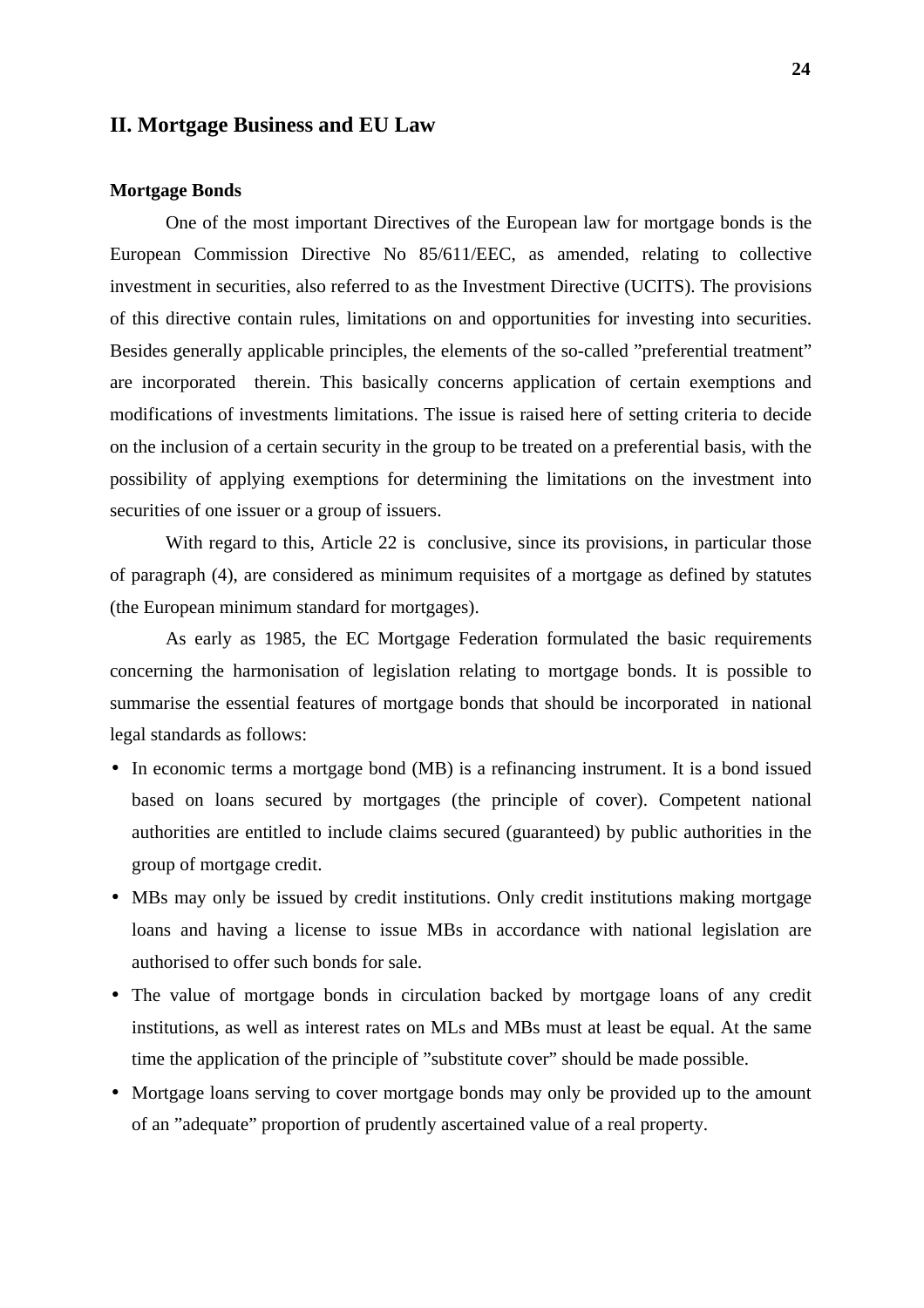- Competent national authorities may appoint special supervision over the maintenance of a mortgage register, for example by introducing a special institute of a mortgage trustee or charge with this task a supervisory authority.
- Creditors holders of these bonds are protected in the event of an issuer going bankrupt. The most suitable way of attaining the highest degree of protection is the application of a priority right in the event of a debtor's (credit institution's) bankruptcy.

**Note:** *The application of the principle of priority right is simpler in the case of specialised mortgage institutions, which is due to the narrower scope of their activities (they concentrate on providing MLs, issuing and selling of MBs).*

#### **Article 22**

- (1) An investment undertaking may invest no more than 5 % of its assets in the securities issued by one issuer.
- (2) Member States may raise the set limit to a maximum of 10 %. The total value of the securities in which an investment undertaking invests more than 5 % of its assets may not exceed 40 % of the value of its assets.
- (3) Member States may raise the 5% limit to a maximum of 35% if the securities are issued or guaranteed by a Member State or by its local authorities, ...
- (4) Member States may raise the 5 % limit to a maximum of 25 % in the case of certain bonds when these are issued by a credit institution which has its registered office in an EU Member States and under the statutes related to the protection of holders of such bonds is subject to special public supervision; sums deriving from the issue of these bonds must be invested in assets specified by law, which, during the whole period of validity of the bonds, are capable of covering claims attaching to the bonds and which, in the event of failure of the issuer, would be used on a priority basis for the satisfaction of investors' claims.

If an investment undertaking invests more than 5 % of its assets in the bonds issued by one issuer, the total value of these investments may not exceed 80% of the value of the assets of the investment undertaking.

(5) The securities referred to in (3) and (4) shall not be taken into account for the purpose of calculating the limit of 40 % referred to in (2).

Investment limits contained in paragraphs 1, 2, 3 and 4 may not be combined and in no circumstances may they exceed 35 % of the investment undertaking's total assets.

Specific provisions on mortgages are also found in other EU directives. Under the directive on solvency ratios for credit institutions (89/647/EEC), bank bonds are assigned the risk weight of 20 %. At the same time it is possible to rate the bonds mentioned in Article 22 para. (4) of the UCITS directive at 10 %. Although this only applies to bonds issued prior to 1 January 1998, the lower risk weight may also be retained after 1998, if member countries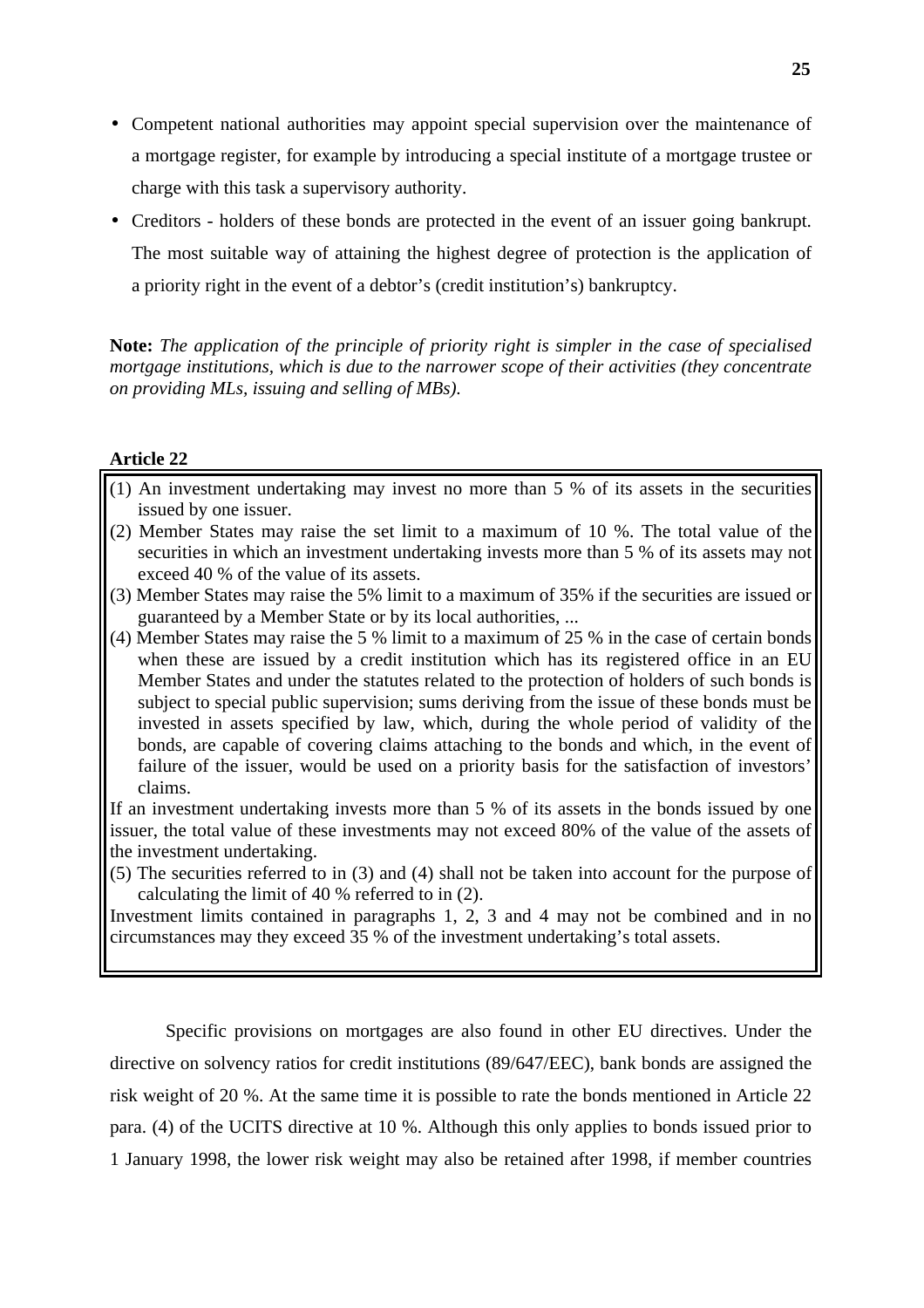deem it necessary in order to prevent a severe distortion of markets. Under Article 4 (1) of the Directive 92/121/EEC relating to large credit exposures, a limit on credit exposure to a client or a group of connected clients is set and which may not exceed 25 % of a credit institution's own funds. What is important for mortgage banks is that the Directive makes it possible for member states to exclude, either in full or in part, specific loans (mortgage and municipal loans) and bonds as per Article 22 (4) of the Investment Directive, meaning also mortgages, when calculating the maximum limit.

The process of liberalising and harmonising life and non-life insurance has had an indisputably positive impact on the formation of mutual relations between mortgage credit institutions and insurance companies. Directives relating to life and property insurance alike contain provisions under which insurance companies may invest a higher percentage of their assets into certain bonds (higher investment limits). Mortgage bonds enjoy a special position under Article 22 (4) of these directives.<sup>10</sup> Insurance companies may invest as much as 40 % of their reserves into specified bonds where the credit institution is seated in an EU member country; holders of bonds issued by it are protected; funds raised through the issue of bonds may only be applied to assets determined by law; claims from the assets cover obligations due from the bonds over the whole maturity period and in the event of the bank going bankrupt, holders of these bonds are satisfied on a priority basis.

In this context it needs to be noted that (transferable) securities issued or guaranteed by the state are not the only securities "offering" maximum security (payoff of yields and principal redemption). Also other bonds, such as mortgage bonds can be classified into this group.

**Example:** *Under the Danish legislation, mortgage bonds issued by Danish specialised mortgage credit institutions are ranked at the same level as bonds issued or guaranteed by the state. The equal position of mortgage and government bonds is reflected in the rules for investment (investment limits), as well as when determining the application of reserves of pension funds and insurance companies. The equal treatment is based on the recognition that institutions specialised in providing mortgage loans and issuing mortgage bonds run a minimal risk of going bankrupt. The reduction of this risk is due to stringent legislation (principles of matching assets and liabilities, creation of reserves, ...). Even in the event of a mortgage bank going bankrupt, the bonds are redeemed thanks to joint liability of mortgage credit recipients or through the sale of mortgaged real properties. By way of analogy, this statement will also hold true for German* mortgages*.*

<sup>&</sup>lt;sup>10</sup> For further details see Otmar Stöcker: EU Materials on Mortgage Loans and Bonds and Their Incorporation in the German Law. Presentation: the Association of German Mortgage Banks, Berlin 1998.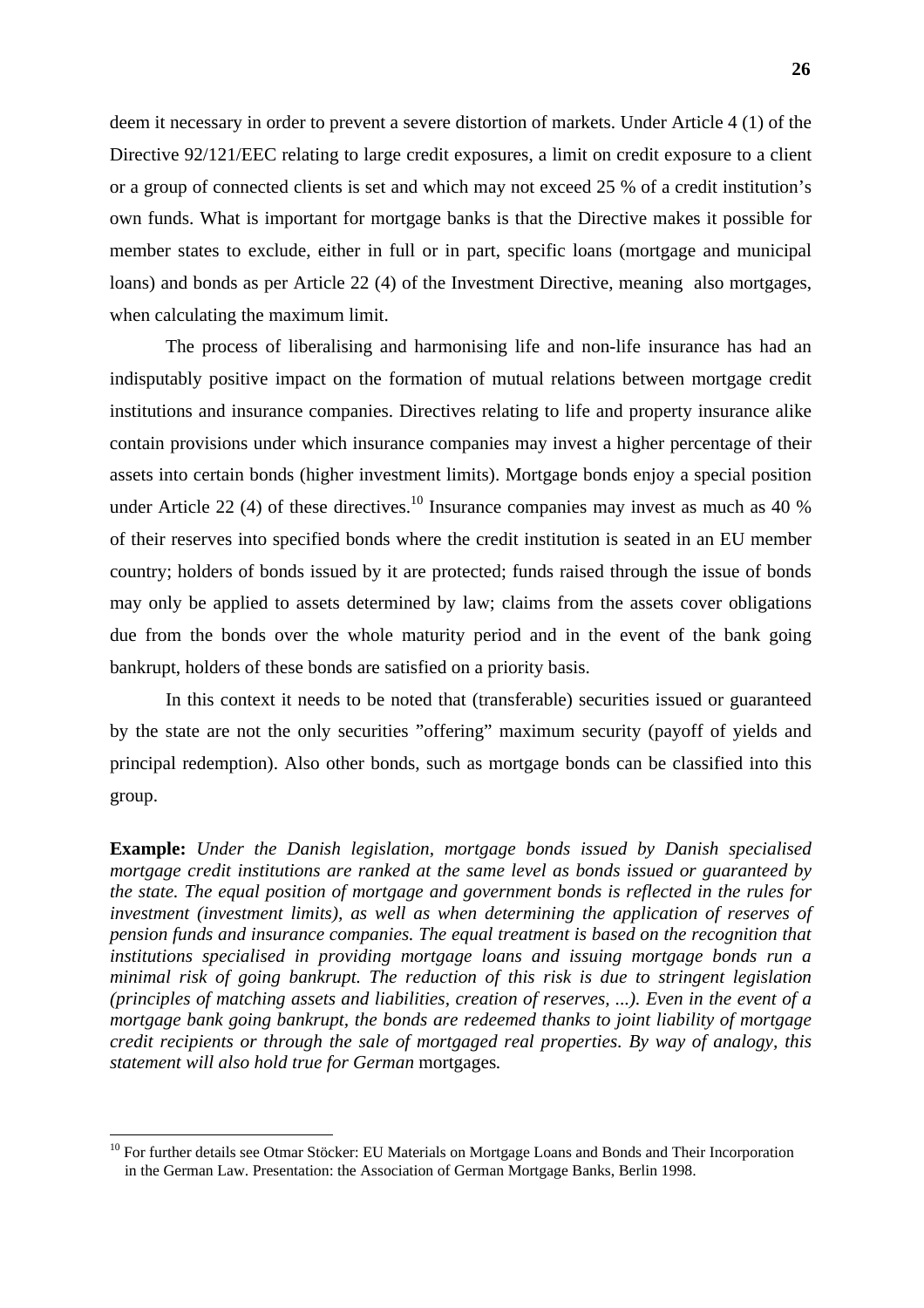Since the criteria for including "certain" bonds in a common category with government bonds or bonds guaranteed by the state vary between member countries and may change over time, lists of bonds considered to be equivalent to government bonds started to be prepared. Such lists are distributed to all member countries together with arguments given in favour of equal treatment. In case of need, discussions can be channelled through the respective commission.

Another example of a fact documenting the security and liquidity of mortgages is that the European Central Bank has included them among Tier One securities for the conduct of monetary operations of the Eurosystem, as they have met several criteria (the type of security, seat, the type and creditworthiness of the issuer, settlement activities of operations...).

## **Mortgage Loans**

Special provisions on mortgage credit are contained in two directives, namely the Directive of 18 December 1989 on a solvency ratio for credit institutions (89/647/EEC) and the Directive of 21 December 1992 on the monitoring and control of large exposures of credit institutions  $(92/121/EEC).$ <sup>11</sup>

 The solvency ratio directive lays down a minimum proportion of own funds (capital) of a bank and the value of its risk-weighted assets. Under Article 6 paragraph 1 subparagraph (c) loans secured by mortgage over residential real property that is or will be occupied or leased or will be leased in the future by the loan recipient himself, are assigned a 50% risk weight. As far as mortgage business loans go, these were originally assigned the risk weight of 100% with the exception of Germany, Denmark, Greece, and upon its accession to the EU, also Austria. A transitory period was set until 1 January 1996, with the lower risk weight of 50% only applying to specified business mortgage loans. The loan amount may not exceed 60% of the value of a prudently appraised real property (office buildings, multifunctional business properties) located in the territory of these states (Article 11 para. 4).

 Upon intensive negotiations, the European Council for Economic and Financial Issues (Econfin) has reached a political agreement on the "Common Opinion on the Risk Weighting of Business Mortgage Loans". The transitory period will apply to all EU member countries and will be extended till 31 December 2006. Pursuant to this opinion all member countries should allow their credit institutions to rate business mortgage loans at the 50% risk weight:

<sup>&</sup>lt;sup>11</sup> See: Paolo Clarotti: The "Acquis Communautaire" in the Field of Mortgage Credit. A paper presented at an international workshop, Bratislava 1999.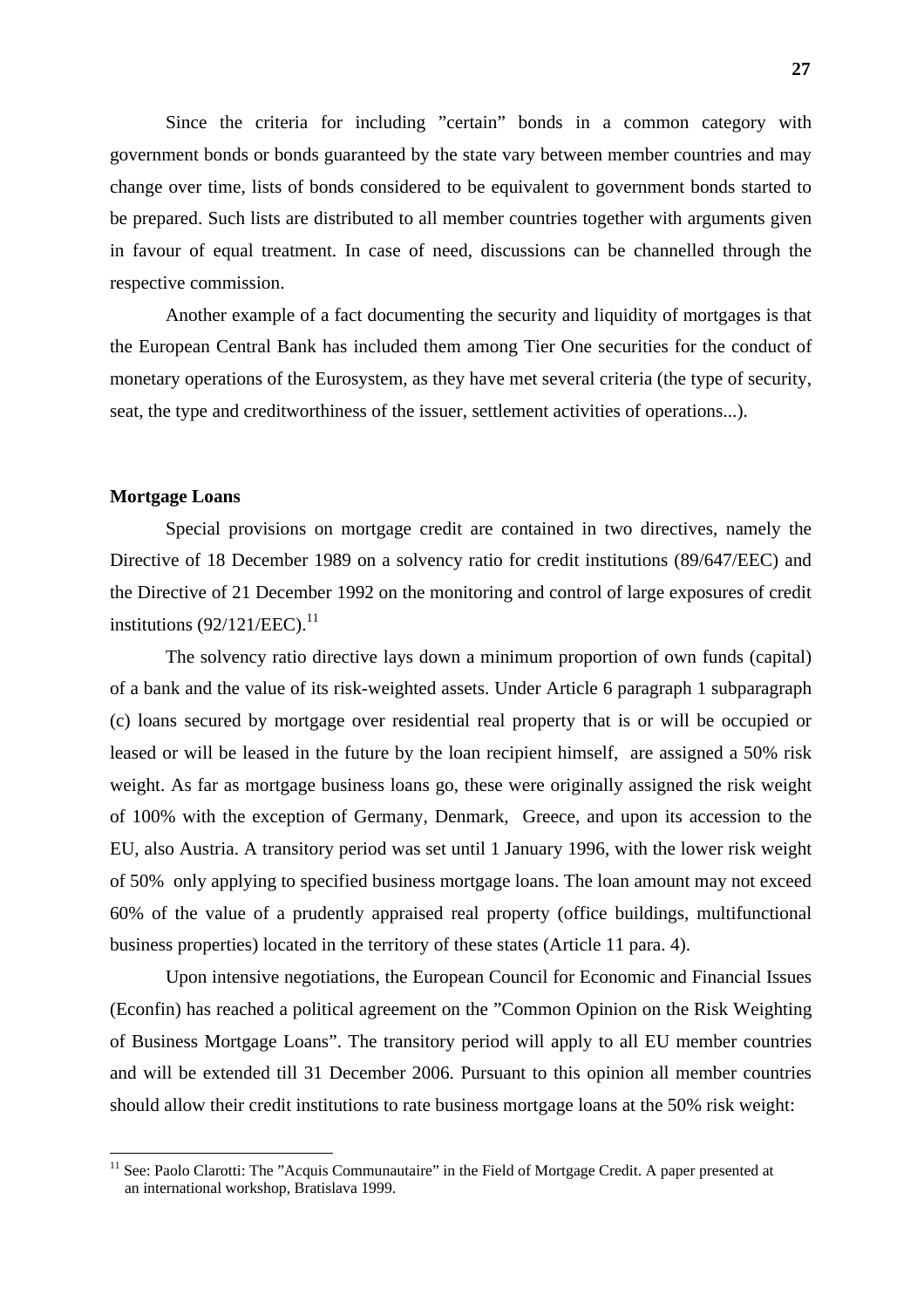- loans secured by a mortgage over office buildings (premises) and multifunctional business premises;
- located in the territory of one of the member states that have permitted such a 50% rating;
- stringent detailed regulations are in place. In cases where the valuation is based on a market value, a loan may only be assigned the risk weight of 50% if not exceeding 50% of the real property market value. In that case the market value will have to be appraised by two independent valuers and the loan amount will be determined on the basis of the lower market value (price) of the real property in question. In member countries where stringent criteria for determining the "mortgage lending" value of a real property are laid down

in legal or administrative regulations, there are two options when it comes to applying the 50% risk weight: the loan amount will equal either 50% of the real property market value or 60% of the so-called mortgage lending value, depending on which of the two is lower.

# **Note:** *The mortgage lending value has been legally defined so that only the permanent features of a real property are taken into account when making a thorough and transparent calculation.*

The large credit exposure directive (92/121/EEC) makes it possible for member countries to - either fully or partly - exclude some loans from the application of the provision under which a bank is not allowed to provide a loan exceeding 25% of its own funds to a client or a group of connected clients (Article 4 para. 1). Article 4 para. 7. subpara. (p) will apply to mortgage loans for housing purposes; the 50% limit on the value of the mortgaged real property is applied to calculations in respect of housing loans (where the real property is intended to provide housing).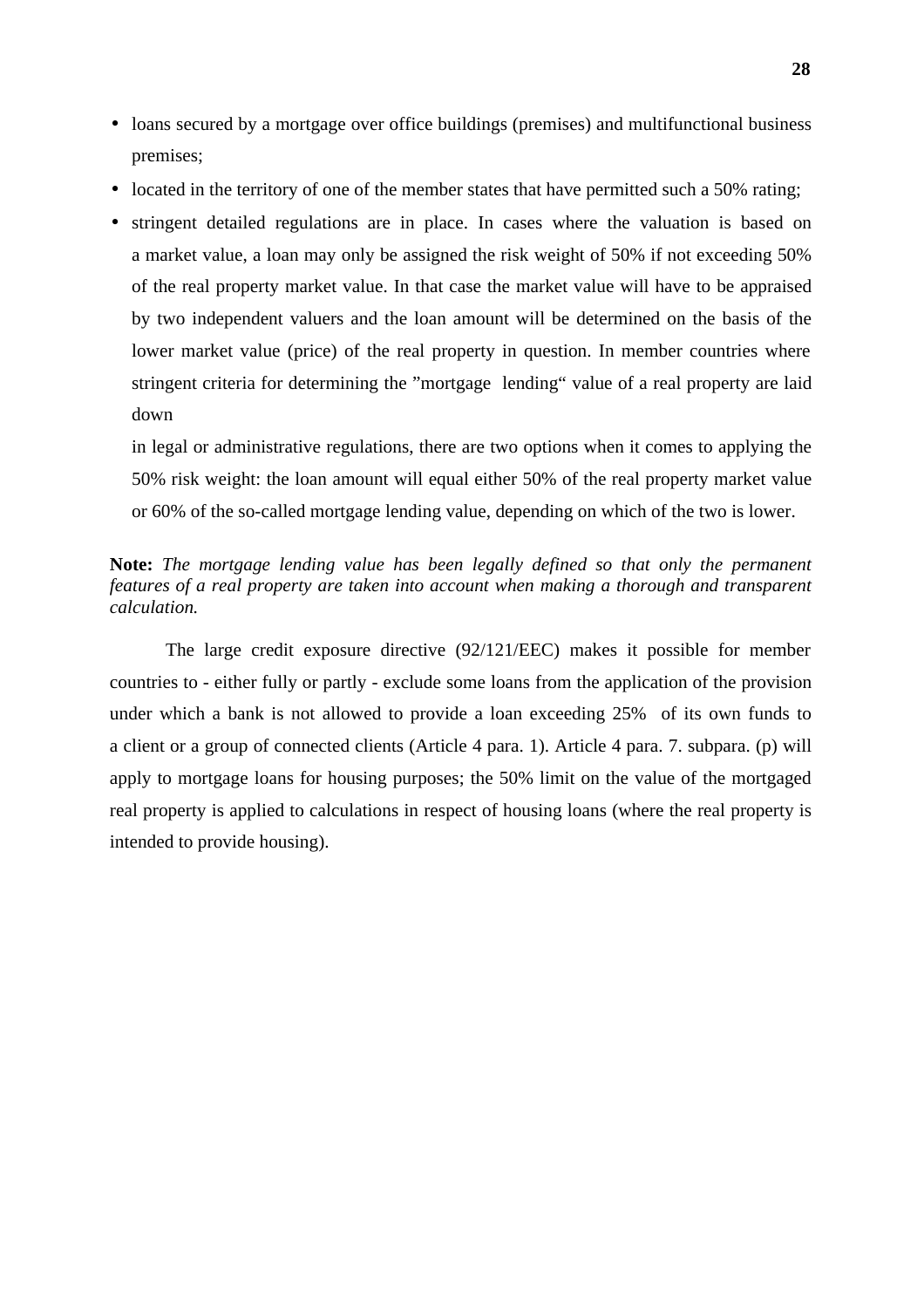# **EU Legislation on Mortgage Loans and Mortgages**

*EU legislation on credit institutions and banking supervision contain a number of special provisions on mortgage loans (2 directives) and mortgages (7 directives).*

# *I. Mortgage loans*

- *1. Council Directive 89/647/EEC of 18 December 1989 on a solvency ratio for credit institutions.*
- *2. Council Directive 92/121/EEC of 21 December 1992 on the monitoring and control of large exposures of credit institutions.*

# *II. Mortgages bonds*

- *1. Council Directive 85/611/EEC of 20 December 1985 on the coordination of laws, regulations and administrative provisions relating to undertakings for collective investment in transferable securities (UCITS).*
- *2. Council Directive 93/22/EEC of 10 May 1993 on investment services in the securities field.*
- *3. Council Directive 93/6/EEC of 15 March 1993 on the capital adequacy of investment firms and credit institutions trading in securities.*
- *4. Council Directive 92/96/EEC of 10 November 1992 on the coordination of laws, regulations and administrative provisions relating to direct insurance (life insurance) and amending Directives 79/267/EEC and 90/619/EEC (Third Life Assurance Directive).*
- *5. Council Directive 92/49/EEC of 18 June 1992 on the coordination of laws, regulations and administrative provisions relating to direct insurance (other than life insurance) and amending Directives 73/239/EEC and 88/357/EEC.*
- *6. Council Directive 89/647/EEC of 18 December 1989 on a solvency ratio for credit institutions.*
- *7. Council Directive 92/121/EEC of 21 December 1992 on the monitoring and control of large exposures of credit institutions.*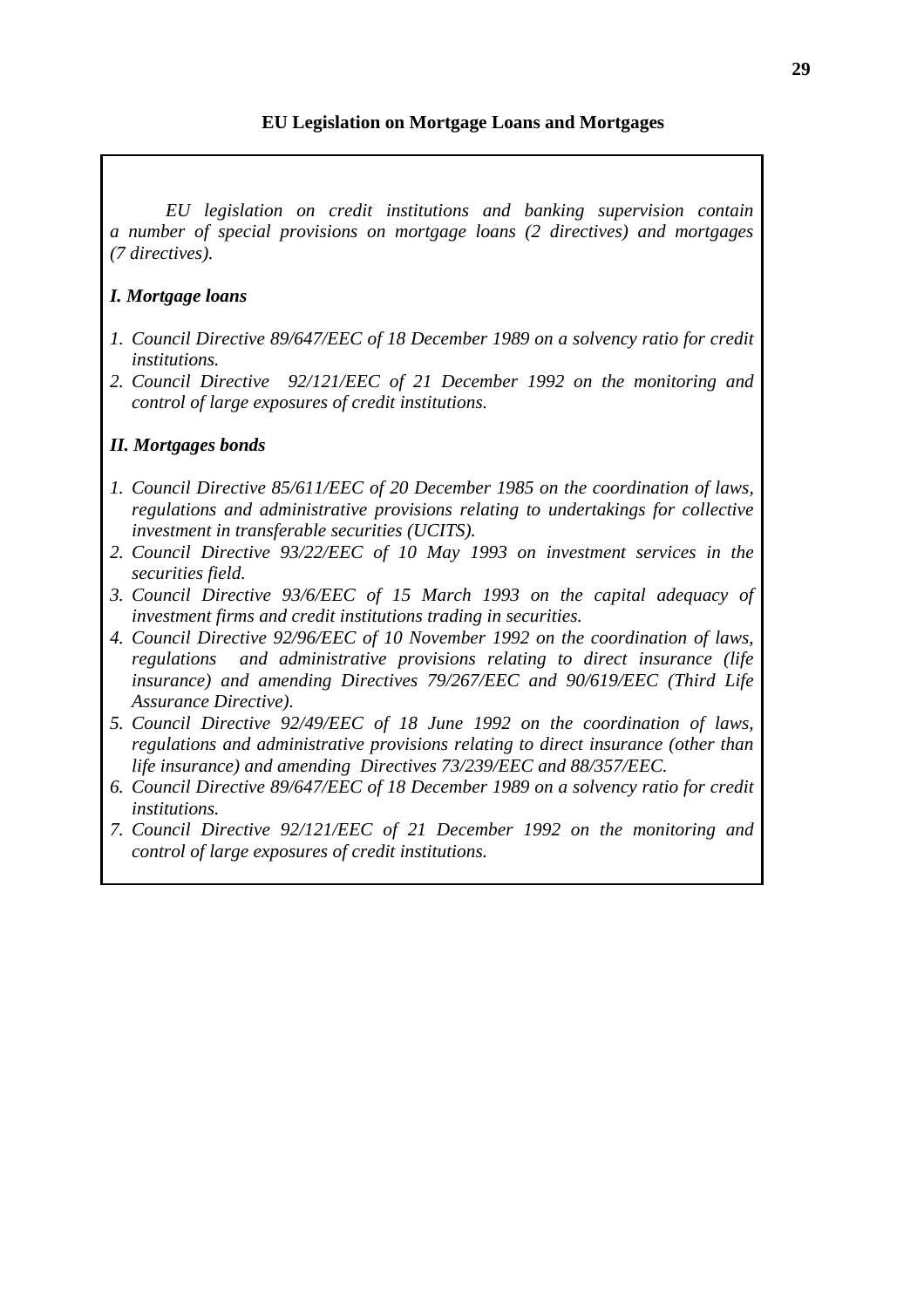## **III. Mortgage Systems in Selected Countries**

#### **Mortgage Business in Germany**

 Mortgages bonds are fixed-yield securities covered by cognate first-rate assets. Two types of such bonds exist in Germany, namely communal bonds (covered by public sector loans) and mortgage bonds (covered by mortgage loans). The underlying assets remain on the balance sheet of issuers in charge of their due servicing. Security, liquidity, rate of return are the attributes most frequently used when giving a justification of their attractiveness. In this context we shall name the decisive factors influencing the above given attributes:

- 1. Above-standard credit quality (or the quality of the assets used as cover, i.e. mortgage and municipal loans) - stringent legislation and regulations create preconditions for a secure debt instrument.<sup>12</sup> Basic principles, including the rules for secure conduct of mortgage business are contained in a separate law (the Act on German Mortgage Banks). Only those credit institutions which have obtained a license to conduct mortgage business are allowed to issue mortgage and communal bonds. The name "mortgage" is protected by law.
- 2. Register of charges the obligation to keep this register enhances the security of mortgages. Each issue must correlate with a portfolio of refinanced mortgage loans, especially in terms of their nominal value, terms and conditions and maturity, interest rate and currency. An independent mortgage trustee (controller) monitors the register on a regular basis, overseeing compliance with statutory limits. Starting from 1 April 1998 the register of charges is no longer involved in the banks' bankruptcy process (the assets serving to cover mortgages are separated out from other assets). This means that even in the event of a bankruptcy there will be no risk of early repayment. Holders of mortgages have a priority right to have their claims satisfied. If the value of "backing" assets (collaterals) does not suffice to meet the claims of all holders of mortgages, a bank will be obliged to discharge its obligations vis-á-vis investors from its own capital. A debtor is not entitled to early repayment of the loan (again there is no risk of early redemption of a mortgage), which facilitates even further matching of the structure of a banking entity's assets and liabilities.
- 3. The principle of cover at least 100% (see Table 6).

 $12$  It should be stressed that during their more than 200-year existence, no issue of mortgage bonds has "failed".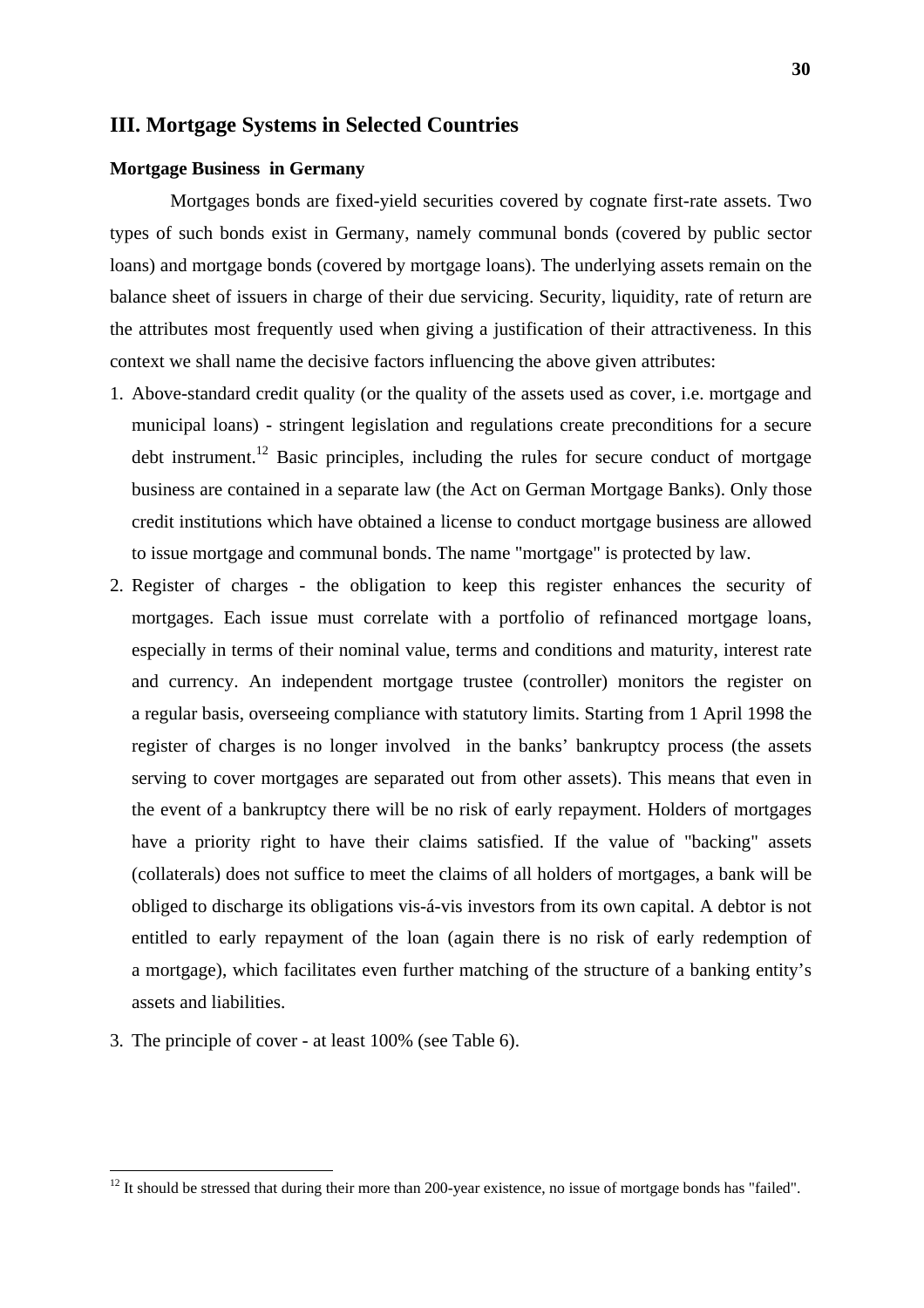- 4. The value of bonds in circulation may not exceed 60 times the liable own funds (for universal banks with a permit to issue such bonds the limit is set at 48 times these funds).<sup>13</sup>
- 5. A prudent (conservative) valuation of real estate (collateral).
- 6. The loan to real estate value ratio is capped at 60%. Mortgage loans provided above this limit are not included in the so-called backed pool and are considered as loans of poorer quality (a lower-ranking mortgage).
- 7. Special banking supervision.
- 8. Mortgages are used as collateral in cases where the funds are borrowed from the German central bank (included among the so-called Lombard securities); they are deemed to be a secure way of investing the disposable funds of insurance companies and investment trusts.

#### **Market for Mortgages**

The importance of the German market for mortgages is undeniable, with their share in the domestic bond market being the highest, and within the European region the second highest, with the value of mortgages in circulation constantly increasing.

#### **Bond market Table 13**

| <b>Type of bonds</b>       | Value in DM,<br>billion | $\frac{0}{0}$ |
|----------------------------|-------------------------|---------------|
| Mortgages                  | 1773                    | 37.5          |
| Other bank bonds           | 905                     | 19.2          |
| Federal<br>government      | 1 1 9 5                 | 25.3          |
| bonds                      |                         |               |
| Other<br>bonds<br>(public) | 226                     | 4.8           |
| sector)                    |                         |               |
| Corporate bonds            |                         |               |
| Eurobonds                  | 617                     | 13.1          |

<sup>&</sup>lt;sup>13</sup> Safety of mortgage products is also influenced by the situation in the real estate market. In this respect, the German market has not been recording any rapid price decreases, which is frequently attributed to conservative attitude of German owners of houses or flats.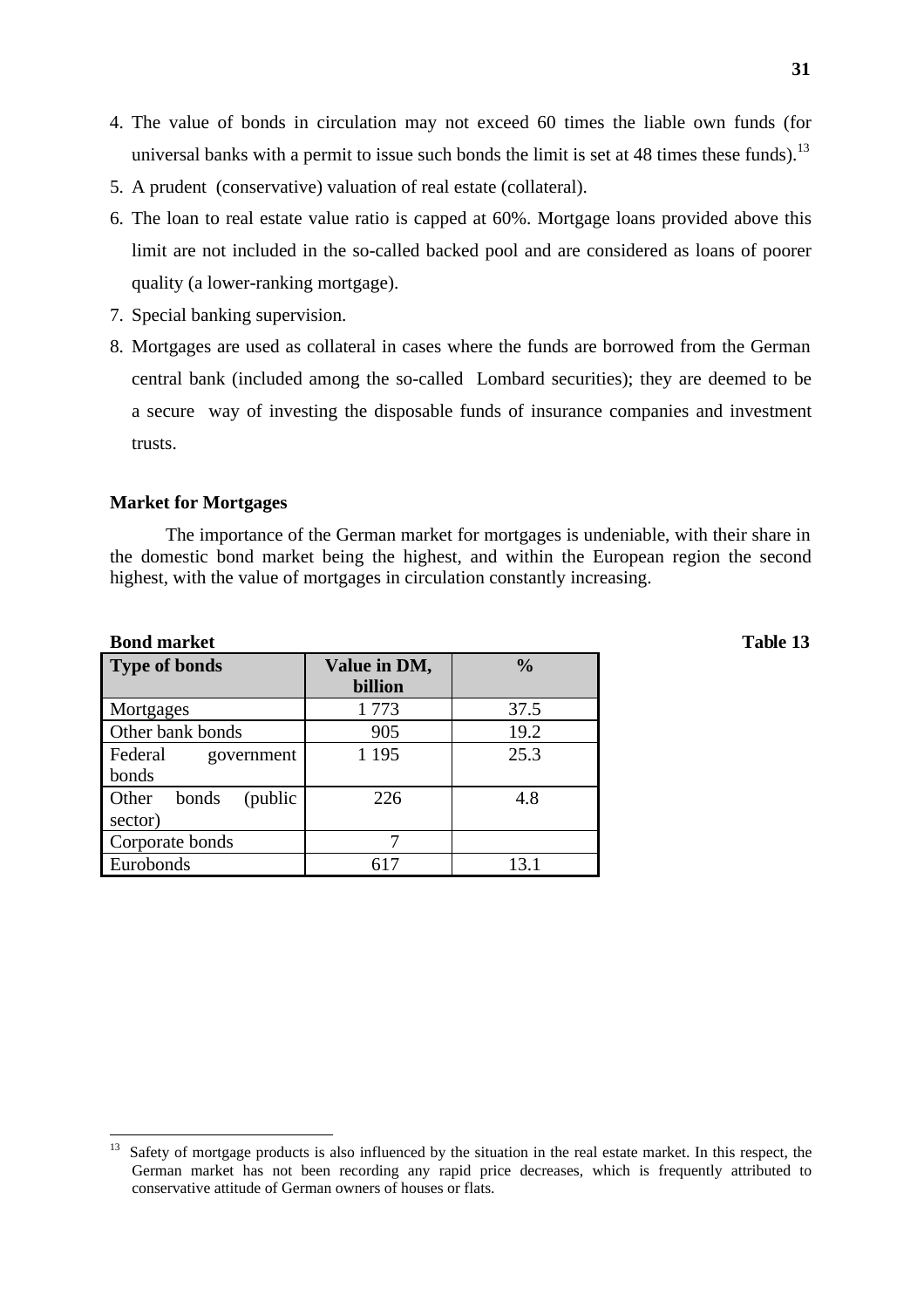## **Bond market**



# **Table 14**

| <b>Bond market growth</b> |                                   |                                   |
|---------------------------|-----------------------------------|-----------------------------------|
| <b>Period</b>             | <b>Mortgage bonds</b><br>(bn DEM) | <b>Communal bonds</b><br>(bn DEM) |
| 1993                      | 286                               | 710                               |
| 1994                      | 322                               | 782                               |
| 1995                      | 354                               | 903                               |
| 1996                      | 381                               | 1050                              |
| 1997                      | 410                               | 1183                              |
| 1998                      | 443                               | 1380                              |

**Source:** *Association of German Mortgage Banks, Bonn, 1998;*



# **Bond market growth**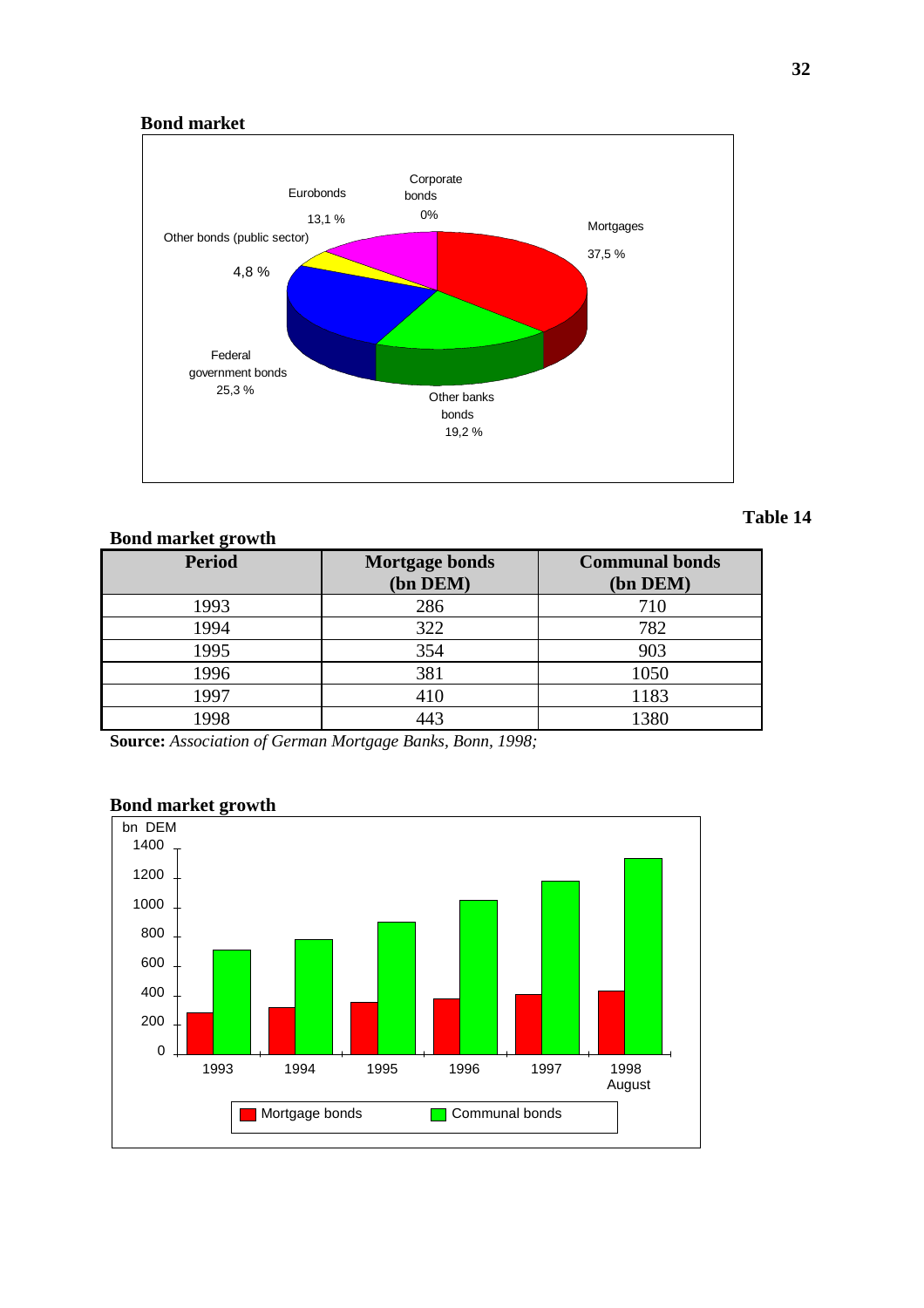The introduction of new products - the so-called "Jumbos" and "Globals" contributed towards the further increase of liquidity of mortgages and increased interest on the part of foreign investors in their purchase.

#### **Table 15**

| <b>German mortgage holders</b> | % of the total value of mortgages |  |  |
|--------------------------------|-----------------------------------|--|--|
| banks                          | 33.8                              |  |  |
| insurance companies            | 28.4                              |  |  |
| investment trusts              | 10.7                              |  |  |
| other institutional investors  | 6.0                               |  |  |
| private investors              | 8.4                               |  |  |
| foreign investors              | 12.6                              |  |  |

**Source:** *F. Munsberg, Budapest, November 1998. Data as at 31 December 1997*. **Note***. The share of foreign investors in the "Jumbo" market is expected to increase to approximately 25%.*

#### **German mortgage holders**

**Structure of German mortgage holders**



The basic differences between the so-called traditional mortgages and the so-called "Jumbos" may be summarised as follows: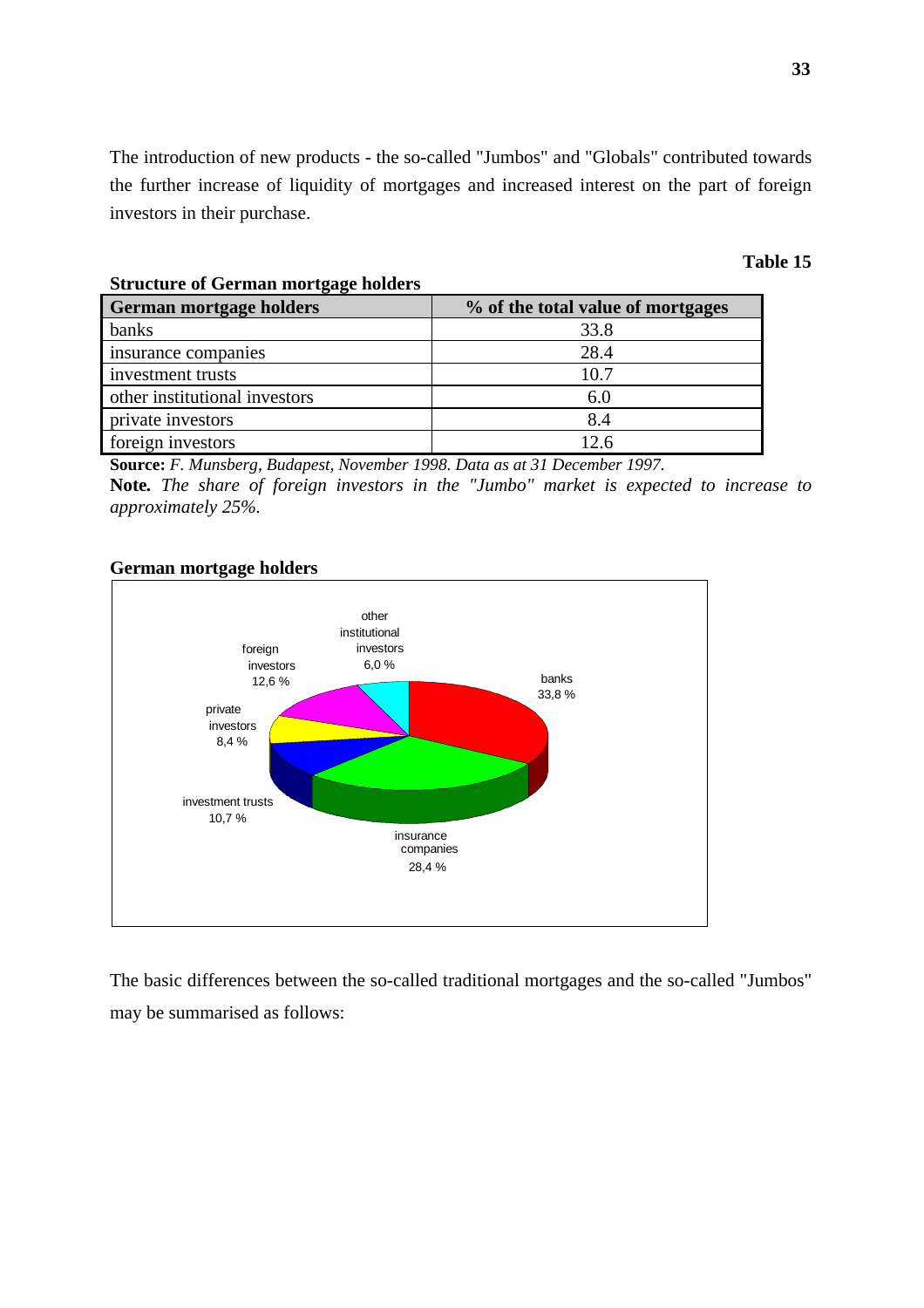| <b>Table 16</b> |  |
|-----------------|--|
|-----------------|--|

| <b>Attributes of mortgages</b> | <b>Traditional</b> | Jumbo                        |  |
|--------------------------------|--------------------|------------------------------|--|
| Average issue amount           | 100-300 mn DEM     | at least 1 bn DEM            |  |
| Spread (bid-offer)             | not defined        | to maturity                  |  |
|                                |                    | 8 and more years: max. 10 Pf |  |
|                                |                    | 6-8 years: max. 8 Pf         |  |
|                                |                    | $3-6$ years : max. 6 Pf      |  |
|                                |                    | $0-3$ years : max. 5 Pf      |  |
| Maturity period                | $1-15$ years       | $1-15$ years <sup>14</sup>   |  |

**Note.** *The so-called global bonds ("Globals") are basically "Jumbos" issued in selected international financial markets (the first four issues in the U.S.A markets; further issues listed e.g. on the Singapore stock exchange; denominated also in currencies other than the local one as well as in foreign currencies - e.g. in French francs, pounds sterling). Starting from January 1999 the redenomination of "Jumbos" to euro is scheduled.*

 The growing interest in purchases of mortgages is to no small extent facilitated by a pool of quality information about, for instance the total value and distribution of assets used as cover, the value of regular and substitute cover, the type of real estate and its regional distribution, the mortgage credit amount, time structure, number of executions...

| <b>Table 17</b> |  |
|-----------------|--|
|-----------------|--|

| <b>Regular cover</b>    | <b>Value in DM</b> | % of mortgage bonds in<br>circulation |
|-------------------------|--------------------|---------------------------------------|
| Mortgage loans          | 6 804 806 037      | 99.27                                 |
| <b>Substitute cover</b> |                    |                                       |
| Cash                    |                    | 0.00                                  |
| Claims against banks    | 50 235 650         | 0.73                                  |
| Securities              | 200 125 000        | 2.92                                  |
| <b>Total cover</b>      | 7 055 166 687      | 102.92                                |
| in<br>Mortgage<br>bonds | 6 855 000 000      | 100.00                                |
| circulation             |                    |                                       |
| In excess of cover      | 200 166 687        | 2.92                                  |

#### **Overall structure of the backing pool:**

**Source:** *F. Munsberg: Security and Liquidity of German Mortgage Bonds, Budapest, November 1998*.

Approximately 51% of the total amount of mortgage loans went to the business field (office buildings, retail and wholesale networks - small operations, warehouses, hotels, and others) and the remaining part to housing (family houses 22.9%; multifamily houses 14.7%; rental houses, flats 9.7%). Almost 85% of mortgage loans have been placed in the domestic market (e.g. the Hessen country - 34.4%; Northern Westphalia - 28.9%, Bavaria - 9.4%; Lower Saxony - 6.4%; Saxony - 5.7%), and the rest on the foreign market (Great Britain - 9.7%; France - 3.4%; Spain - 3%).

 $14$  An increase to 20-30 years is envisaged.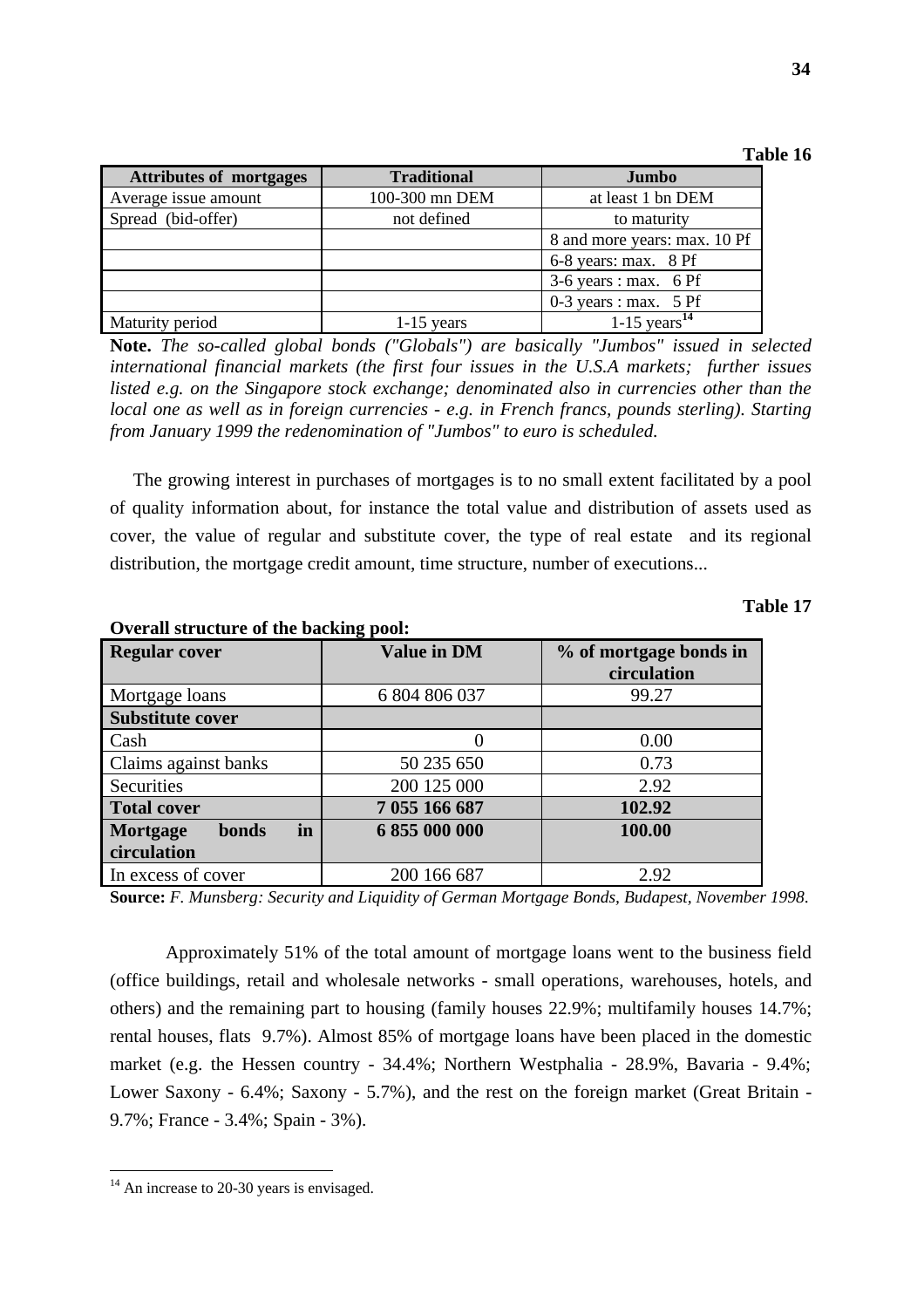| <b>Table 18</b> |  |
|-----------------|--|
|-----------------|--|

|                      | 00<br>Number | Value in DM   | $\%$  |
|----------------------|--------------|---------------|-------|
| up to $0.25$ mil DM  | 3 8 4 5      | 609 263 320   | 9     |
| from $0.25 - 0.5$ mn | 3 1 2 5      | 1 181 596 875 | 17.4  |
| DM                   |              |               |       |
| from $0.5 - 1.0$ mn  | 1 204        | 907 399 416   | 13.3  |
| DM                   |              |               |       |
| from $1.0 - 2.0$ mn  | 845          | 1 323 466 885 | 19.4  |
| DM                   |              |               |       |
| from $2.0 - 5.0$ mn  | 688          | 2 627 251 466 | 38.6  |
| DM                   |              |               |       |
| above 5.0 mn DM      | 25           | 155 828 075   | 2.3   |
| <b>Total</b>         | 9732         | 6 804 806 037 | 100.0 |

**Distribution of mortgage loans by their amount**

Loans for which delays in the instalment payments have been recorded account for only a very small percentage of the total mortgage loan portfolio. (See Table 7). Mortgage banks closely monitor the time structure of such loans, whereas the causes for such overdue payment or a failure to pay are found to be various. The most extreme solution is the exercise of mortgage over the real property, its sale via auction (both voluntary and involuntary).<sup>15</sup>

## **Table 19**

| <b>Summary of overdue mortgage loans</b> |                      |                    |  |  |  |  |
|------------------------------------------|----------------------|--------------------|--|--|--|--|
|                                          | <b>Number of MLs</b> | <b>Value in DM</b> |  |  |  |  |
| <b>Overdue for</b>                       |                      |                    |  |  |  |  |
| less than 2 weeks                        | 21                   | 11 925 795         |  |  |  |  |
| $2 - 4$ weeks                            | 54                   | 47 443 806         |  |  |  |  |
| $1 - 2$ weeks                            | 48                   | 21 819 264         |  |  |  |  |
| $2 - 3$ months                           | 32                   | 15 664 640         |  |  |  |  |
| above 3 months                           | 30                   | 19 763 340         |  |  |  |  |
| Auctions                                 | 48                   | 73 114 560         |  |  |  |  |
| <b>Total</b>                             | 233                  | 189 731 405        |  |  |  |  |
| % of total portfolio                     | 2.4                  | 2,8                |  |  |  |  |

**Source:** *F. Munsberg, Budapest November 1998*

In connection with the introduction of the euro the capital market is expected to widen and become more transparent, thus enabling investors to compare products more effectively, and to remove regulatory barriers in respect of the valuation of the market and taxation.

 Since clear , rules of the game" are in place in Germany, i.e. parties to the relationship between a mortgagor, a mortgage bank and holders of mortgage bonds are familiarised with their statutory and contractual rights and obligations, exercising a mortgage does not pose any insurmountable problem. The violation of obligations arising from mortgage transactions may rather be seen as something exceptional, which is for instance reflected in the low proportion of amounts enforced via auctions to the mortgage loan portfolio approx. 1%.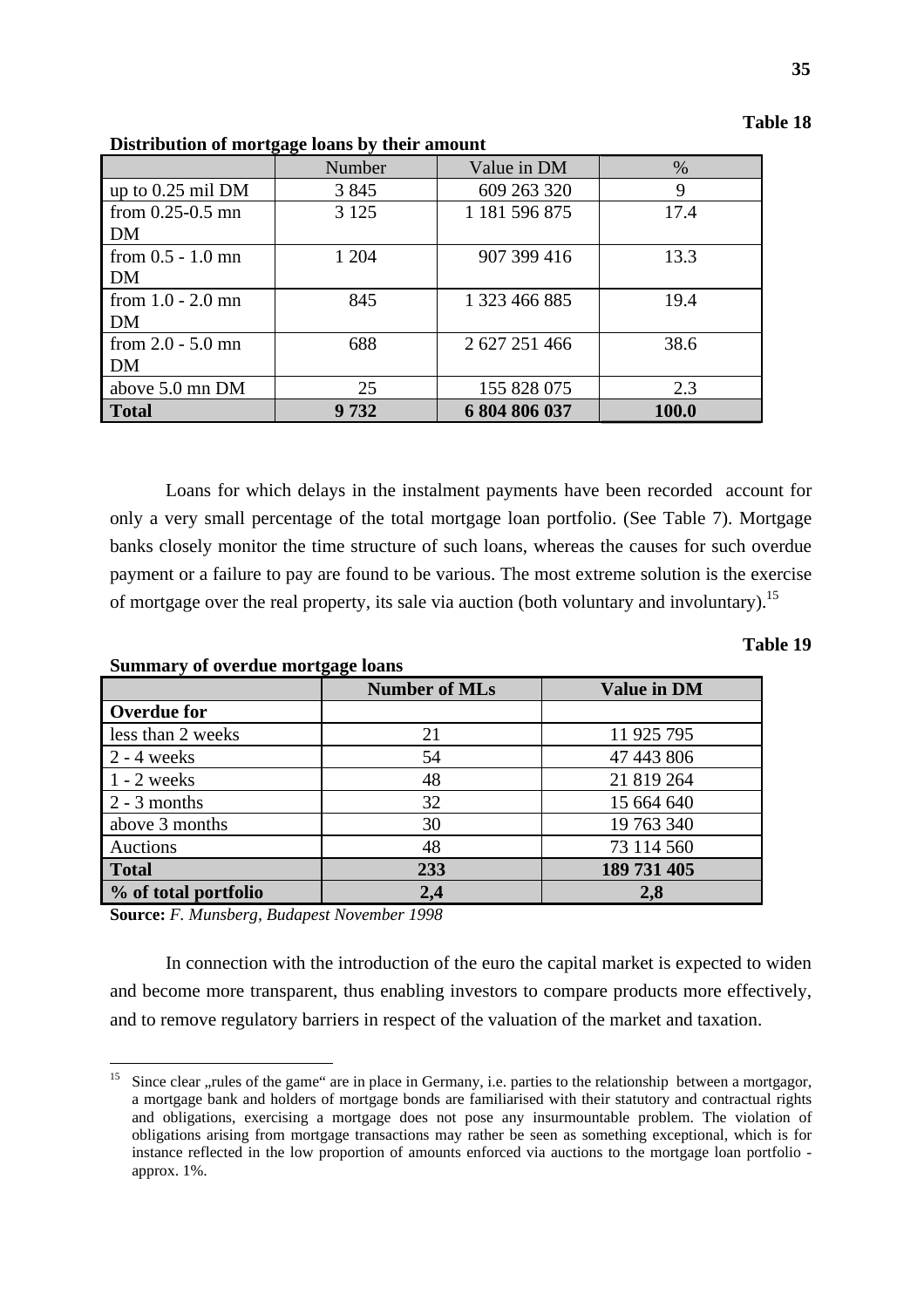The bond market is an important segment especially in terms of funds raised by mortgage credit entities. According to several experts the euro will have a great influence on specialised mortgage banks that refinance mortgage loans either fully or prevailingly by issuing mortgage bonds (Germany, Denmark, Sweden). Mortgage bonds represent the largest category of securities following government ones. Their share in refinancing mortgage loans in Europe is estimated at 19%.

In this respect it has been mainly German mortgage banks who have exerted enormous effort to raise the market's liquidity, by increasing the volume of issues not only through the introduction of new products in the market ("Jumbos" and "Globals"), but also through striving to standardise these issues. Mortgage banks have "created" special indices for the German mortgage market - the PEX price index and the PEXP yield index that allow investors to gain information on prices of the main issues on a daily basis. This comes as no surprise, since Germany has the greatest market for mortgage bonds in Europe (46%), followed by Denmark (24%) and Sweden (12%) and the remainder divided between Italy, France and Austria.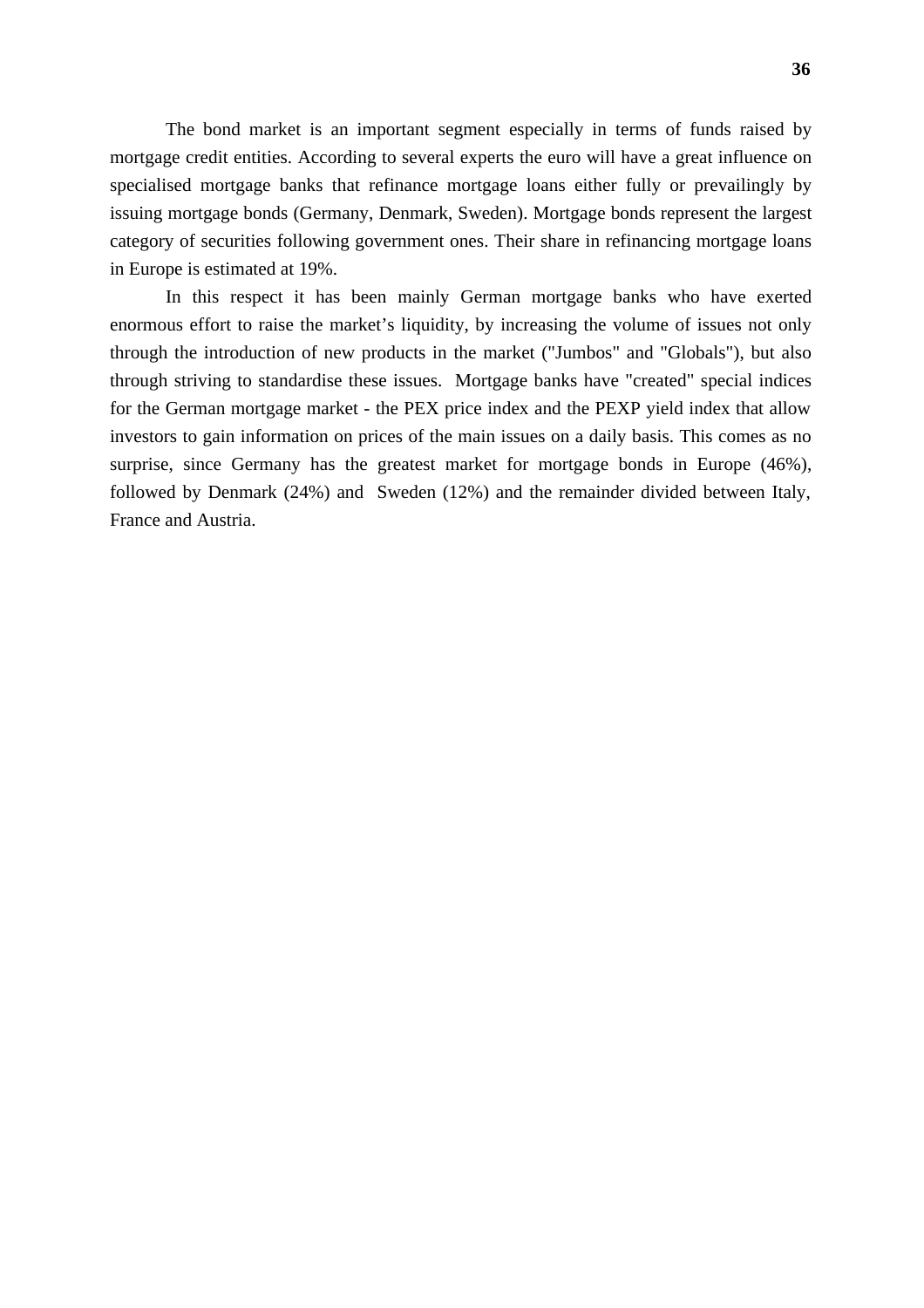#### **Mortgage Business in Denmark**

Financing of real estate and long-term capital projects is mainly realised by means of a mortgage. The Danish mortgage credit market may be characterised as follows:

- the credit is of a long-term nature and secured by real estate;
- the loans are provided in accordance with a specific law (the Mortgage Credit Act);
- the loans are financed through the issue and sale of special bonds mortgage bonds that are not only an effective refinancing, but also an attractive investment instrument;
- $\bullet$  the high level of protection for bondholders  $.16$

At present, there are ten mortgage banks operating in the banking market, providing housing finance, including rented housing, business operations, agriculture, forestry, business and industrial investment.

| o o                        | o     | 1997 | ັ້        | 1998  |           |           |  |
|----------------------------|-------|------|-----------|-------|-----------|-----------|--|
| <b>Real property</b>       | ML    | NL   | <b>MB</b> | ML    | <b>NL</b> | <b>MB</b> |  |
| 1. Housing                 |       |      |           |       |           |           |  |
| a) subsidised construction | 7.0   | 0.7  | 146.5     | 9.4   | 2.1       | 149.9     |  |
| b) private rental sector   | 14.9  | 4.4  | 54.6      | 22.6  | 5.3       | 59.8      |  |
| c) flats, family houses    | 145.7 | 42.4 | 519.4     | 220.4 | 47.5      | 570.9     |  |
| 2. Business activities     |       |      |           |       |           |           |  |
| a) agriculture             | 30.0  | 3.7  | 117.2     | 47.3  | 6.3       | 123.5     |  |
| b) industry and trade      | 13.2  | 0.5  | 35.7      | 15.9  | $-0.2$    | 35.0      |  |
| c) offices and business    | 25.0  | 0.9  | 69.9      | 36.8  | 2.5       | 72.5      |  |
| property                   |       |      |           |       |           |           |  |
| 3. Other real property     | 4.0   | 0.8  | 15.3      | 6.7   | 1.4       | 16.8      |  |
| Total                      | 239.8 | 53.4 | 958.8     | 359.0 | 65.0      | 1028.4    |  |

#### **Mortgage business by categories of real property, bn DKK**

**Source:** *Association of Danish Mortgage Banks, 1999*

The maximum limit on credit is determined according to real property categories and ranges from 40% (undeveloped areas) to 80% (owner-occupied houses and flats, privately rented houses, co-operative flats); the 60% limit is commonly applied to real property intended for business purposes except for agricultural property, where this limit is 70%.

<sup>&</sup>lt;sup>16</sup> Over the course of 200-year history of mortgage credit, no holder of mortgage bonds ever incurred any loss due to a mortgage bank going bankrupt.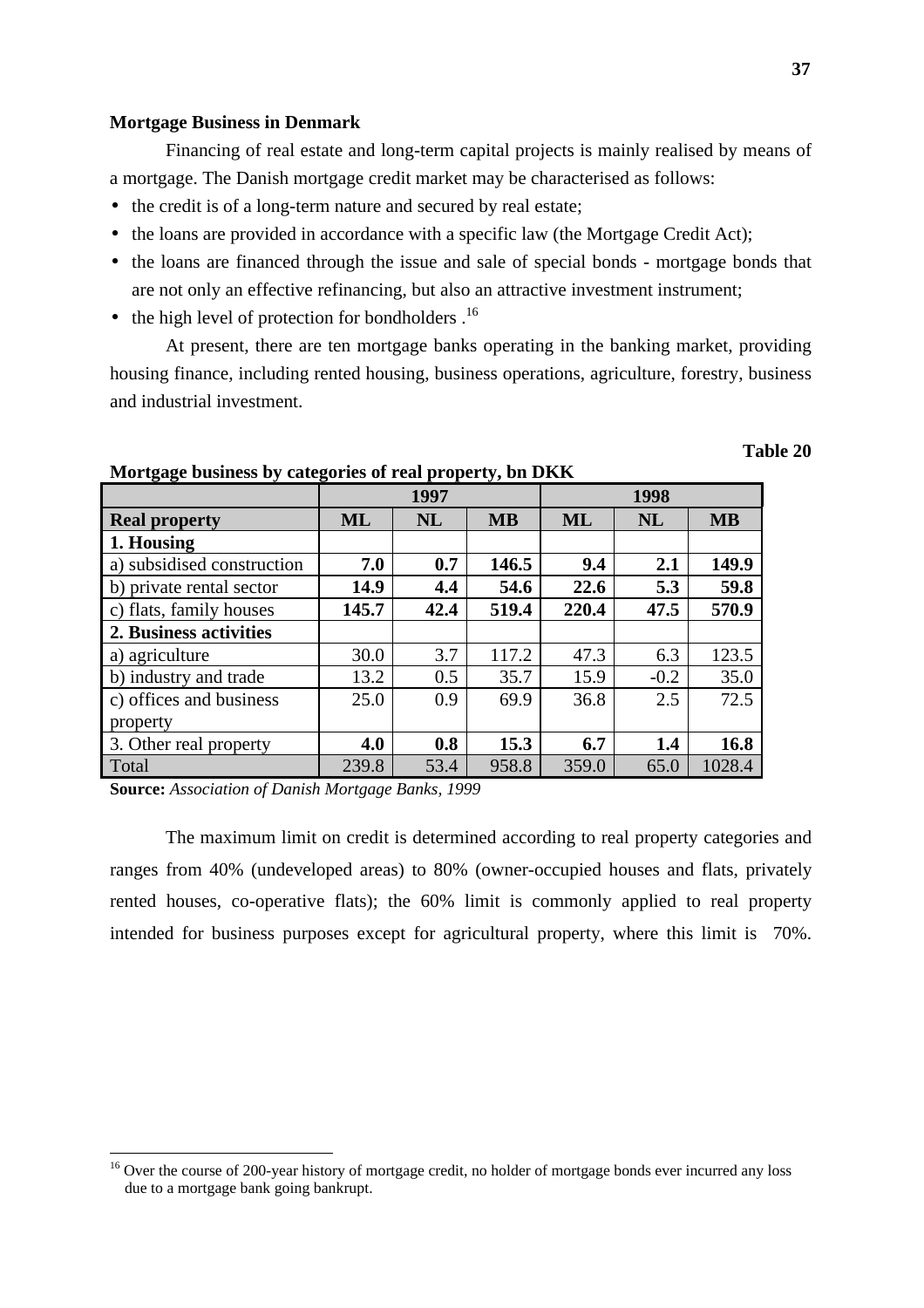| `able |  |
|-------|--|
|-------|--|

|                      |           | 1997      |           | 1998      |           |           |  |
|----------------------|-----------|-----------|-----------|-----------|-----------|-----------|--|
| of<br><b>Purpose</b> | <b>ML</b> | <b>NL</b> | <b>MB</b> | <b>ML</b> | <b>NL</b> | <b>MB</b> |  |
| financing            |           |           |           |           |           |           |  |
| 1. Housing           | 69.8      | 89.0      | 75.1      | 70.3      | 84.5      | 75.9      |  |
| 2.Business           | 28.4      | 9.6       | 23.2      | 27.9      | 13.2      | 22.5      |  |
| activities           |           |           |           |           |           |           |  |
| 3. Others            | 1.8       | 1.4       | 1.7       | 1.8       | 2.3       | 1.6       |  |
| Total                | 100       | 100       | 100       | 100       | 100       | 100       |  |

**Mortgage business by purpose in %**

The greatest portion of loans from the total portfolio goes to housing finance, the purpose of which is mainly to purchase one's own flat or family house. Special rules for financing the state-subsidised housing construction in the public not-for-profit sector are set each year by the Ministry of Construction and Housing (which gives an opportunity to respond flexibly and promptly to changing situations in the market). The maximum maturity period for mortgage loans is 30 years (and 35 years for the public sector).

#### **Mortgage Bonds**

The funds for mortgage lending are raised on a continuous basis through bond issues. A bank provides a mortgage loan with a given payment profile and maturity, while concurrently issuing an equivalent number of bonds of the same payment profile and maturity. Variable rate loans are as a rule financed via bonds with shorter maturities. The issuing of mortgages draws on the so-called balance principle, i.e. total loan repayments = total bond payouts. This principle is laid down in the Mortgage Credit Act and is one of the aspects of a bank's protection against credit risk. In this way, the risk undertaken by a mortgage bank is limited to the effective credit risk of a debtor (the debtor's performance of his obligations).

The high level of security of Danish mortgages is characterised as follows:

- they are covered by loans whose repayment is secured by a mortgage over a real estate;
- mortgage banks must keep the general balance principle, the application of which protects banks against credit risk;
- the capital adequacy ratio set for mortgage banks is the same as for commercial banks, i.e. at least 8%;
- the loan to real property value ratio is set by law depending on the real property category;
- mortgage banks are subject to stringent supervision;
- priority of holders of mortgage bonds;
- mortgage bonds have a high rating (AA2 and AA3 as determined by the Moody's rating agency) and are considered to be a highly secure investment.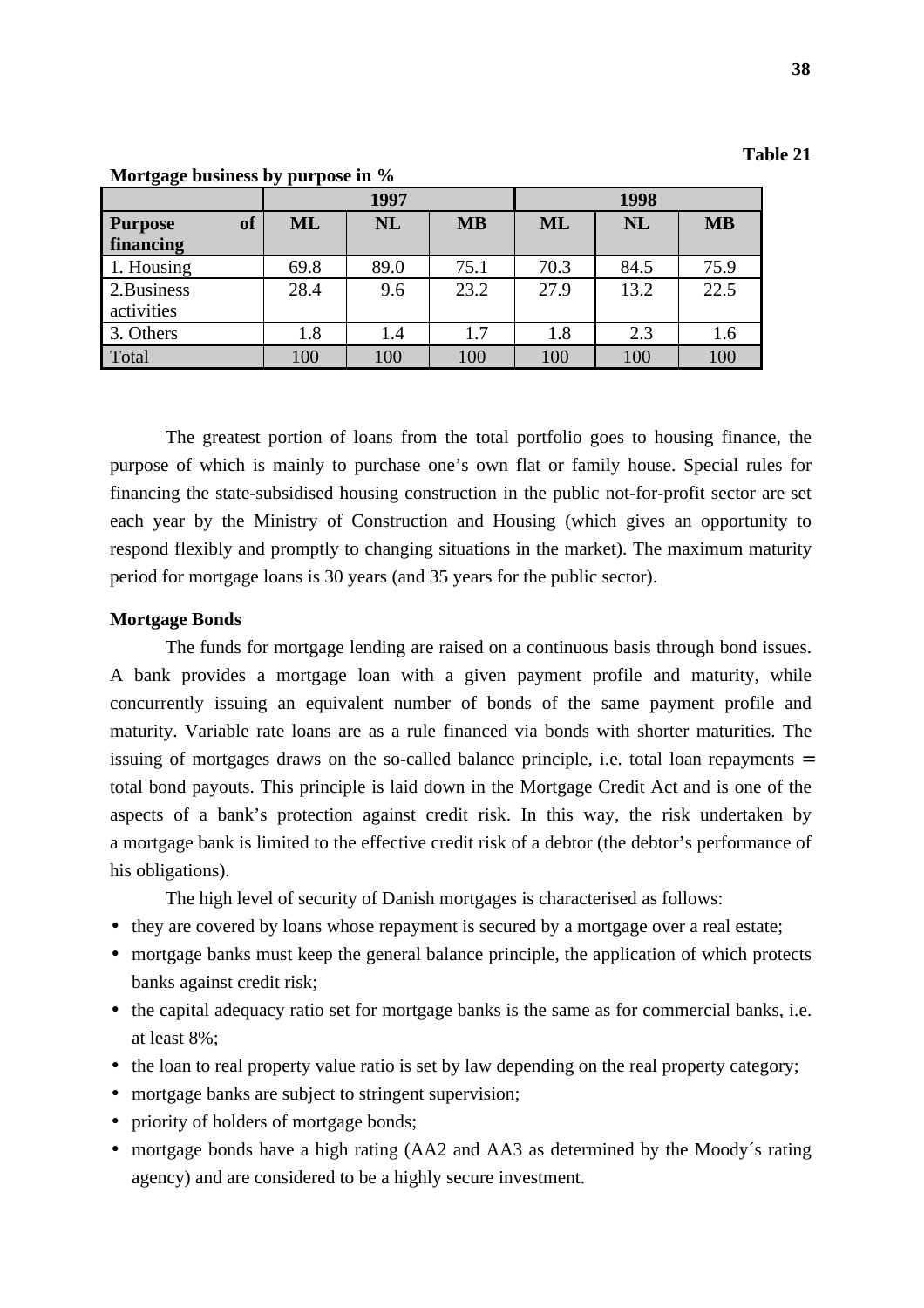Mortgage bonds carry with them specific legal advantages resulting from the EU regulatory measures. Danish experts underline the fact that insurance companies are allowed to invest as much as 40% of their assets in bonds issued by one mortgage bank and these are classified into the pool of securities of the highest quality (Tier 1) when conducting operations with the European Central Bank.

## **Table 22**

| I facement of mortgage bonus in circulation, the end of 1770 |                                          |               |  |  |  |  |
|--------------------------------------------------------------|------------------------------------------|---------------|--|--|--|--|
| Order                                                        | <b>Investors</b>                         | $\frac{0}{0}$ |  |  |  |  |
|                                                              | Insurance companies and<br>pension funds | 35            |  |  |  |  |
|                                                              | <b>Financial institutions</b>            | 25            |  |  |  |  |
|                                                              | Public sector                            | 13            |  |  |  |  |
|                                                              | Households                               |               |  |  |  |  |
|                                                              | Foreign investors                        |               |  |  |  |  |
|                                                              | Other sectors                            |               |  |  |  |  |

## **Placement of mortgage bonds in circulation, the end of 1998**

The data confirm that it is institutional investors - especially insurance companies and pension funds - who are the greatest purchasers of mortgage bonds, since they give preference to long-term investments that match their long-term liabilities.

The Danish market for bonds ranks among the largest, with the value of bonds in circulation totalling DKK 1,875 billion or EUR 252 billion at the end of 1998, of which mortgage bonds accounted for approximately 60%. For the sake of comparison, the value of mortgage bonds in circulation is given for selected countries.

## **Table 23**

# **% GDP Country 1996 1997 1998 1998** Denmark | 127 385 | 135 118 | 147 407 | 94 Germany 154 218 166 232 180 793 9 Sweden | 76 380 | 67 415 | 70 596 | 36 France  $\begin{array}{|c|c|c|c|c|c|c|c|c|} \hline \end{array}$  50 526 44 009 41 466 Spain 1 6 804 6 867 7 741 2 Austria 1903 | 4820 4887 | 4903 | 3 Netherlands 2 069 1 631 1 552 0

**Mortgage bonds in circulation, mn ECU/EUR**

**Source:** *EU Mortgage Federation and OECD.*

The Danish bond market can be characterised by the following basic features:

• **it is liquid;** in 1998, approximately 2,500 bond series were listed on the Copenhagen stock exchange, of which 2,000 were mortgage bonds. The total market turnover in 1998 was EUR 1,096 billion, with a corresponding daily turnover averaging EUR 4.4 billion.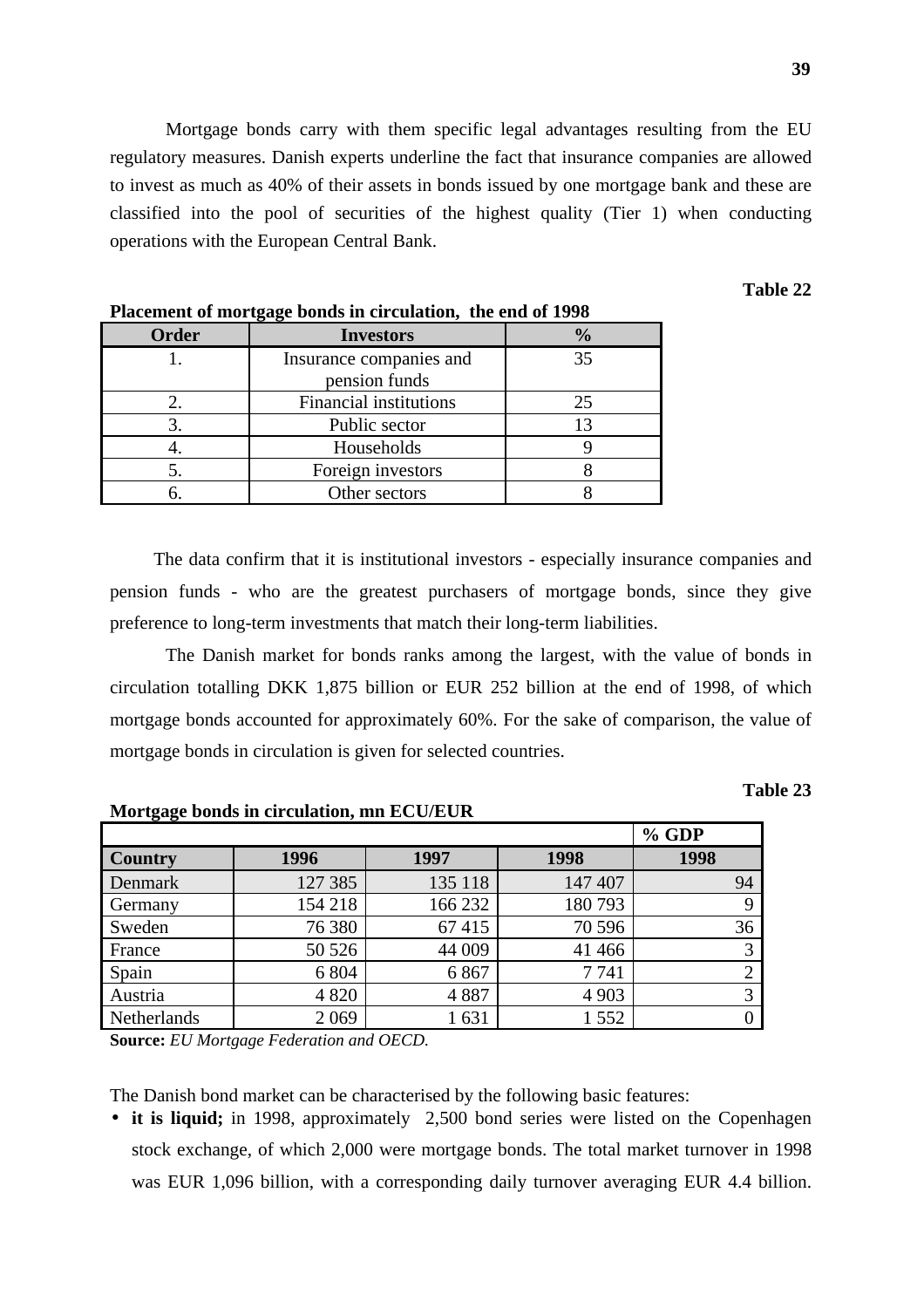The volume traded is mainly concentrated in a small number of large series; of the total amount of mortgage bonds in circulation more than 25% belong to the 10 largest series. Basic mortgage bonds were represented by bonds at a nominal interest rate of 6% and 7% repayable in 2029.17

• **it is effective and transparent,** these features are ensured by a high-quality system of extensive information for all market participants (prices on a daily basis, yield before and after tax, the value of bonds in circulation, average interest; data on mortgage loans backing pool, the structure of different groups of debtors, payment schedules,..).

# **Conclusion**

Mortgage lending in countries of Western Europe represents a rapidly developing branch of bank lending operations. Over the period 1988 - 1999, the value of mortgage loans provided more than doubled, reaching an amount of approximately EUR 3 500 billion. Ranking among the countries with the largest markets are Germany, Great Britain, France and the Netherlands. Over the period surveyed, the greatest growth was recorded by Portugal, Spain, Ireland and the Netherlands. The expansion of the mortgage credit market is due to the action of several factors, in particular deregulation of the financial sector and historically low interest rates (the introduction of the single currency). Favourable economic conditions seem to be leading to an increased availability of mortgage credit and satisfying the high demand for housing. Despite this expansion, the importance of mortgage lending in European countries varies significantly. The proportion of mortgage debt to GDP ranges from 5 to 61%, while the average for the EU countries stood at 40% at the end of 1999.

Mortgage credit and real estate markets operate within national legal frameworks. The existing differences as to taxation, rules for providing incentives and protecting consumers, the fact that mortgage lending has always been considered as a "national" banking business with different modes of providing mortgage loans, may continue to be considered as barriers to creating a single European mortgage market. Their gradual removal will however require a long time.

Deposits in general, and of these in particular personal deposits, are currently the most common method for refinancing mortgage loans. This refinancing instrument is expected to have to face increased competition in conditions where there are low interest rates.

 $17$  The majority of Danish mortgage bonds are issued at a fixed interest rate, with a maturity period of 20 or 30 years.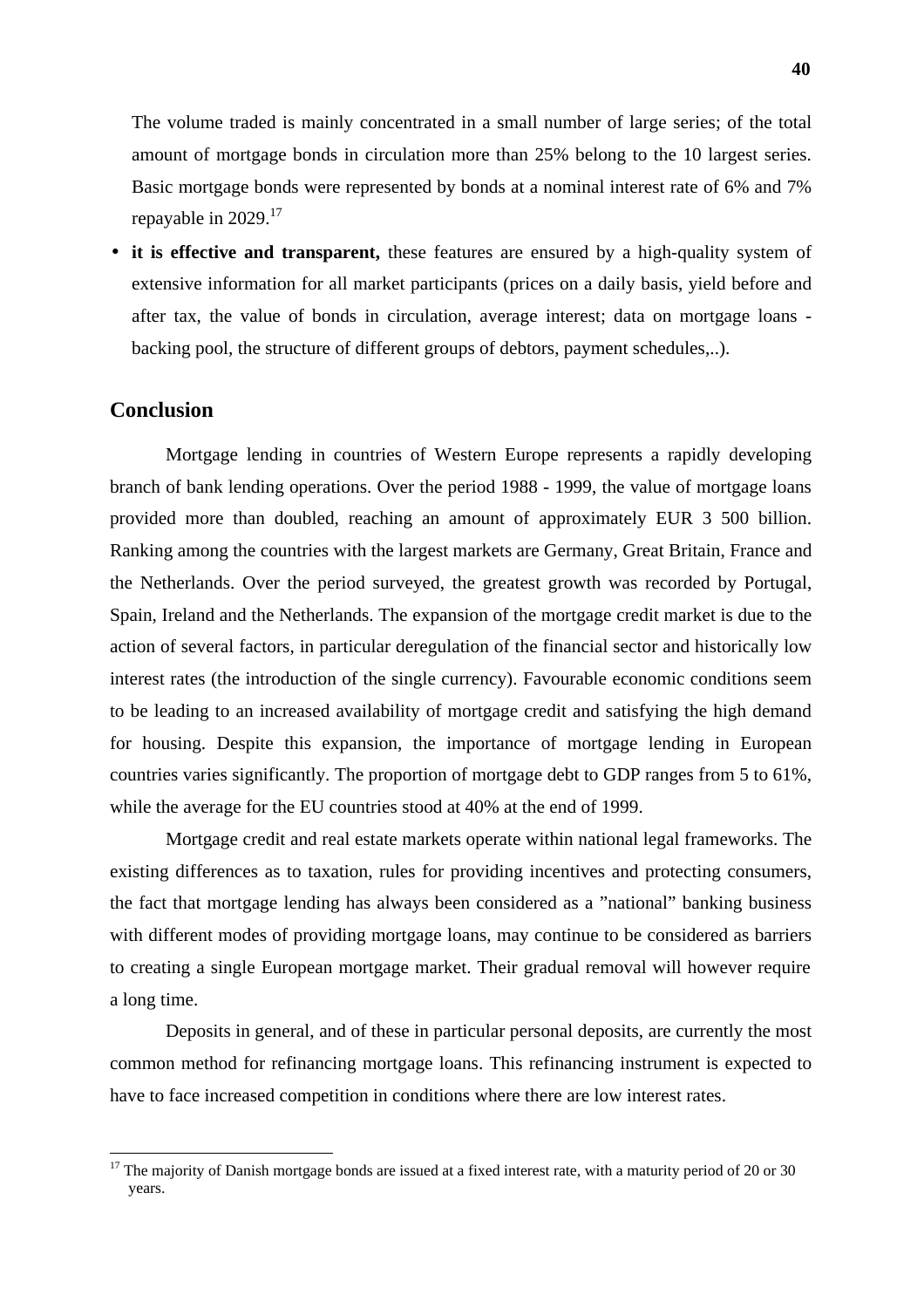The process of convergence and lowering of mortgage interest rates in the EU 11 is continuing.

It is possible to state that at present (1999) their level has recorded an historic low. Among those countries where a considerable drop has occurred are Portugal (IQ 97 - 10.4%; IIIQ 99 below 5%), Spain (IQ 97 - approx. 6%; IVQ 99 - approx. 4.2%) and Ireland (IQ 97 - approx. 7%; IVQ 99 - approx. 4.5%). The introduction of the single currency is considered to be a decisive factor in the future development of mortgage lending. The creation of conditions for a uniform, relatively stable capital market creates room for more active refinancing of mortgage loans using special mortgage instruments – mortgage bonds or mortgage backed securities. The integration of national capital markets into a single market will make a considerable reduction of costs and the development of new lending techniques (securitisation of mortgage loans) possible.

Despite the "slow" pace at which the unification of legislative frameworks is proceeding, views as to the possible creation of a single mortgage market are optimistic, based on the introduction of the single currency as well as changing technologies, such as the use of the internet in mortgage business and the development of cross-border activities, especially in the field of business mortgage loans.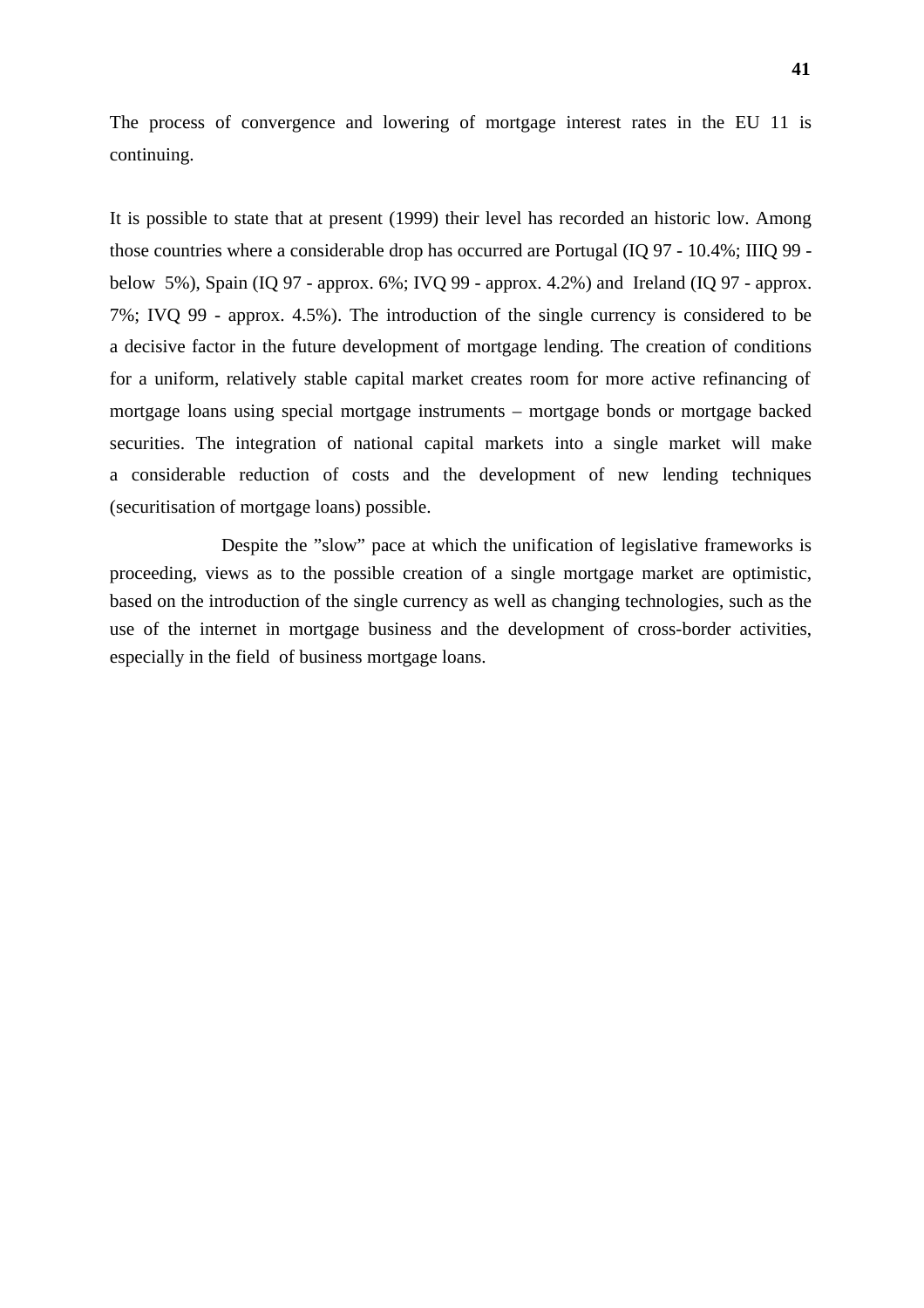**A N N E X E S**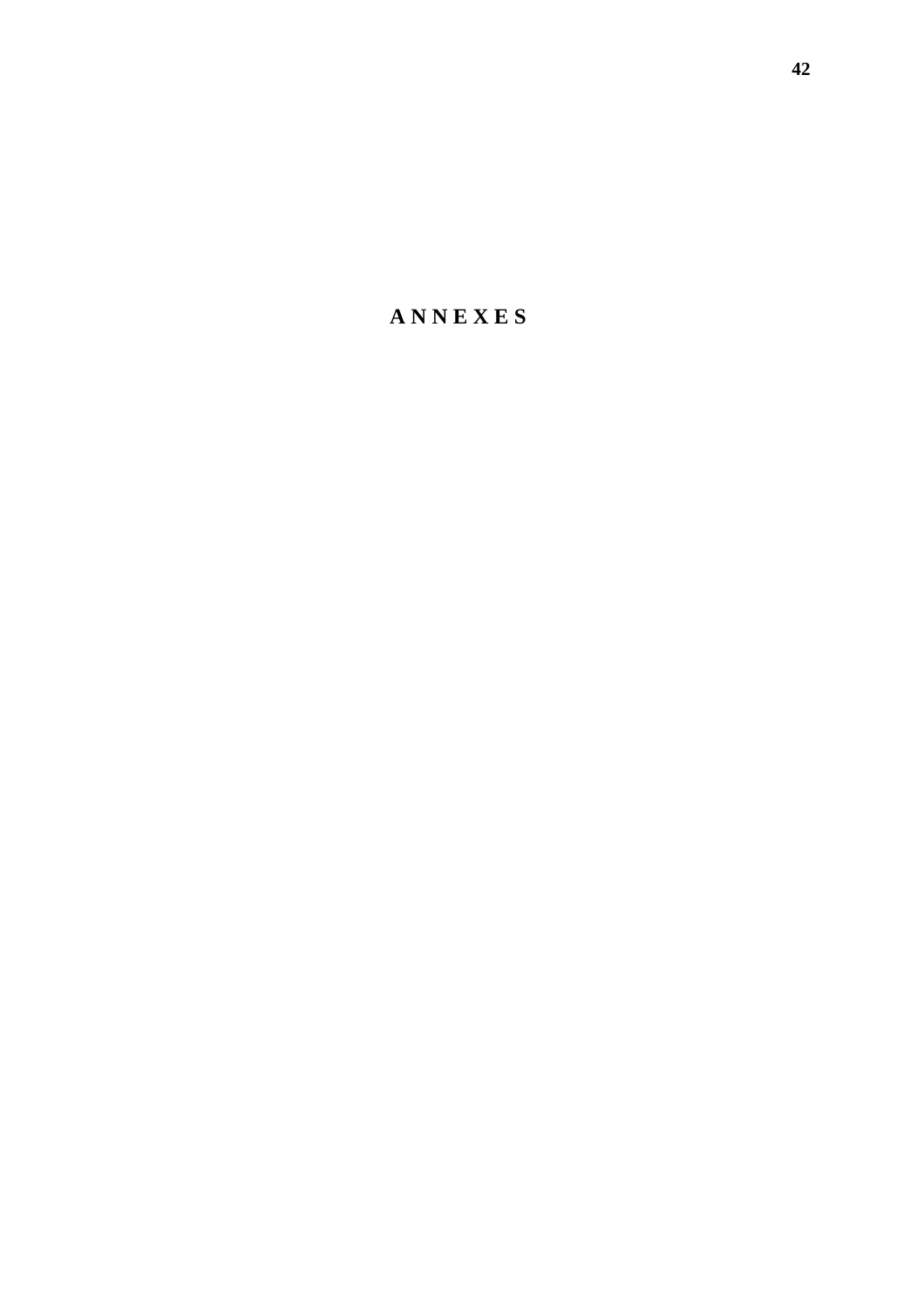## **Basic Statistics**

An important role in determining the level of investment in real estate in individual member countries of the European Union (EU) directed through mortgage credit is played by information on the real property markets.

# **1. Real Property Markets**

• **newly-started constructions (their number over a given period):**

| Country        | 1995    | 1996    | 1997    |
|----------------|---------|---------|---------|
| BE             | 55 800  | 40 700  | 39 600  |
| DK.            | 13 500  | 16 100  | 17 200  |
| ES             | 302 900 | 286 800 | 322 700 |
| <b>FR</b>      | 285 900 | 273 800 | 271 600 |
| <b>NL</b>      | 95 900  | 95 800  | 98 000  |
| AT             | 56 000  | 55 000  | 54 000  |
| <b>SF</b>      | 18 300  | 23 600  | 29 800  |
| <b>SE</b>      | 10 700  | 11 500  | 10 800  |
| UK             | 168 300 | 173 000 | 189 100 |
| N <sub>O</sub> | 19 700  | 18700   | 21 300  |



**Newly-started constructions (their number over a given period)**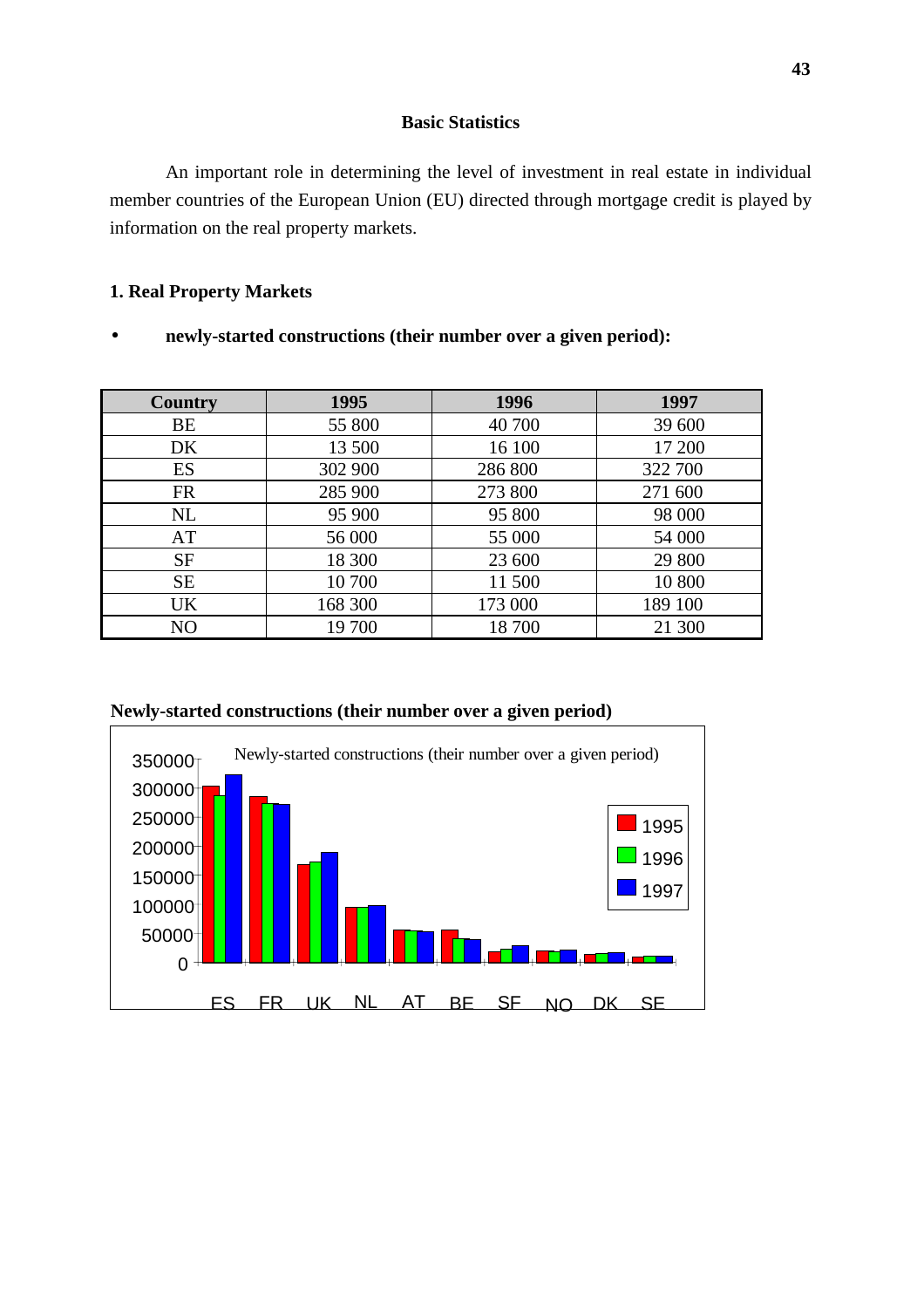| <b>Country</b> | 1995    | 1996    | 1997    |
|----------------|---------|---------|---------|
| DE             | 603 000 | 560 600 | 570 600 |
| ES             | 242 100 | 253 400 | 272 400 |
| IE             | 30 600  | 33 700  | 38 800  |
| NL             | 93 800  | 88 900  | 92 300  |
| AT             | 53 400  | 54 000  | 53 000  |
| PT <sup></sup> | 65 300  | 65 600  | 72 000  |
| <b>SF</b>      | 25 000  | 20 800  | 26 200  |
| <b>SE</b>      | 12 000  | 11 000  | 11 000  |
| <b>UK</b>      | 190 500 | 179 100 | 177 700 |
| N <sub>O</sub> | 18 800  | 17 400  | 18 400  |
| DK             | 13 500  | 13 700  | 16 400  |

# • **number of completed flats and houses:**

• **total housing stock (number of units )**

| <b>Country</b> | Number (ths) | <b>Country</b> | Number (ths) |
|----------------|--------------|----------------|--------------|
| BE             | 3748         | IT             | 26 300       |
| DK             | 2 4 2 9      | LU             | 145          |
| DE             | 35 924       | <b>NL</b>      | 6 4 4 1      |
| <b>GR</b>      | 4 6 9 0      | AT             | 3 3 7 0      |
| ES             | 18 210       | PT             | 4 1 8 1      |
| <b>FR</b>      | 28 057       | UK             | 23 9 98      |
| IΕ             | 1 1 1 5      | N <sub>O</sub> | 830          |

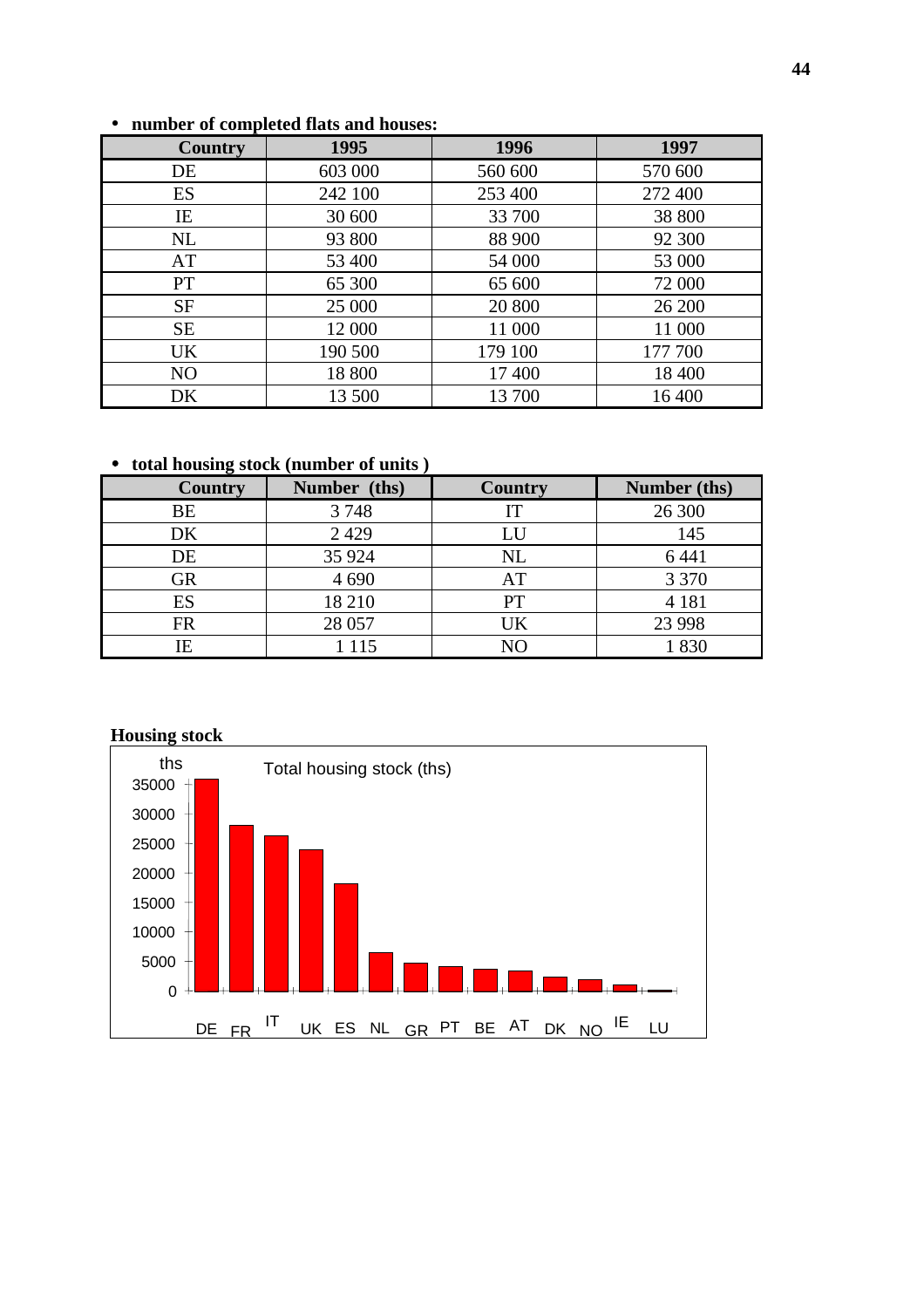| Nominal = Index $1990 = 100$ |      |      |      |      |             |      |      |  |
|------------------------------|------|------|------|------|-------------|------|------|--|
| <b>Country</b>               | 1991 | 1992 | 1993 | 1994 | 1995        | 1996 | 1997 |  |
| BE(1)                        | 106  | 115  | 123  | 132  | 138         | 144  | 147  |  |
| DK $(2)$                     | 101  | 95   | 101  | 108  | 108         | 118  | 128  |  |
| ES(3)                        | 114  | 113  | 112  | 113  | 117         | 120  | 121  |  |
| FR(4)                        | 95   | 99   | 104  | 108  | 102         | 101  |      |  |
| IE $(5)$                     | 102  | 105  | 106  | 111  | 118         | 132  | 154  |  |
| IT $(6)$                     | 112  | 119  | 120  | 116  | 118         | 118  |      |  |
| NL(7)                        | 103  | 111  | 122  | 131  | 136         | 150  | 162  |  |
| AT(8)                        | 105  | 111  | 118  | 124  | 128         | 130  | 134  |  |
| <b>SE</b>                    | 120  | 104  | 101  | 102  | 100         | 102  | 109  |  |
| UK(9)                        | 98   | 95   | 92   | 95   | 95          | 99   | 108  |  |
| NO(10)                       | 94   | 90   | 90   | 101  | 106         | 116  | 128  |  |
| PT(11)                       |      |      | 1ሰበ  | 107  | 11 $\Omega$ | 113  | 117  |  |

• **trends in the development of prices of flats**

PT (11) 100 107 110 113 117 **Explanatory notes:** *(1) - average selling prices of existing dwellings (flats, smaller and middle-sized houses), 1997- first half of the year; (2) - prices of existing owner-occupied dwellings, 1997 - estimate; (3) - the price index for existing dwellings; (4) - the date refers to the existing dwellings procured by individuals on credit; (5) - average prices of new dwellings to be procured through approved mortgage loans; (6) - average prices of new and existing dwellings in large Italian cities; (7) - the price index for existing dwellings; (8) selling prices of dwellings offered for sale at the Vienna real estate exchange; (9) - the mixed price index for all types of residential real property; (10) - the average price index for existing dwellings; (11) - average selling prices of all dwellings, index 1993 = 100.* 

**Note.** *The term "dwelling" is used to denote a real property intended for housing, i.e. flats, blocks of flats and family houses. As follows from the explanatory notes, there are certain differences as to the construction of price indices; what matters more at this stage is that such a database already does exist in our country. Information on prices of real estate in the SR is very sporadic. The call for a price map is highly topical and extremely important (for fiscal authorities, banks, buyers, sellers, and so on).*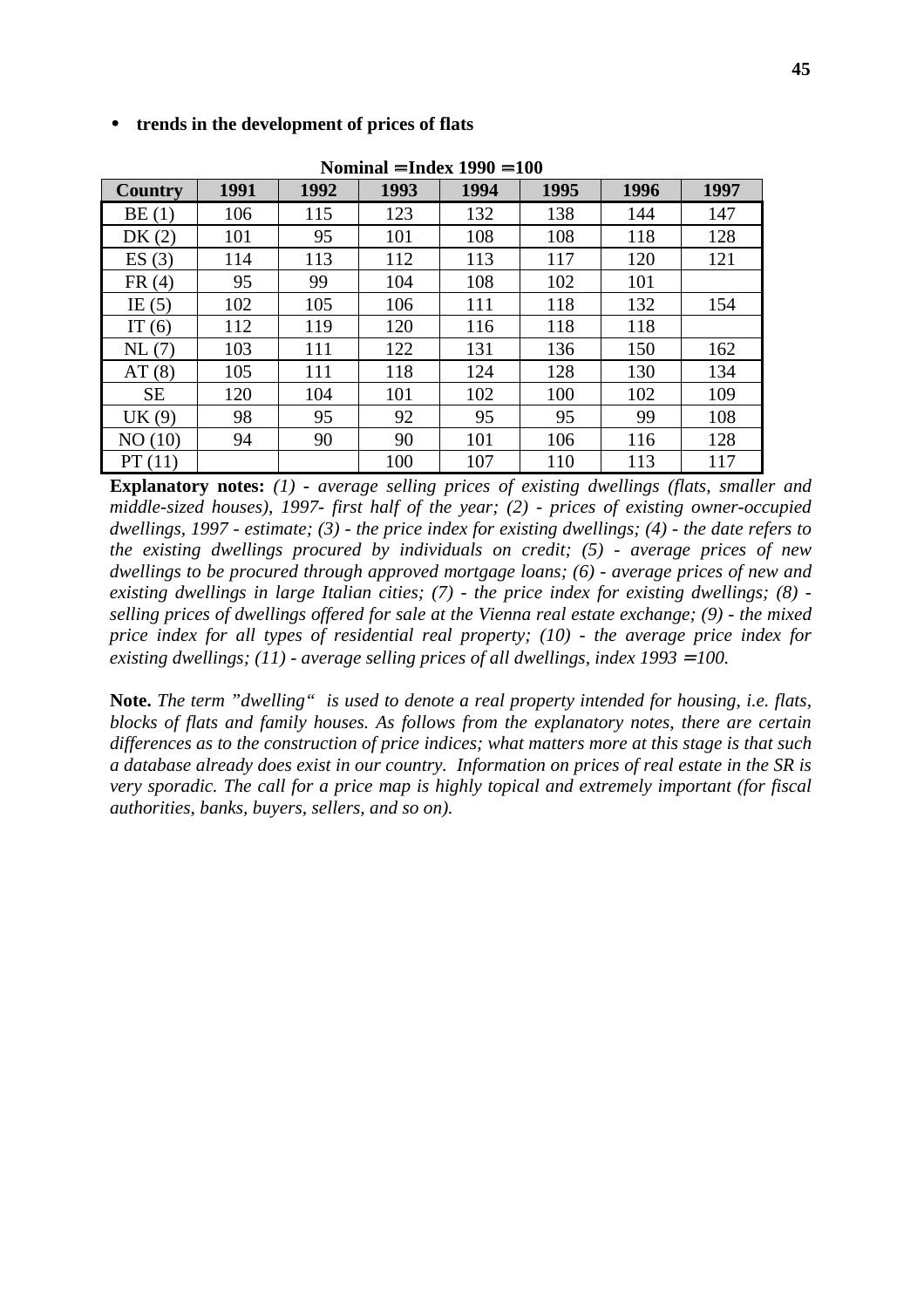

# **Trends in the development of prices of flats**

80

90

100

110

120

130

140

150

160<sub>1</sub>



1990 1991 1992 1993 1994 1995 1996 1997

PT (11)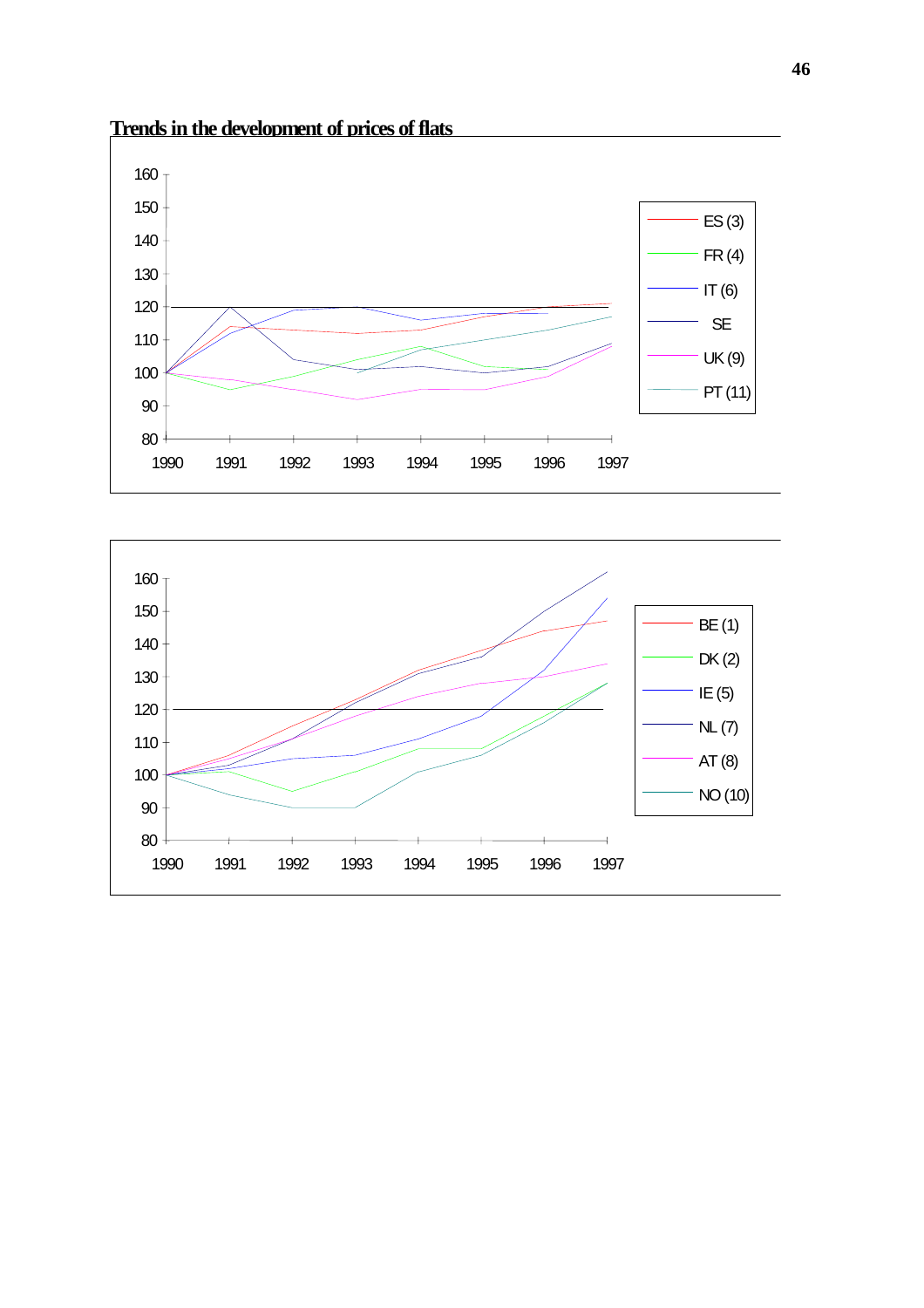| <b>Type</b>     | before<br>1919 | 1919-45<br>(GBP) | 1946-60 | after<br>(GBP)<br>1960 |         | total<br>(GBP) |
|-----------------|----------------|------------------|---------|------------------------|---------|----------------|
|                 | (GBP)          |                  |         | (GBP)                  | (GBP)   |                |
| terraced houses | 84 870         | 75 017           | 60 321  | 72 706                 | 103 835 | 80 011         |
| semidetached    | 126 750        | 88 939           | 73 176  | 70 508                 | 76 358  | 83 949         |
| houses          |                |                  |         |                        |         |                |
| detached houses | 207 189        | 193 482          | 185781  | 130 614                | 134 646 | 146 419        |
| bungalows       | 72 078         | 110 690          | 102 294 | 85 4 23                | 90 107  | 92 213         |
| flats<br>and    | 124 506        | 88 109           | 67 298  | 72 400                 | 114 584 | 98 145         |
| maisonettes     |                |                  |         |                        |         |                |
| total           | 111 757        | 98 549           | 85 942  | 90 694                 | 116 707 | 100 061        |

**Development of prices of residential real estate in Great Britain**

The price data in this Table has been calculated based on the arithmetic average of the prices of real estate purchased through a mortgage loan.

| <b>Index 1983=100</b><br>Selected indicators by real estate type, |              |                                                    |                                   |                                        |                                       |                      |                     |
|-------------------------------------------------------------------|--------------|----------------------------------------------------|-----------------------------------|----------------------------------------|---------------------------------------|----------------------|---------------------|
| <b>First purchase</b>                                             | index<br>(1) | vear-on-<br>year<br>change<br>$\frac{0}{0}$<br>(2) | stand.<br>average<br>price<br>(3) | indust.<br>credit<br><b>GBP</b><br>(4) | indust<br>income<br><b>GBP</b><br>(5) | credit/income<br>(6) | price/income<br>(7) |
| 1998                                                              | 234.8        | 4.8                                                | 52 132                            | 47988                                  | 17 145                                | 2.92                 | 3.44                |
| 1999                                                              | 250.8        | 6.8                                                | 55 668                            | 54 590                                 | 18 9 83                               | 2.97                 | 3.52                |
| <b>All buvers</b>                                                 |              |                                                    |                                   |                                        |                                       |                      |                     |
| 1998                                                              | 233.7        | 5.4                                                | 72 196                            |                                        | 22 288r                               |                      | 3.24r               |
| 1999                                                              | 250.5        | 7.2                                                | 77405                             |                                        |                                       |                      |                     |
| All buvers less<br>first purchases                                |              |                                                    |                                   |                                        |                                       |                      |                     |
| 1998                                                              | 232.5        | 6.1                                                | 84 195                            | 61 656                                 | 23 264                                | 2.83                 | 4.39                |
| 1999                                                              | 249.5        | 7.3                                                | 90 367                            | 70 759                                 | 25 542                                | 2.93                 | 4.58                |

**Source:** *Halifax, plc, Great Britain*

**Explanatory notes.** (1) - *the standard price index is seasonally adjusted. Seasonally adjusted data for the same month of the preceding year and the recent months are revised on a monthly basis; (2) -% change on the same period of the previous year; (3) - the calculation is based on average prices for a basis year, i.e. the year 1983, published each quarter in the "Housing Price Index" bulletin; (4) - non-standardised arithmetic average of loans; (5) - the average income in the UK concerns work done full time, the age of 21, all sectors and services and the calculation draws on a yearly summary of the development of income; (6), (7) - arithmetic averages of individual ratios; an arithmetic average of income earned by main loan applicants (non-standardised). Prior to January 1985, also additional income was included apart from main income in the total income; r - revised (adjusted).*

The following applies to the methodology and computation of standardised indices and average prices: indices are calculated separately, both on a regional and UK level for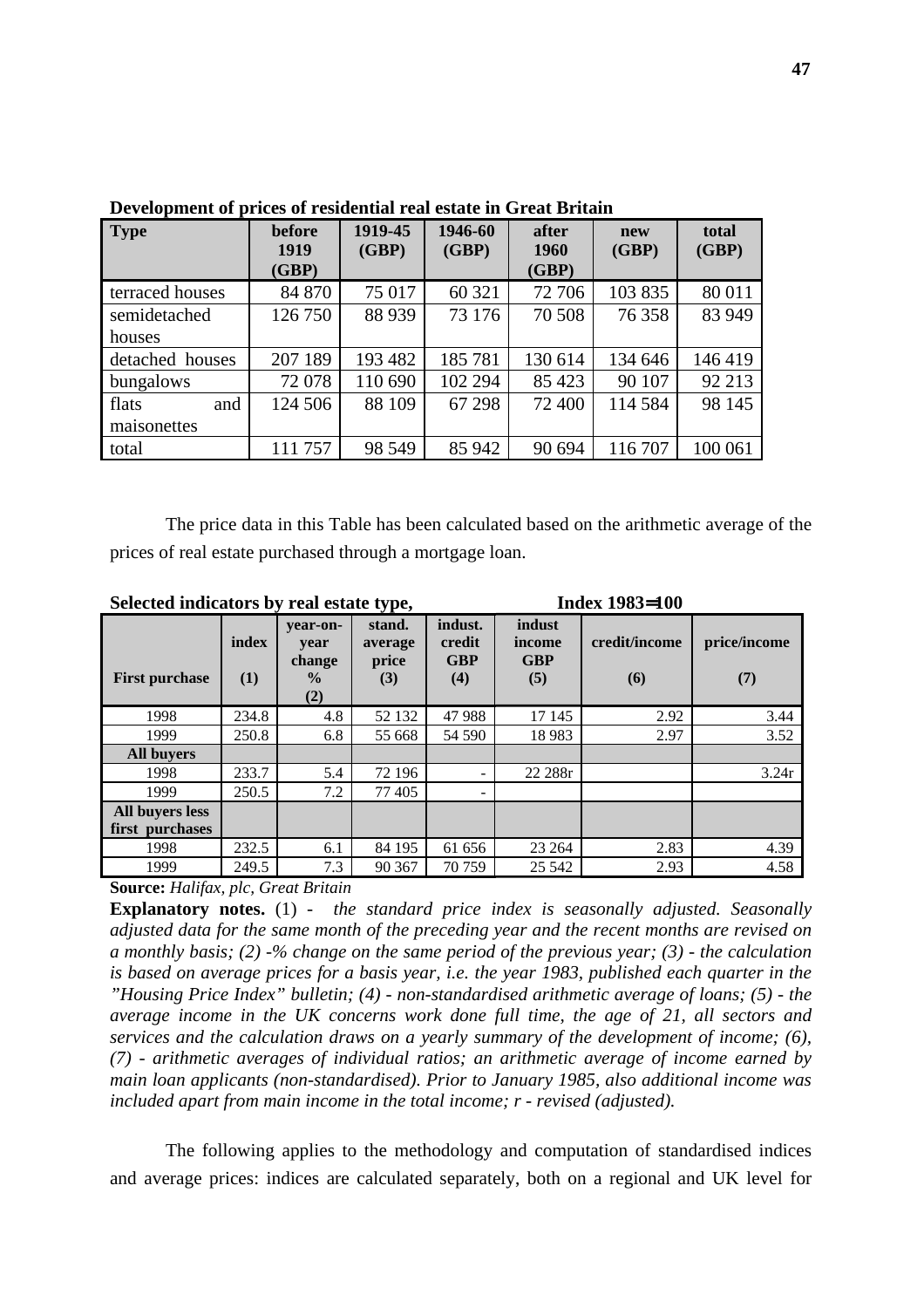a) new and existing houses and flats, b) clients who are buying a flat or a house for the first time and clients who have already owned such real estate, c) all real estate and all clients. A certain inconsistency as to figures, such as a % change for c) as compared to a) and b) may therefore arise.

Average prices for the basis year (which in Great Britain is the year 1983), broken down by (12) regions as well as by a), b) and c) constitute a basis for calculating standardised and seasonally adjusted standardised average prices for the given period. For example, the average price of residential real estate (all of its types plus all the buyers) in 1983 was GBP 30,898 x the index January 1998-222.2/100 = the standardised price - GBP 68,655 January 1998. In December 1999 the standardised average price amounted to GBP 83,108, the seasonally adjusted index to 269, the monthly change to 2.6% and the annual change to 13.6%. Despite the growing prices, the situation in the housing market is assessed positively and assuming further improvements in the economic situation, a relative stabilisation of the market is expected to occur in the year 2000. Despite higher interest rates and an expected decrease in demand, Halifax analysts expect the growth of prices of residential real estate to slow mildly in the last quarter of the year.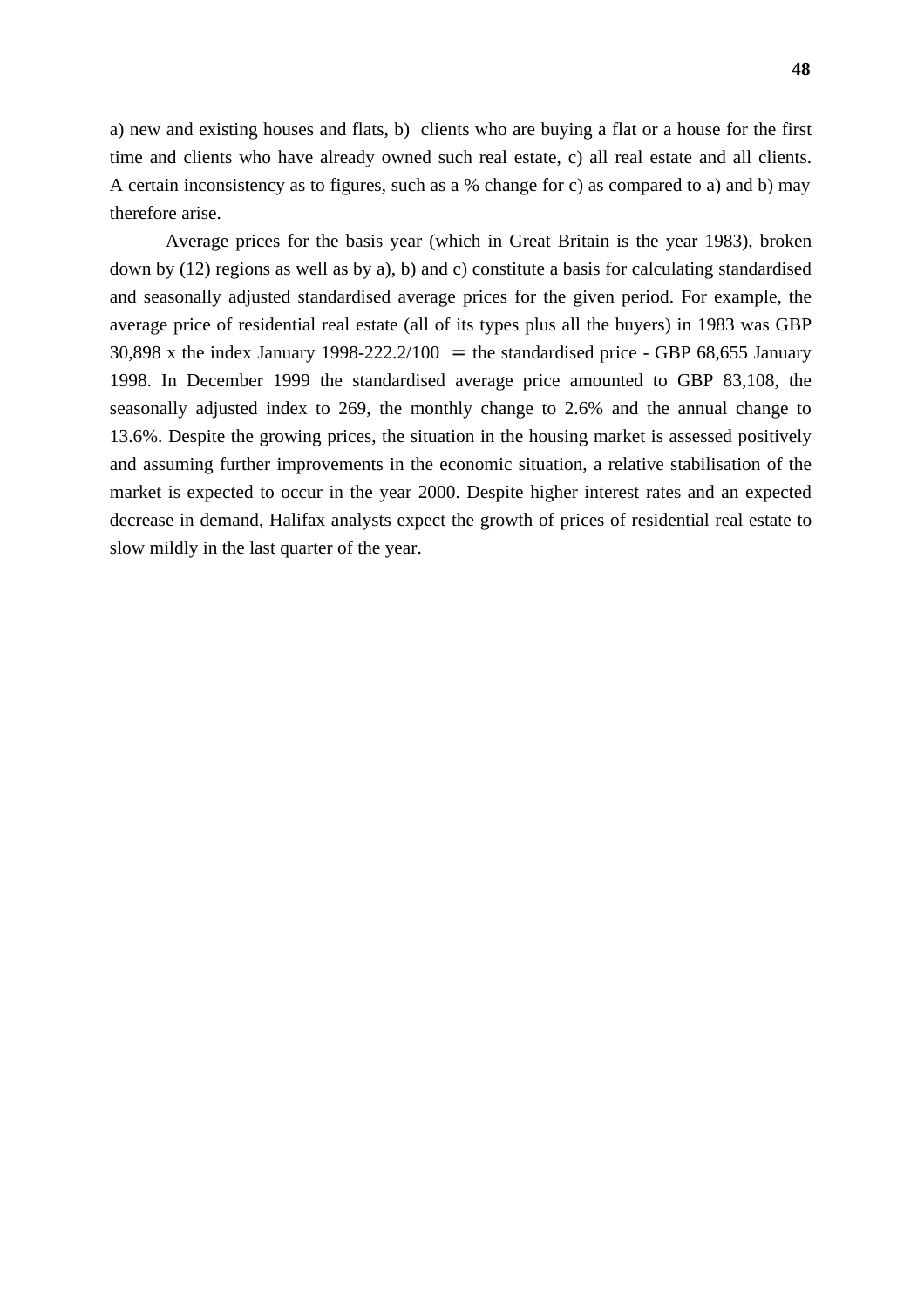# **References**

- 1. Association of German Mortgage Banks: Annual Reports 1998, 1999, Bonn, Germany.
- 2. Association of German Mortgage Banks: The German Pfandbrief, Bonn 1997, Germany.
- 3. Clarotti, P.: The "Acquis Communautaire" in the Field of Mortgage Credit. A paper presented at an international workshop, Bratislava 1999.
- 4. Danish Mortgage Banks Association: Annual Report 1998, Denmark.
- 5. EC Mortgage Federation: Mortgage Credit in the European Community, Brussels, Belgium 1990.
- 6. EC Mortgage Federation: Mortgage Banks and the Mortgage Bond in Europe, Nomos Verlagsgesellschaft, Baden-Baden, 1993.
- 7. EC Mortgage Federation: Annual Report 1997, 1998, Brussels
- 8. EC Mortgage Federation: Tax and Subsidy Related Problems When Taking Out a Mortgage Loan Across an EU Border, Brussels 1998.
- 9. Europäische Pfandbriefmärkte, DG Bank Research, April 2000.
- 10. Hardt, J.: European Mortgage Markets: structure, funding and future development, OECD workshop, June 2000.
- 11. Múčková, V.: Informácia o cezhraničných úverových aktivitách (Information on Crossborder Credit Activities), IMFS NBS, 1999.
- 12. Múčková, V.: Hypotekárne produkty v členských krajinách EÚ (Vybrané otázky) (Mortgage Products in EU Member Countries - Selected Issues), *Burza* periodical, Bratislava 1999.
- 13. Munsberg, F.: Bezpečnosť a likvidita nemeckých záložných listov (Security and Liquidity of German Mortgages), a presentation, November 1998, Budapest.
- 14. Lea, M. J., Welter, R., Dübel, A.: Study on Mortgage Credit in the European Economic Area, Structure of the Sector and Application of the Rules in the Directives 87/102 and 90/88, Final Report on Tender No. XXIV/96/U6/21, Empirica, August 1997.
- 15. Stöcker, O.: Materiály EÚ pre hypotekárne úvery a záložné listy a ich transformácia do nemeckého práva (EU Materials on Mortgage Loans and Bonds and Their Incorporation in the German Law), a presentation, Germany 1998.
- 16. Stöcker, O.: Überlick über die neue Gesetzgebung zu Hypothekenbanken und "Pfandbriefen" in Europa, a presentation, November 1999, Prague.